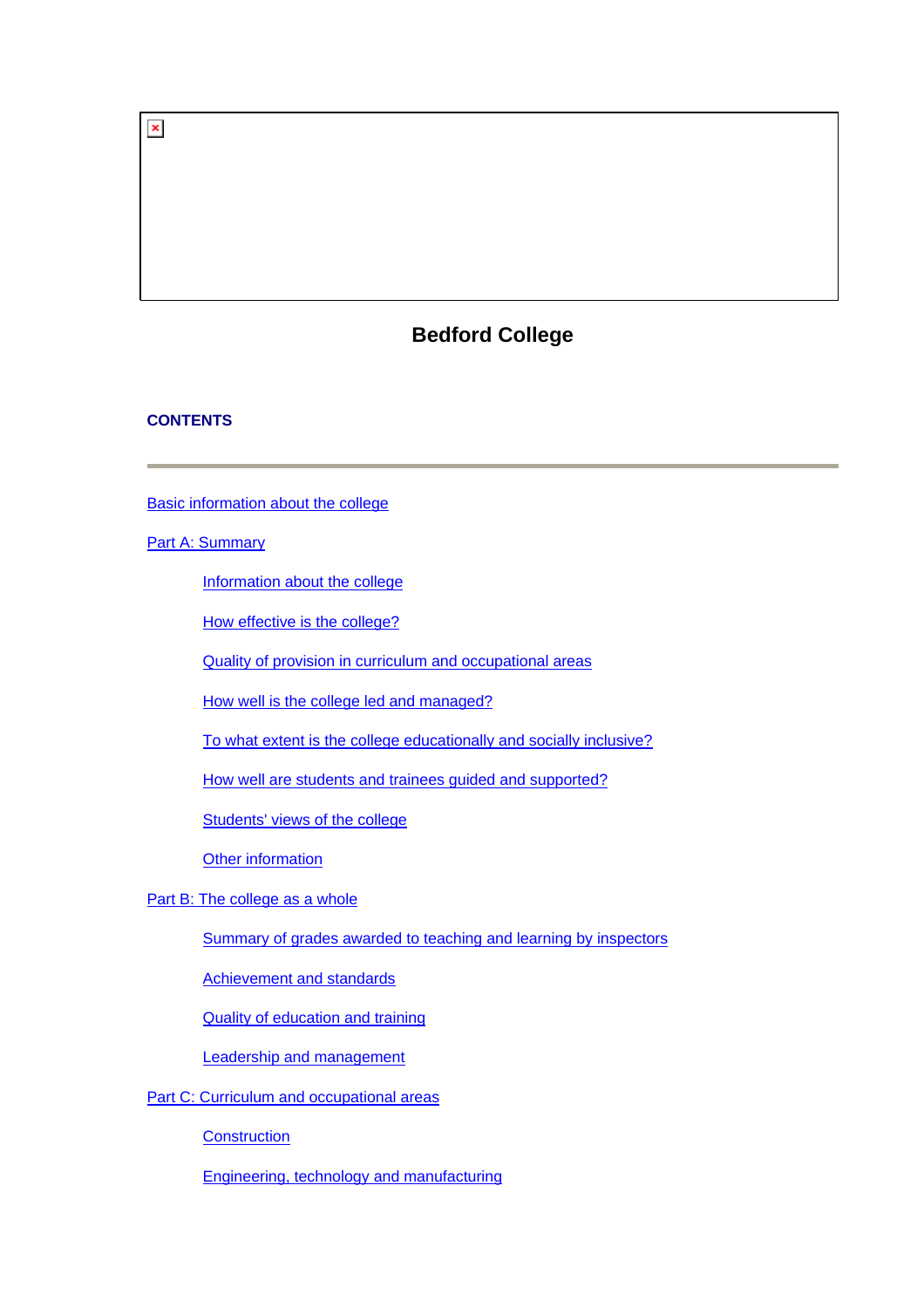<span id="page-1-0"></span>[Business, administration, management and professional](#page-22-0)

[Information and communications technology](#page-25-0)

[Hospitality and catering, sport, leisure and travel](#page-28-0)

[Hairdressing and beauty therapy](#page-31-0)

[Health, social care and public services](#page-34-0)

[Visual and performing arts and media](#page-37-0)

**[Humanities](#page-39-0)** 

[Foundation - literacy and numeracy and English for speakers of other languages](#page-42-0)

[Students with learning difficulties and/or disabilities](#page-44-0)

# [Part D: College data](#page-47-0)

[Table 1: Enrolments by level of study and age](#page-47-0)

[Table 2: Enrolments by curriculum area and age](#page-48-0)

[Table 3: Retention and achievement](#page-48-0)

[Table 4: Quality of teaching observed during the inspection by level](#page-49-0)

⊩یجا

#### **Basic information about the college**

| Name of college:             | <b>Bedford College</b>           |
|------------------------------|----------------------------------|
| Type of college:             | <b>General Further Education</b> |
| Principal:                   | lan Pryce                        |
| Address of college:          | Cauldwell Street                 |
|                              | <b>Bedford</b>                   |
|                              | <b>Bedfordshire</b>              |
|                              | MK42 9AH                         |
| Telephone number:            | 01234 291000                     |
| Fax number:                  | 01234 342674                     |
| Chair of governors:          | Mervyn Weeden                    |
| Unique reference number:     | 130597                           |
| Name of reporting inspector: | Shaun Dillon                     |
| Dates of inspection:         | 27 September-1 October 2004      |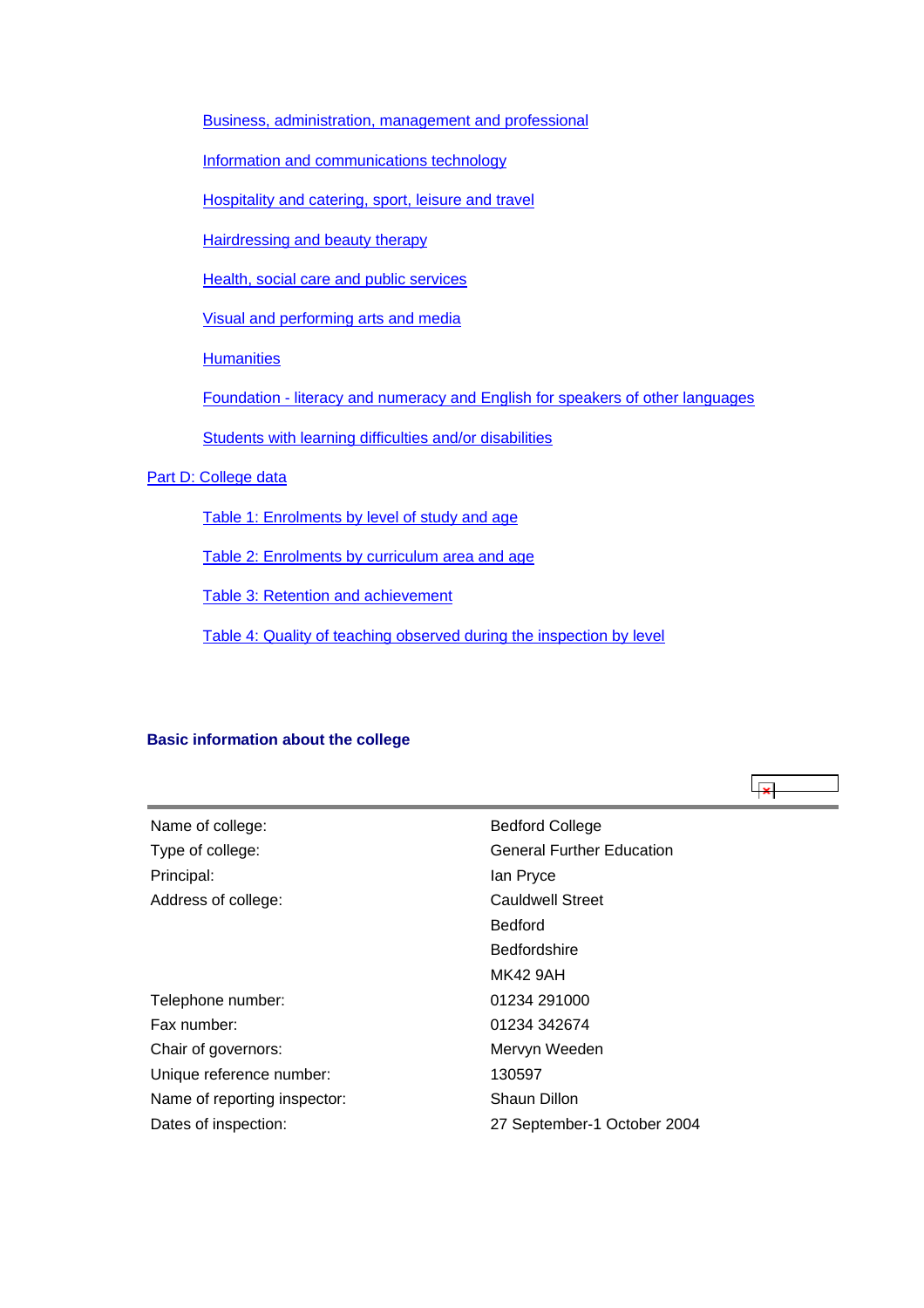$\overline{R}$ 

#### <span id="page-2-0"></span>**Information about the college**

Bedford College is a large college and is the largest provider of post-16 education and training within the Bedfordshire county council area. Bedford is one of five colleges in the county. The college operates from seven sites in Bedford, Biggleswade, Kempston and Luton. It has centre of vocational excellence (CoVE) status in four areas: plumbing, house building, supervisory and management skills, and recently, health and social care skills. Its mission is `to promote the value of learning, extend opportunity to enhance the social and economic development of the communities it serves, create purposeful learning environments that enable students to meet their aspirations, support and develop its staff and by so doing be perceived as the first choice provider of further education (FE) and training in Bedfordshire and its surrounding area'. Courses are offered in all areas of learning except land-based, although numbers in retailing, customer service and transportation are small. Higher education (HE) programmes are offered in arts, computing, engineering, care and leisure. Nearly 600 staff are employed by the college. It operates within six teaching centres: arts, technology, people and professional services, a sixth form and access centre, a foundation and community education centre (which also manages key skills and additional support) and `Catalyst' which focuses on links with employers. Bedford College has one of the largest work-based learning training agencies in the county. Most of this is in the construction area, including electrical installation, but also includes hairdressing and a small care provision. Unemployment is low in Bedfordshire at about 2%.

The college services north and mid-Bedfordshire as well as Bedford itself. About half of its students come from Bedford and a further tenth come from Luton and Milton Keynes. The college has grown from 6,000 students in 1996 to 13,000 in 2004. In 2003/04, 49% of the full-time students and 53% of the part-time students were female. About 19% of the students, compared with 10% in the college's catchment area, were from minority ethnic backgrounds. The college enrols students from over 100 different countries, including significant numbers of refugees and asylum seekers. The county has one of the most ethnically diverse populations outside London. The college had over 17,000 enrolments, of which, 30% were by students aged 16 to 18. Nearly half the enrolments were on level 1 provision and about a fifth on level 3 provision. Approximately three quarters of the 13,700 students were aged over 19 and about 16% of students attended full time. The college enrols 300 students on English for speakers of other languages (ESOL) courses. The discrete programme for students with learning difficulties and/or disabilities has few students, most of whom, are aged 16 to 19. The college is not involved with entry to employment provision. The college has about 200 young people on its increased flexibility programme. About 60 students aged 14 to 16 are on the `Way to Work' programme and attend work for three or four days each week and the college for 1 day each week on craft-based provision.

#### **How effective is the college?**

The college provides satisfactory teaching and opportunities for learning for most of its students. Pass rates are above the national averages at all levels and for students of all ages. They have improved in most areas compared with previous years. Retention rates have improved considerably over time and are high on level 2 and short courses. However, they are below the national averages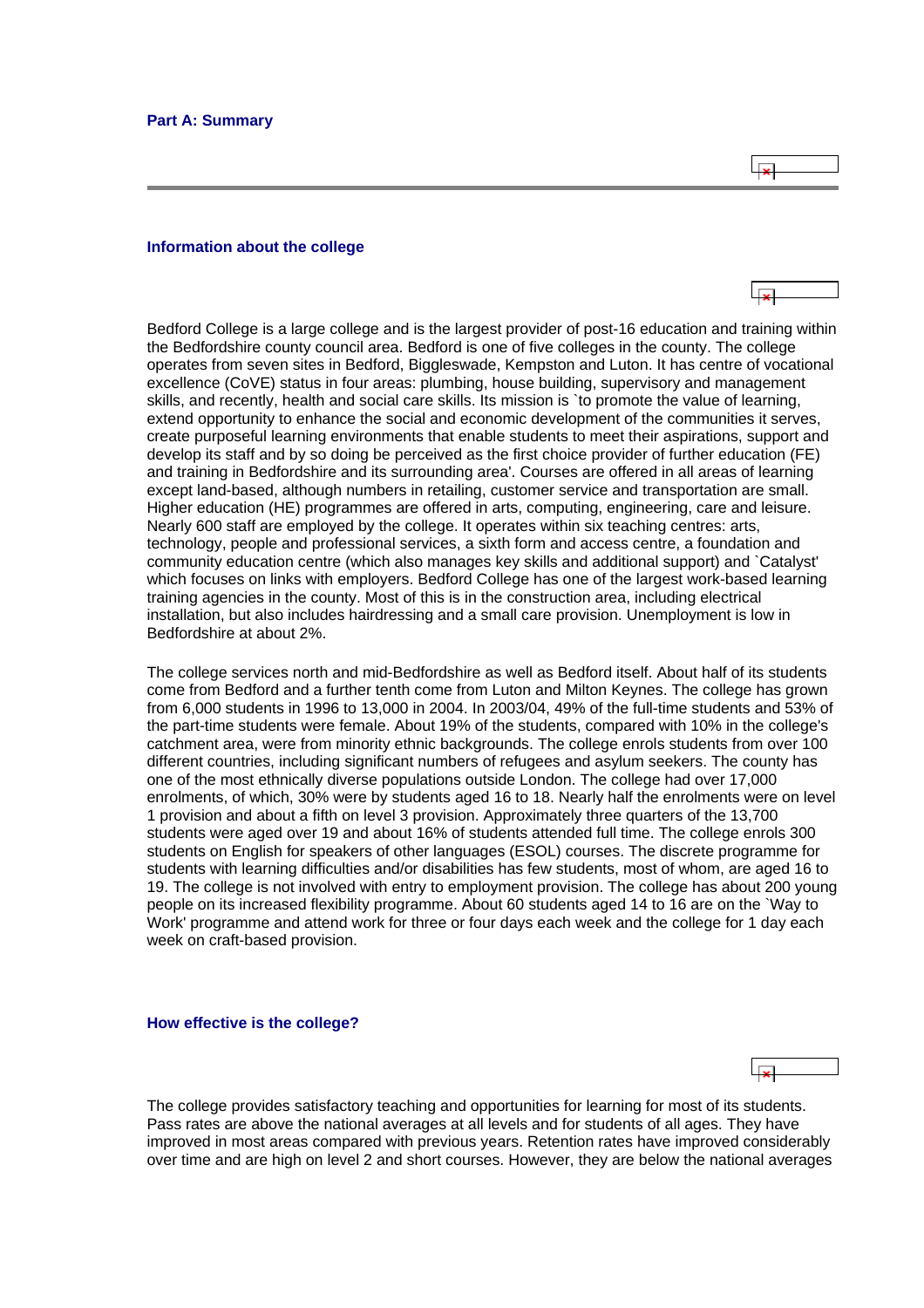and satisfactory in four curriculum areas. Work-based learning was judged to be satisfactory in construction and unsatisfactory in hairdressing.

# *Key strengths*

- o high and improving pass rates
- o improving retention rates
- o effective leadership and management
- o very good financial management
- o good new accommodation and resources
- o good guidance and support for students
- o clear and comprehensive college-wide strategies, policies and procedures
- o effective provision for students aged 14 to 16.

# *What should be improved*

- o retention rates at levels 1 and 3
- o management of work-based learning provision
- o monitoring of the implementation of policies and procedures
- o use of information technology (IT) to aid learning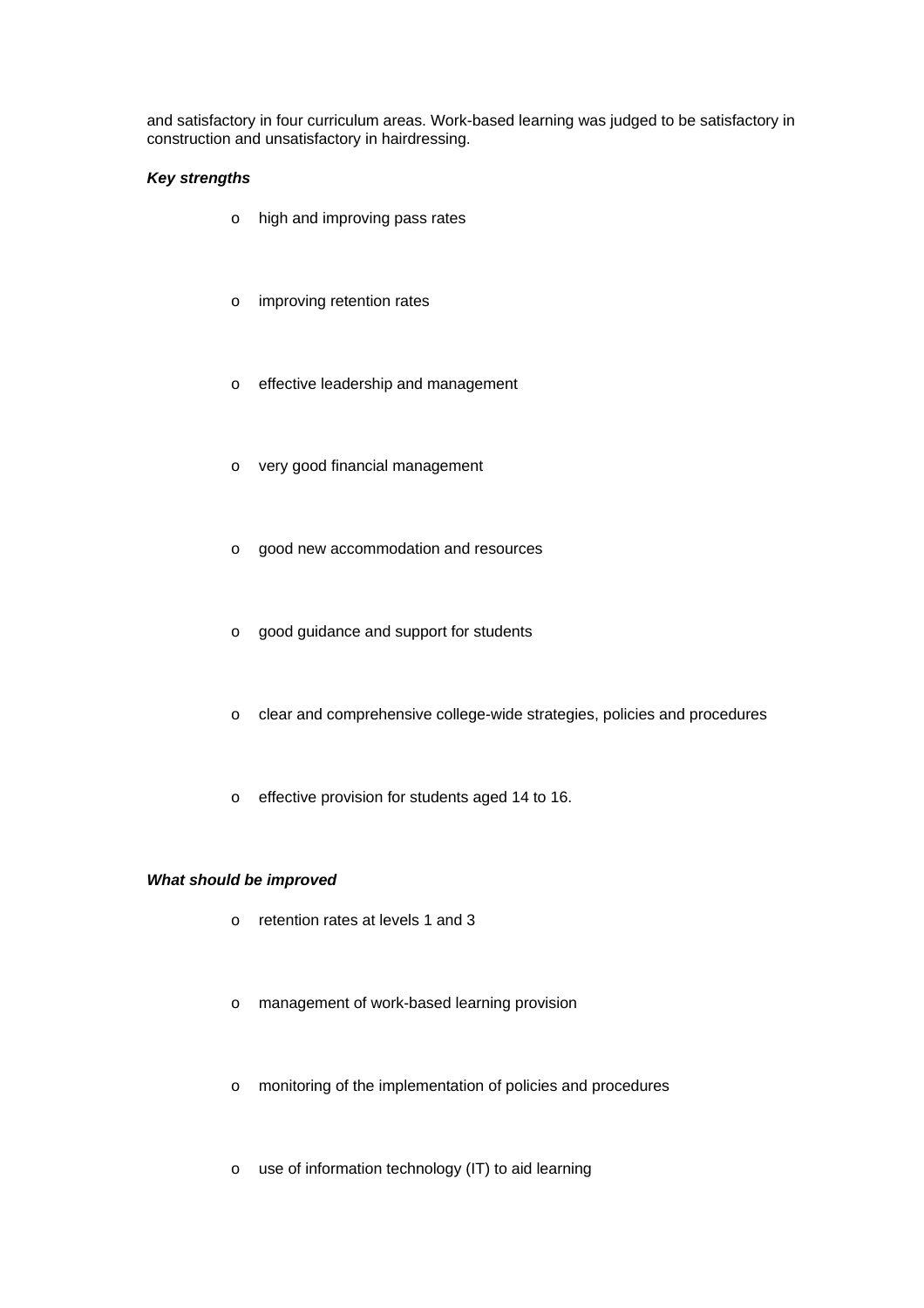- <span id="page-4-0"></span>o differentiation of teaching to take account of students' varying needs and abilities
- o the range of provision for adults and disadvantaged groups
- o the range of provision of full-time courses below level 3 for students aged 16 to 18
- o preparation for employment of full-time students aged 16 to 18.

Further aspects of provision requiring improvement are identified in the sections on individual subjects and courses in the full report.

# **Quality of provision in curriculum and occupational areas**

*The table below shows overall judgements about provision in subjects and courses that were inspected. Judgements are based primarily on the quality of teaching, training and learning and how*  well students achieve. Not all subjects and courses were inspected. Inspectors make overall *judgements on curriculum areas and on the effectiveness of leadership and management in the range: Outstanding (grade 1), Good (2), Satisfactory (3), Unsatisfactory (4), Very Poor (5).*

| Area                                                        | Overall judgements about provision, and comment                                                                                                                                                                                                                                                                                                                                                                                                                                                                |
|-------------------------------------------------------------|----------------------------------------------------------------------------------------------------------------------------------------------------------------------------------------------------------------------------------------------------------------------------------------------------------------------------------------------------------------------------------------------------------------------------------------------------------------------------------------------------------------|
| Construction                                                | Good. Work-based learning contributory grade: satisfactory. Pass<br>rates are high on most courses. Teaching and learning are good in<br>electrical installation, painting and decorating, and plumbing. Tracking<br>of students' progress and action planning are effective. Reviews of<br>work-based apprentices are unsatisfactory. The national vocational<br>qualification (NVQ) students in wood occupations, painting and<br>decorating and bricklaying do not receive assessments in the<br>workplace. |
| Engineering, technology<br>and manufacturing                | Good. Pass rates on many courses are significantly above national<br>averages. Much of the teaching and learning are good. Management<br>of the area is good. Assessment feedback is not always constructive<br>and comprehensive. The tracking of students' progress against<br>targets set at entry is poor.                                                                                                                                                                                                 |
| Business, administration,<br>management and<br>professional | Good. Pass rates are high on most accounting and management<br>courses. Teaching and learning are good or better on most courses.<br>Management of the area is good. Retention and pass rates are<br>consistently low on AS-level business. Insufficient use of information<br>and learning technology (ILT) is made to enhance learning.                                                                                                                                                                      |
| Information and                                             | <b>Satisfactory.</b> Pass rates are high on most courses. Resources are                                                                                                                                                                                                                                                                                                                                                                                                                                        |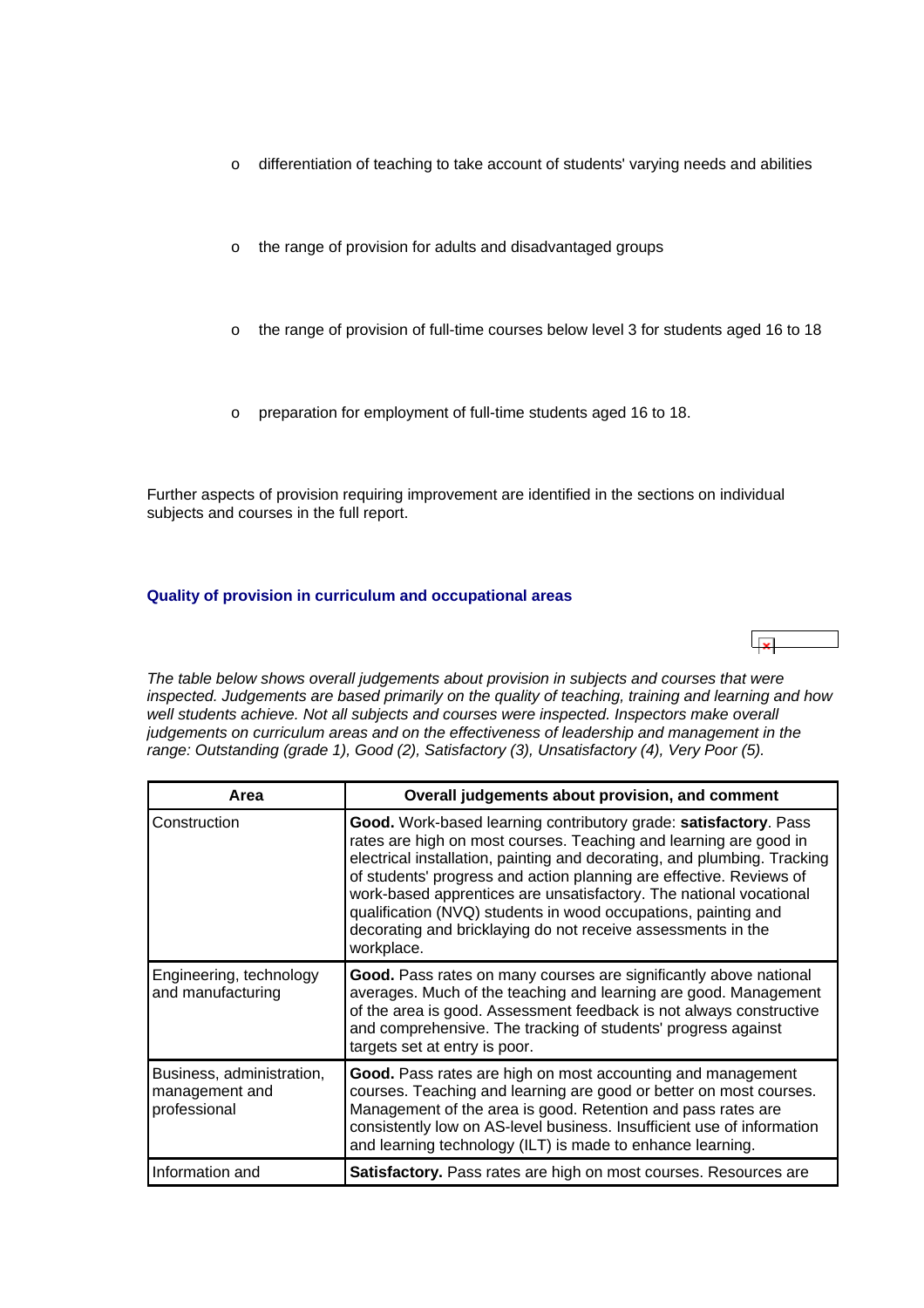<span id="page-5-0"></span>

| communications<br>technology                                                            | good and are used effectively to improve students' learning.<br>Differentiation and challenge are insufficient in many lessons. Key<br>skills provision is unsatisfactory.                                                                                                                                                                                                                                       |
|-----------------------------------------------------------------------------------------|------------------------------------------------------------------------------------------------------------------------------------------------------------------------------------------------------------------------------------------------------------------------------------------------------------------------------------------------------------------------------------------------------------------|
| Hospitality and catering,<br>sport, leisure and travel                                  | Satisfactory. Pass rates are high in hospitality and catering.<br>Retention rates are improving on most courses. Target setting is used<br>ineffectively. Differentiation to meet students' learning needs is<br>insufficient.                                                                                                                                                                                   |
| Hairdressing and beauty<br>therapy                                                      | Good. Work-based learning contributory grade: unsatisfactory.<br>Teaching and learning are good. Resources meet industry standards<br>and aid learning well. The provision of work-based learning is<br>unsatisfactory. Monitoring of students' progress in the workplace is<br>insufficient.                                                                                                                    |
| Health, social care and<br>public services                                              | Good. Pass rates are high on most courses. Much teaching and<br>learning are good. Curriculum management is effective. Retention<br>rates are low on full-time level 2 courses. Provision of short courses<br>for adults in the community is insufficient.                                                                                                                                                       |
| Visual and performing arts<br>and media                                                 | Good. Much teaching and learning are good. Students produce high<br>standards of work. Industrial assignments are integrated well in art<br>and design. Vocational practice in performing arts is insufficiently<br>rigorous. New technology resources in art and design are insufficient.                                                                                                                       |
| <b>Humanities</b>                                                                       | Good. Most pass rates are high. Good teaching and learning results<br>in high standards of students' work. Curriculum management and<br>leadership are good and focus on teaching and learning. Retention<br>rates in general certificate of secondary education (GCSE) subjects<br>are low. Group work in lessons is not always organised effectively.                                                          |
| Foundation - literacy and<br>numeracy and English for<br>speakers of other<br>languages | Satisfactory. Pass rates are high on most courses. Teaching and<br>learning are good. Target setting and monitoring and recording of<br>students' progress are insufficient. Retention rates on ESOL and<br>levels 1 and 2 literacy and numeracy courses are low.                                                                                                                                                |
| Students with learning<br>difficulties and/or<br>disabilities                           | Satisfactory. Pass rates in external assessments are high. Liaison<br>with schools and external agencies are good. Students produce work<br>of a high standard. Targets set in individual learning plans are not<br>specific. Teaching and learning activities are not always appropriate<br>and do not help students learn relevant skills. Self-assessment and<br>action planning are insufficiently rigorous. |

#### **How well is the college led and managed?**

Leadership and management are good. The principal, governors and senior managers provide a clear strategic direction for the college. College staff benefit from good communications and a consultative and open management style. Financial management is very good. The college has successfully managed substantial growth since the last inspection. Pass rates are high in all areas. Retention rates are low on level 1 and 3 courses. Teaching and learning are satisfactory. A wide range of effective provision for students aged 14 to 16 from local schools has been developed. Community-based provision has also grown since the last inspection. Quality assurance procedures to monitor effective compliance in all curriculum areas are insufficient. The curriculum area selfassessment reports do not always identify key weaknesses. Action plans do not always contain clear targets against which improvements can be checked. The college has appropriate policies and procedures to promote and monitor equality of opportunity, except in work-based learning. The

 $\overline{\mathbf{L}}$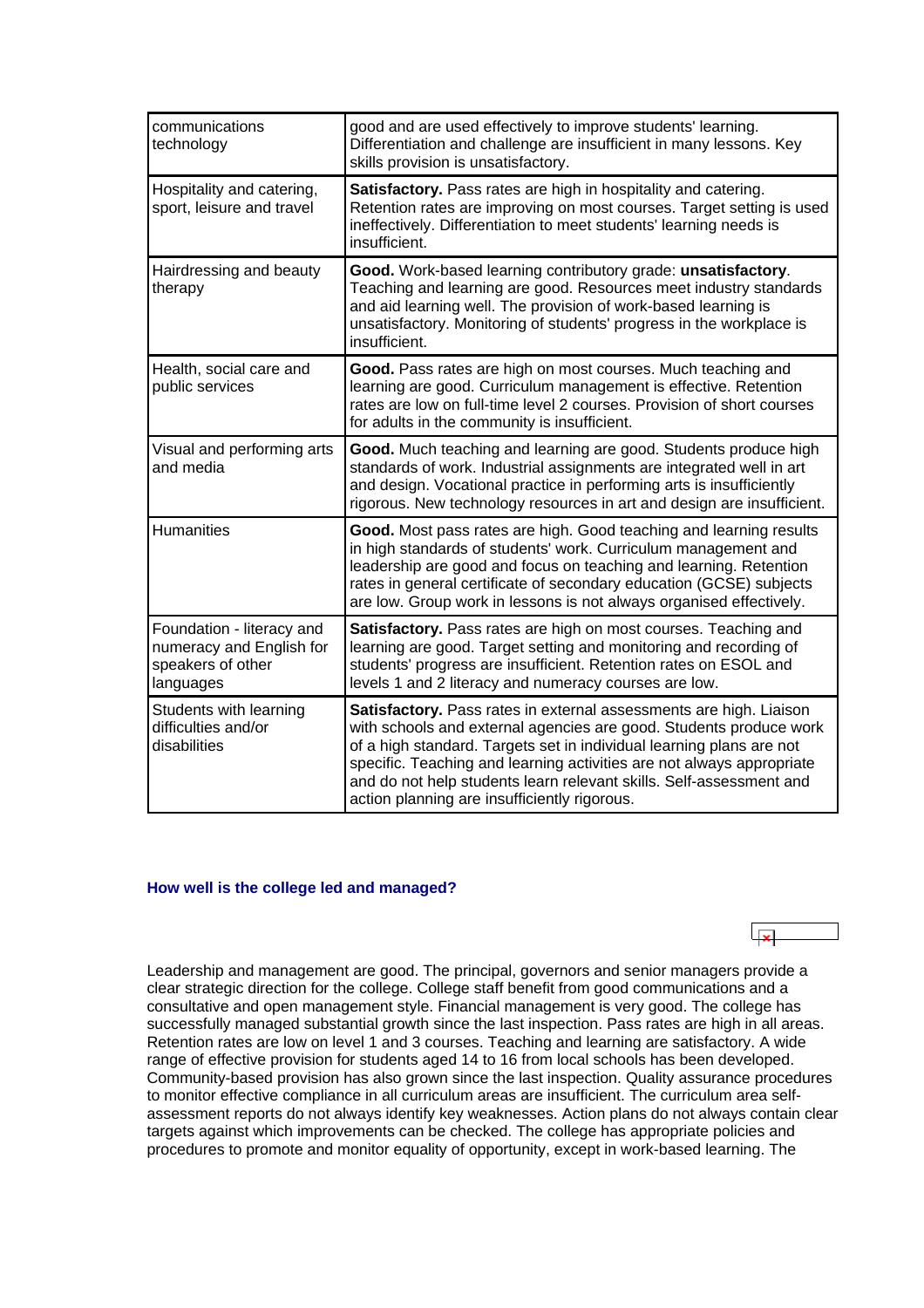<span id="page-6-0"></span>money.

#### **To what extent is the college educationally and socially inclusive?**



The college's response to education and social inclusion is good. The college offers many courses with good progression routes. However, few courses are provided below level 2 for full-time students. The proportion of students from minority ethnic backgrounds is high compared with the local community. Their retention rates are low, but pass rates are high. Links between the college and local schools are good, and transition arrangements for students with learning difficulties are effective. The college has extensive and effective provision for school pupils aged 14 to16 which enables them to progress to FE, training or employment. The quality of provision for literacy and numeracy is satisfactory; pass rates are high, but retention rates are low. The college is working towards the requirements of the Special Educational Needs and Disability Act 2001 (SENDA) by September 2005. There are few students with physical disabilities or sensory impairment supported in the college and no action plans to increase them are in place. The college has a race equality policy which meets the requirements of the Race Relations (amendment) Act 2000. The equal opportunities policy has been redrafted to include a race relations plan against which progress can be monitored. Student data is collected and analysed by gender, age, ethnicity and disability, but the college does not yet use this data systematically to inform recruitment and good practice.

#### **How well are students and trainees guided and supported?**

Support and guidance are good. Initial advice and guidance are effective and comprehensive. Confidential advice is available on a wide range of personal issues. Guidance staff have good curriculum knowledge. Course details are readily available although course handbooks lack detail. Induction processes are thorough. Initial assessment is successful in identifying additional learning and personal support needs. Identified support is provided promptly, and staff are effective in ensuring that students benefit from this. Access to support services is good. Careers advice and resources are comprehensive. Attendance is monitored carefully, and dedicated staff take appropriate action on unauthorised absences. Attendance levels overall are high. All full-time students receive both individual and group tutorials. Tutorial procedures are comprehensive; however, target setting and monitoring are inconsistent across the college. Guidance and advice on progression to HE are good. The college has satisfactory child protection procedures. Guidance and support for work-based apprentices are satisfactory.

#### **Students' views of the college**

احل

Students' views about the college were taken into account and a summary of their main comments is presented below.

#### *What students like about the college*

o helpful staff and tutors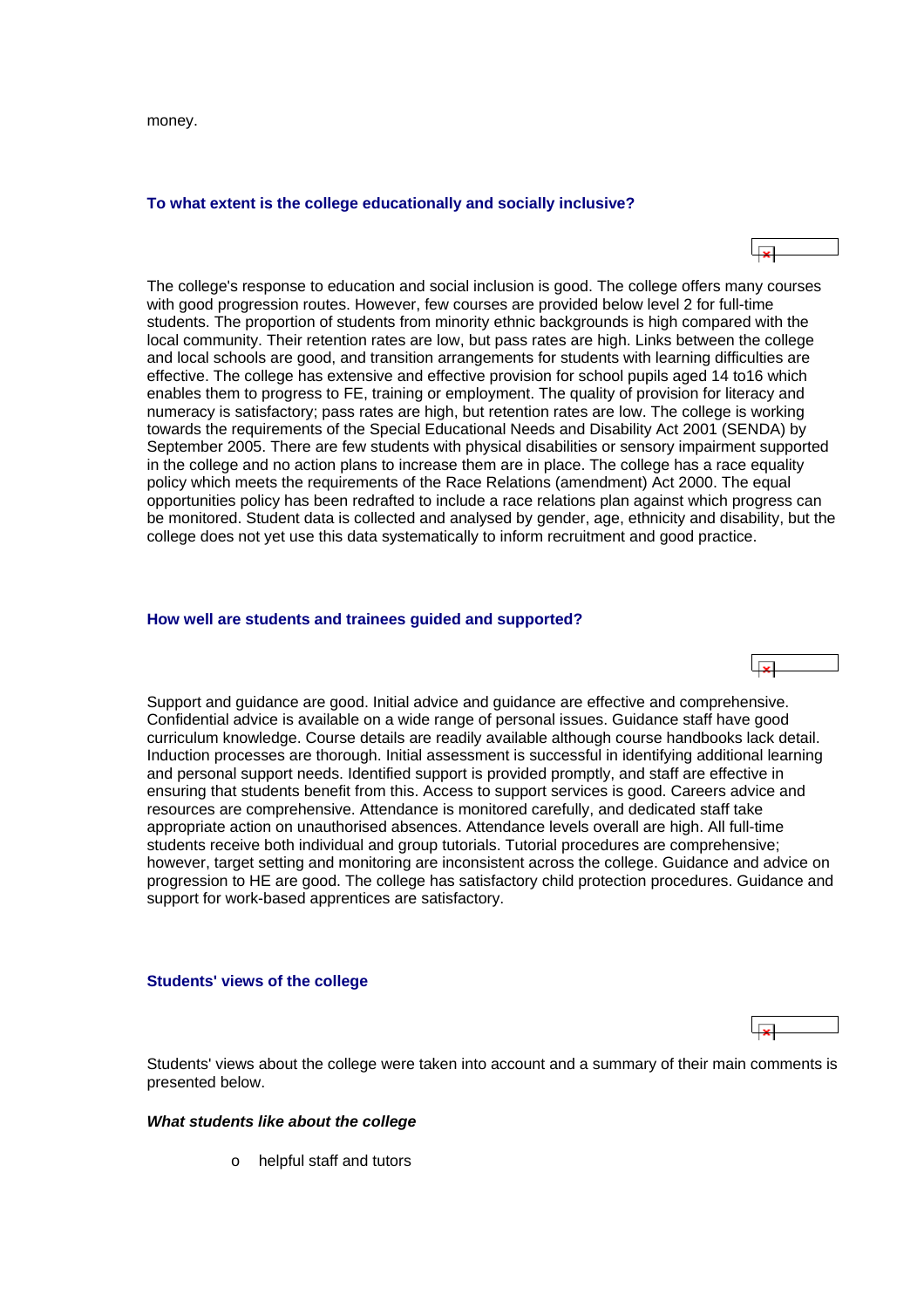- o friendly atmosphere
- o treated as adults
- o lack of bullying
- o practical sessions
- o additional learning support
- o regular and well-attended course representative meetings
- o flexible timetables for students with children
- o good communications
- o library.

# *What they feel could be improved*

- o access to computers at peak times
- o timetabling of enrichment activities
- o too many cancelled lessons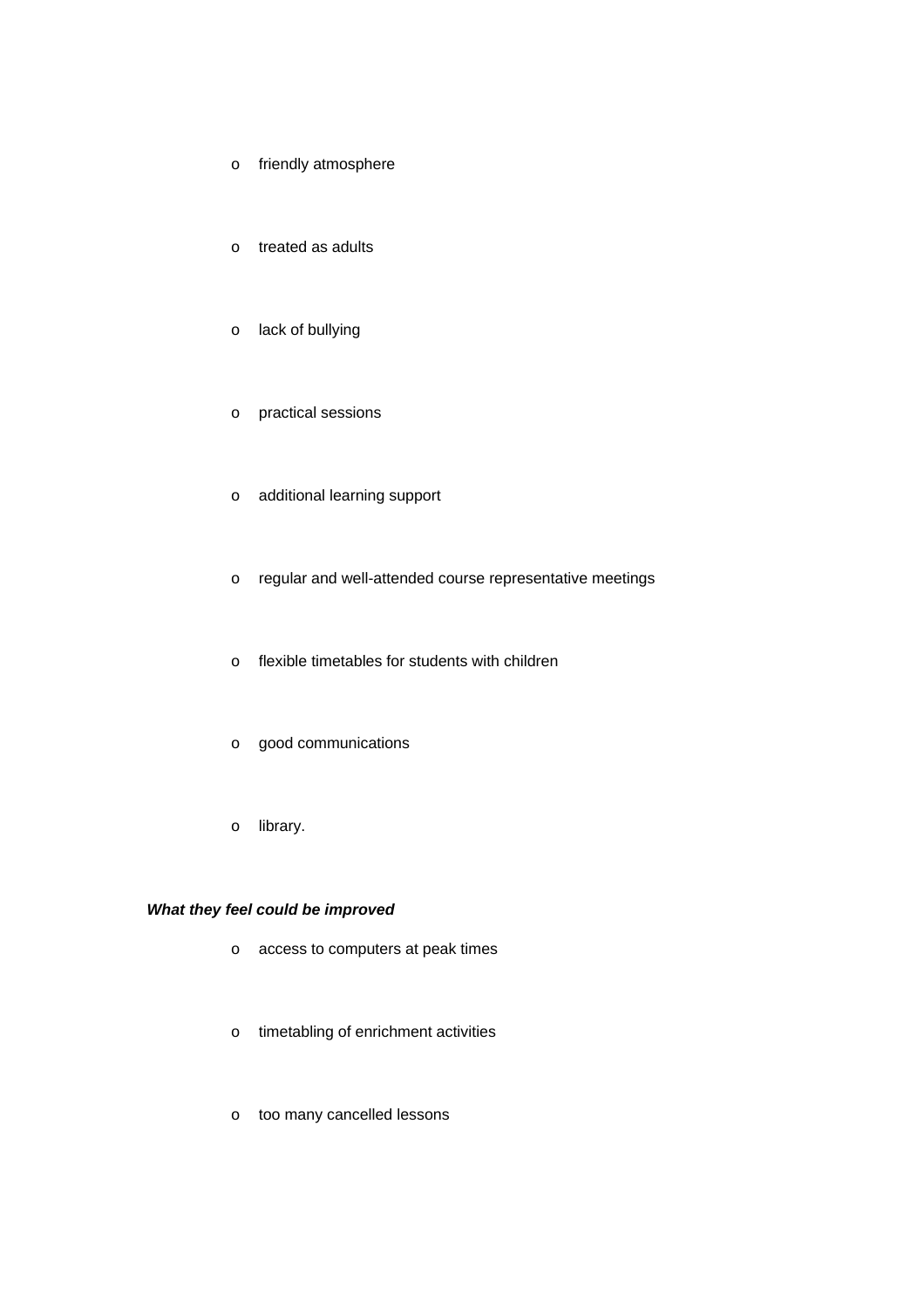- <span id="page-8-0"></span>o NVQ portfolio building
- o inconsistencies in application of attendance policy
- o noise in library.

#### **Other information**

The college inspection report will normally be published 12 working weeks after the formal feedback of the inspection findings to the college. Once published, the college has two months in which to prepare its post-inspection action plan and submit it to the local Learning and Skills Council (LSC). The college's action plan must show what action the college will take to bring about improvements in response to issues raised in the report. The governors should agree it before it is submitted to the local LSC. The local LSC should send to Ofsted only action plans from colleges that have been judged inadequate or have been awarded a grade 4 or 5 for curriculum provision, work-based learning and/or leadership and management.

ا ت

ایجا

#### **Part B: The college as a whole**

#### **Summary of grades awarded to teaching and learning by inspectors**

| <b>Aspect and learner</b><br>type | Graded good or better<br>(Grades 1 to 3) % | Graded<br>satisfactory<br>(Grade 4) % | <b>Graded less than</b><br>satisfactory<br>(Grades 5 to 7) % |
|-----------------------------------|--------------------------------------------|---------------------------------------|--------------------------------------------------------------|
| Teaching 16-18                    | 59                                         | 35                                    | 6                                                            |
| 19+ and WBL $*$                   | 64                                         | 31                                    | 5                                                            |
| Learning 16-18                    | 55                                         | 38                                    |                                                              |
| 19+ and WBL*                      | 63                                         | 31                                    | 6                                                            |

*Key: The range of grades includes: Excellent (Grade 1), Very Good (Grade 2), Good (Grade 3), Satisfactory (Grade 4), Unsatisfactory (Grade 5), Poor (Grade 6) and Very Poor (Grade 7).*

*\*work-based learning*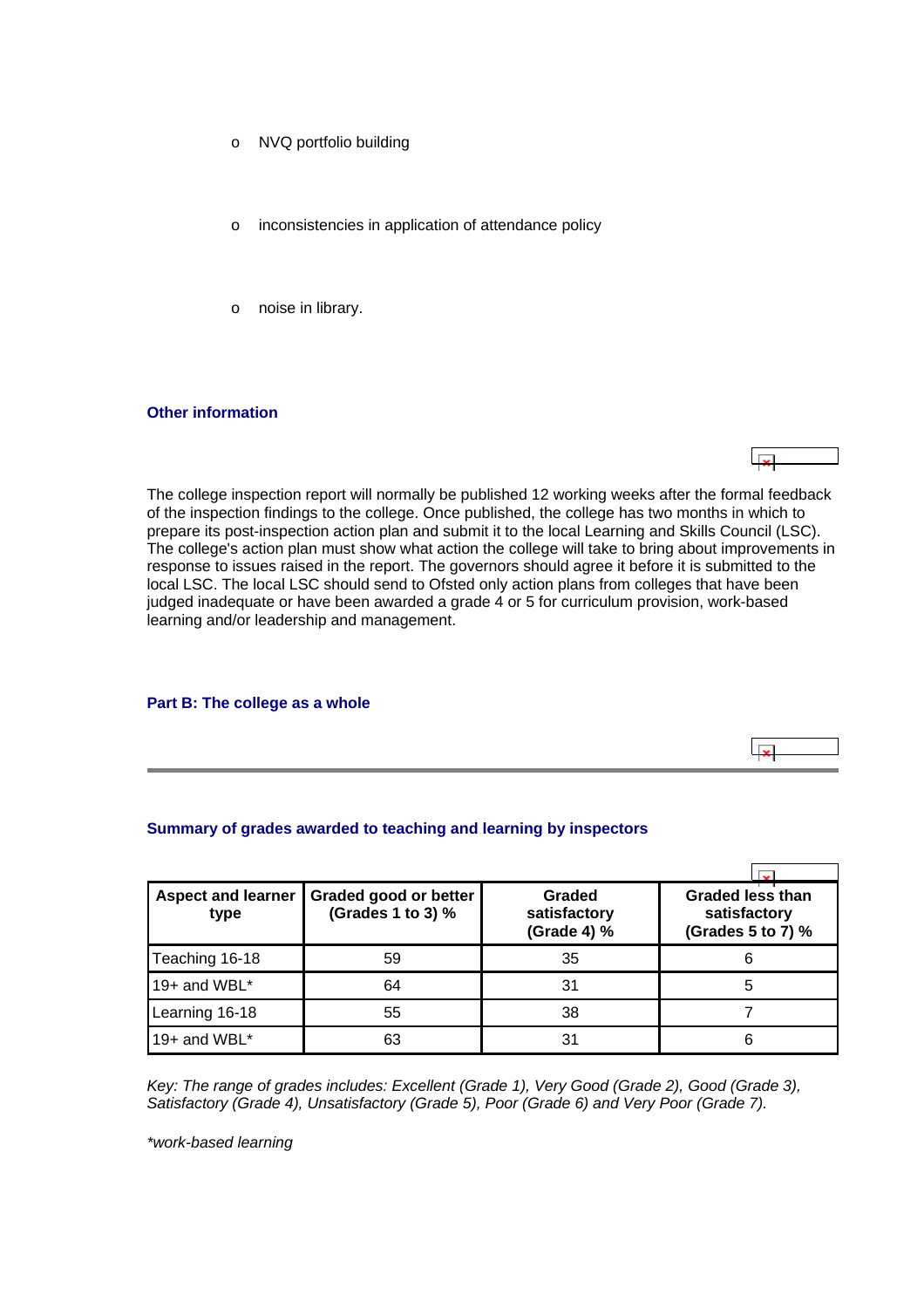

1. In the period 2002 to 2004, retention rates have improved in most areas of the college. However, they have declined at levels 1 and 3 for students aged over 19. Most retention rates are at, or above, the national averages, especially at level 4 for students aged over 19. However, they are below the national averages at levels 1 and 3. Pass rates over this period have increased in most areas of learning or have been maintained at high levels. Pass rates are above the national averages at all levels and for both age groups. In particular, pass rates for students aged 16 to 18 at levels 1 and 2 and on short courses are well above the national averages. For students aged over 19, pass rates at levels 2, 3 and 4 are also well above the national averages. The overall success rates are high and are well above the national averages at levels 2 and 4. They have declined only at levels 1 and 3 for students aged over 19 and are only below national average at level 1 for students aged over 19. This is because the effect of the high pass rates outweighs the effect of the lower retention rates.

2. In 2003/04, college data indicate that retention rates at level 1 are below national averages, especially for students aged over 19 where they are in the bottom 25% of similar colleges. At level 2, retention rates are above the national averages and the data for both age groups show a continuing upwards trend. At level 3, the retention rates for both age groups are below the national averages and, for students aged over 19, the college is in the bottom 25% of similar colleges. The level 4 retention rate for students aged over 19 has risen dramatically to 90% and is in the top 10% of similar colleges.

3. Overall attendance during inspection was high at 84.1%. Although this inspection took place early in the academic year, this is more than 4.7 % higher than that for similar colleges in 2003/04. Attendance ranges from 77% in engineering to 91% in health, social care and public services. Attendance is high in construction, hairdressing and beauty therapy, humanities and information and communications technology (ICT). Attendance is low in the visual and performing arts and media, and business, administration and professional areas. Average class size is large at 12.4, compared with 10.8 for similar colleges in 2003/04.

4. Pass rates have increased over the last three years for students aged 16 to 18 on level 1 courses and for students aged over 19 on level 4 and short courses. Pass rates are well above national averages at levels 1 and 2 and on short courses for students aged 16 to 18, and at levels 2 and 3 for students aged over 19. In particular, pass rates are very high for students aged over 19 on level 4 courses.

5. The college training agency `Catalyst' now oversees about 200 work-based apprentices. Workbased learning achievement levels, especially of full frameworks, have been low for several years. Most of the trainees are on apprenticeships as opposed to advanced apprenticeships due to their entry qualifications. Key skills pass rates in work-based learning hairdressing are poor. Work-based learning framework achievement and completion rates in hairdressing are low. In the last three years, only 1 out of 36 starters has achieved the full framework. The NVQ pass rate in this area is 47%. During the last three years, no full framework achievements have been made by the five advanced apprentices. In construction, 49 apprentices (34%) have left the work-based learning programme in the last three years without achieving their intended qualifications. Of the 82 apprentices currently on the construction framework, 18 (22%) have already exceeded their planned duration on the programme.

6. In 2003/04, 49% of the full-time students and 53% of the part-time students were female. About 19% of the students, compared with about 10% in the college's catchment area, were from minority ethnic backgrounds. The college had over 17,000 enrolments, of which, 30% were by students aged 16 to 18. Nearly half the enrolments were on level 1 provision and about a fifth on level 3 provision. Approximately three quarters of the 13,700 students were aged over 19 and about 16% of students attended full time.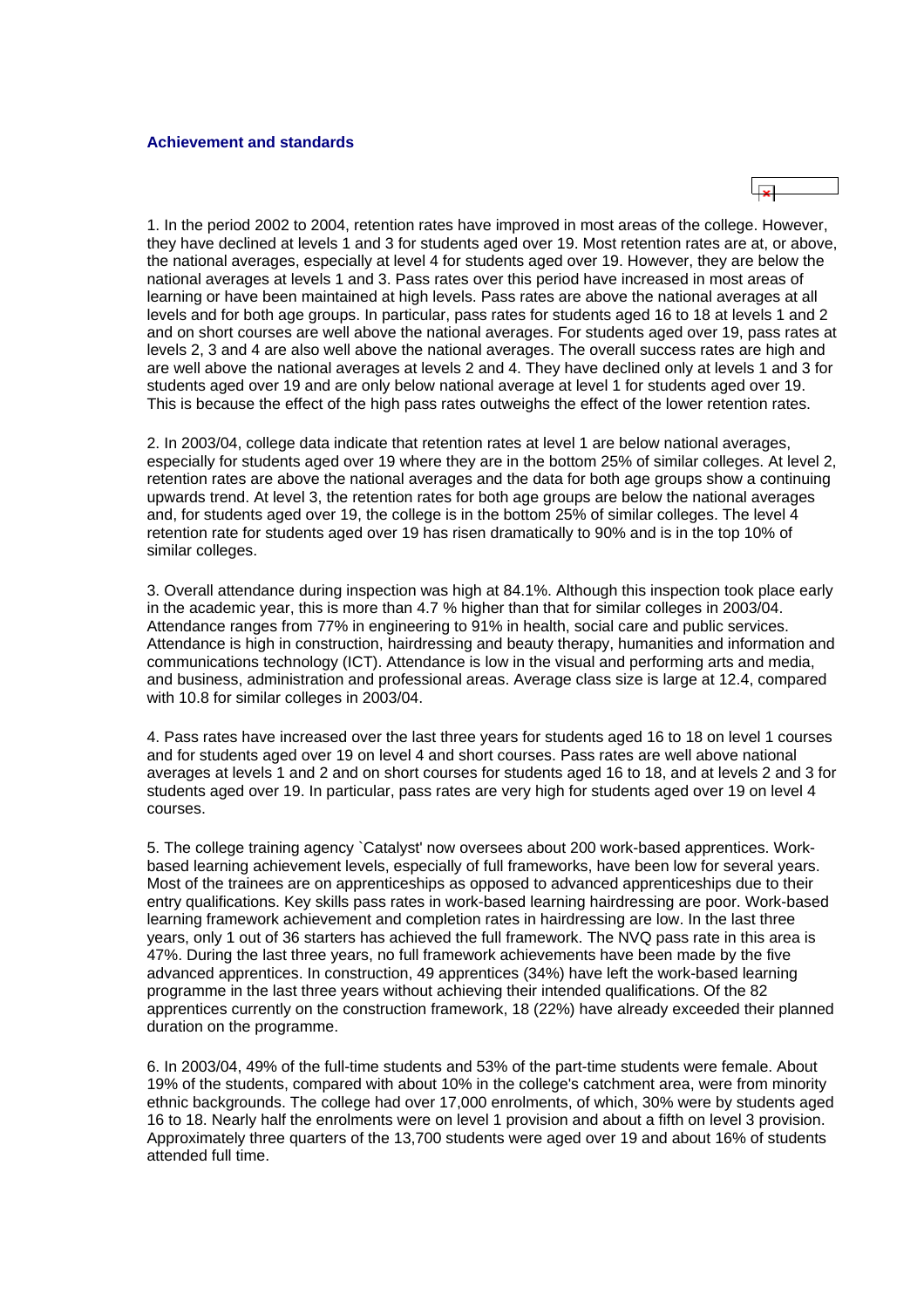<span id="page-10-0"></span>7. In most areas, the standard of students' work is good, especially for students aged over 19. Most students are well motivated, committed and punctual. Their attendance levels are high. Students in hairdressing and beauty therapy, and in hospitality and catering, achieve considerable successes in local and national competitions. In most lessons, the majority of students produce good work. However, in many key skills lessons, the standard of work produced is lower than that expected. Most work-based learning apprentices achieve at least a satisfactory standard of work. The development of their employability and other work-related personal skills are good. However, apprentices are not challenged sufficiently to make appropriate progress. Students' practical skills in construction, engineering, hairdressing, beauty therapy, art and design, hospitality and catering and sports are highly developed. Students' portfolios in electrical installation and plumbing are of a high standard. Engineering students respond to questions at levels above that expected for their course and the time of year. Business students make significant progress at college. The standard of students' work on the Association of Accounting Technicians (AAT), management and executive secretarial courses is particularly good. In ICT, students have a positive attitude to their work and produce high standards of work in lessons and in their files. Performing arts students present public performances of high quality. Students studying humanities subjects achieve high standards of work and possess good skills of analysis and evaluation. Students on ESOL programmes have welldeveloped self-confidence and are able to negotiate effectively. Students with learning difficulties and/or disabilities complete work in lessons and in files which is of a high standard.

# *16 to 18 year olds*

8. About 30% of the enrolments in 2003/04 were by students aged 16 to 18. Of these, about a quarter were on level 1 courses and a half on level 2 courses. Nearly a quarter of the students in the college were aged 16 to 18. Half of these students attended on a full-time basis. Retention rates for these students increased on courses at levels 2 and 3, stayed the same on level 1 and declined on short courses, compared with the previous year. Retention rates are still below national averages on courses at levels 1 and 3, but are above on level 2 courses. All pass rates for this age range are above national averages. In 2003/04, pass rates at level 1 continue the upward trend of the previous three years. Achievements of work-based learning apprentices are low.

9. The standard of students' work is good or very good in most areas of learning. Students progress well relative to their prior attainment and potential. The great majority of students develop high levels of personal and learning skills. Students achieve challenging targets during lessons and in assignments. Most work-based learning apprentices achieve satisfactory standards of work and improve their employability and personal skills.

#### *Adult learners*

10. Adult students constitute over two thirds of the enrolments. Of these, 50% were on level 1 courses and over a quarter were on level 2 provision. About three quarters of the students in the college were aged over 19. Only 6% of these attended full time. Retention rates for these students were below the national averages on courses at levels 1 and 3, but were above on courses at levels 2 and 4 and on short courses. Similarly, retention rates have improved over the last three years on levels 2 and 4 and on short courses, but have declined on levels 1 and 3. Again, all pass rates for this age group are above the national averages. Pass rates have improved over the last three years on short courses and have been consistently high for provision at levels 2 and 4.

11. Adult students' work is good or very good in most areas of the college. In particular the standard of students' work in relation to their learning goals is very high. Students develop high levels of personal and learning skills. They progress well in relation to their prior attainment and potential.

**Quality of education and training**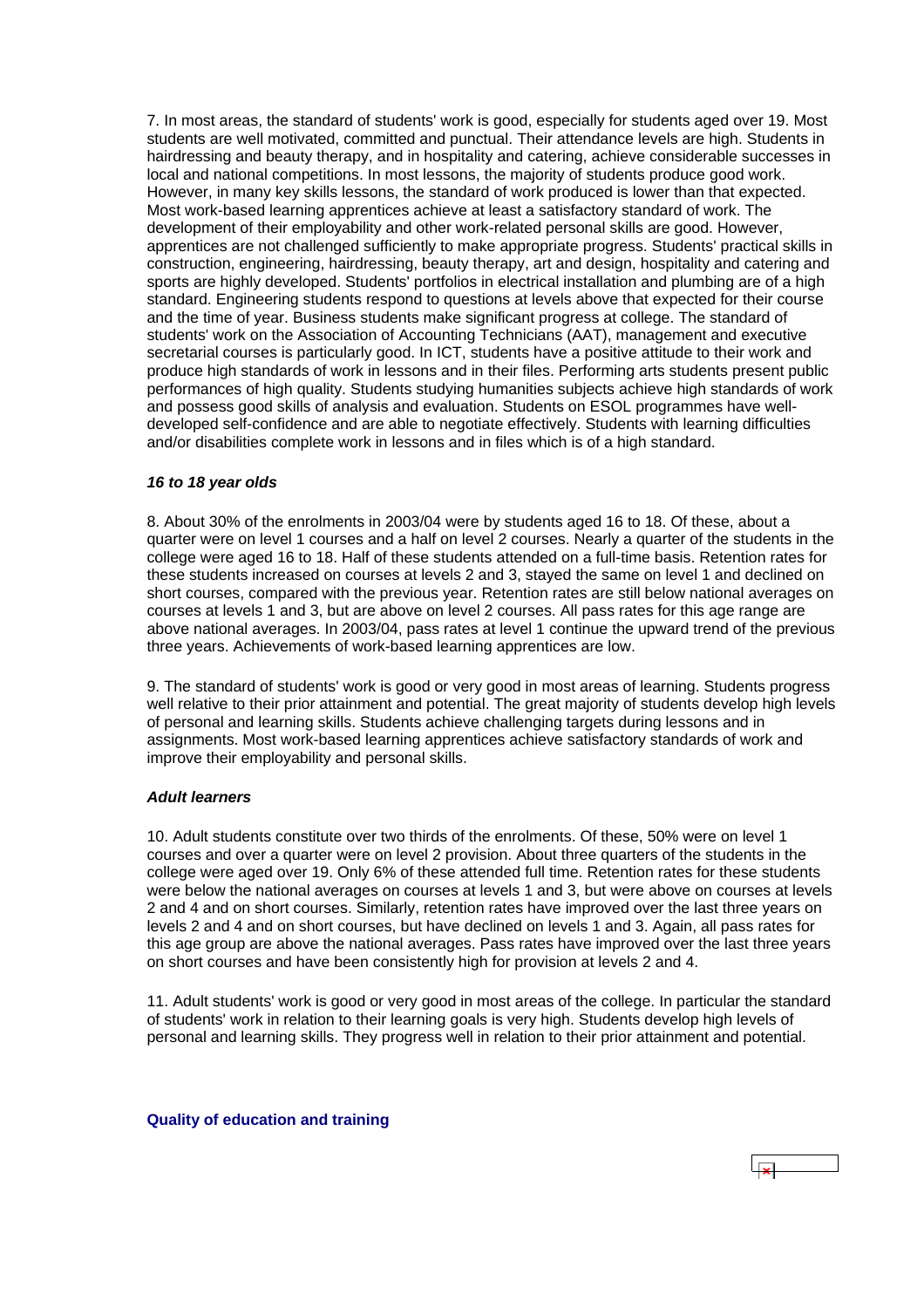12. Teaching, learning and attainment are satisfactory or better in most areas of the college. Teaching, learning and attainment were graded in 205 sessions. Teaching is good or better in 61% of lessons, satisfactory in 33% and less than satisfactory in 6%. The proportion of less than satisfactory lessons is below the national average, but so is the proportion of good or better lessons. The proportion of less than satisfactory lessons is about a half of that in the last inspection. However, the proportion of satisfactory teaching is now much higher than in the last inspection. Teaching is most effective in business administration, management and professional, performing arts and media, and hairdressing and beauty therapy where three quarters or more of the lessons observed by inspectors were judged to be good or better. Teaching is least effective in foundation programmes and hospitality, and catering, sports and leisure where less than half the lessons were good or better. Teaching is better overall in lessons for adults than in those for students aged 16 to 18. Teaching is good or better for 63% of students aged over 19 and 59% of students aged 16 to 18. The percentage of less than satisfactory lessons is only 2% for those aged over 19 compared with 11% for those involving students aged 16 to 18. Nearly 66% of teaching at levels 2 and 3 is good or better compared with 55% on level 1 courses. Of the lessons observed to be less than satisfactory, 33% are at level 2, 33% at level 3, and 16% each at entry level and level 1.

13. The most effective lessons are characterized by activities which challenge and motivate students. They are well planned with clear outcomes. They have a clear focus on tasks and develop good vocational skills. Feedback to students in these lessons indicates clearly how improvements can be made. Relationships between teachers and students are often good; mutual respect and appropriate humour support a constructive working ethos. Interactive whiteboards are used appropriately to illustrate and reinforce concepts. Much good teaching of practical skills takes place across the college. In one lesson, students learned valuable practical skills in how to stack and transport bricks. All the students were motivated, engaged and challenged. Learning was by individual coaching, group presentation and practical demonstration. The students demonstrated high-level manual handling skills with an emphasis on health and safety. In some cases, key skills are developed through vocational settings and activities. Work-based learning takes place in appropriate environments.

14. The least successful lessons have insufficient variety of activity and do not provide individualised opportunities for all students to make progress. Learning is checked poorly and target setting is weak. Lesson plans lack detail and appropriate differentiation to meet varying students' needs. Students are not challenged. IT is used rarely to aid learning, even when the resources are available. Teaching is dull and uninspiring, and has an over-reliance on note taking. The least successful key skills lessons are not planned well to develop students' skills. In one key skills lesson, nearly half the students arrived late and most of the students lacked motivation. The lesson plan had insufficient emphasis on differentiation. Many students were bored because the tasks were too easy; others struggled with the same tasks and did not complete them.

15. Whole group teaching accounts for four times as many lessons as individual learning. In both cases, two thirds of the lessons are good or better. A mixture of whole class, group and individual teaching results in just over half of these being good or better. All learning which takes place in the workplace is good or better.

16. Learning is good or better in 58% of lessons, satisfactory in 35% of lessons, and unsatisfactory in 7% of lessons. The percentage of good or better learning is below the national average of 63% and the percentage of less than satisfactory learning is above the national average of 6%. Learning experiences for the students aged 16 to 18 are better than for those aged over 19. Attendance is above the national average. The college attendance is 84% and the national average for general FE colleges inspected in 2002/03 is 79%.

17. The effect of resources on achievement and learning is good. The main site of the college is in Bedford town centre and is easily accessible. The college has adopted a low-profile security strategy which focuses on the safety of students while providing a welcoming environment. Most buildings on the main site are over 40 years old and require a substantial programme of maintenance. The college has recently completed the first phase of an extensive property strategy by opening a new building on the main site for sport and dance programmes and a plumbing CoVE in Kempston.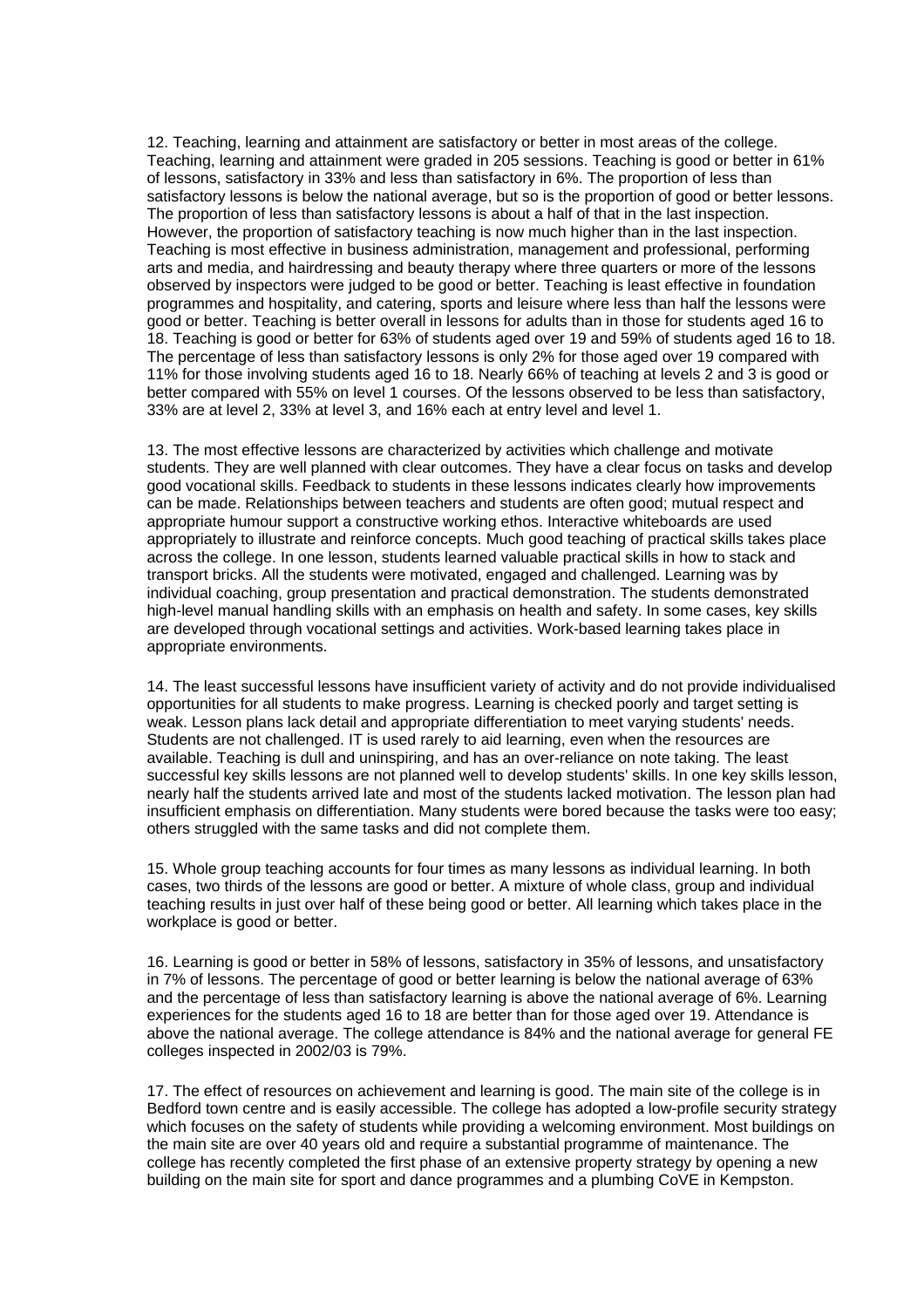These buildings are well equipped and provide a good learning environment. Ground floor accommodation on the main site used for construction and some rooms used for art and design courses are unsatisfactory. In the hairdressing, humanities and literacy areas, lesson sizes are often too large for the rooms allocated. The college is working well towards fulfilling the requirements of the SENDA with regard to reasonable adjustments to buildings by September 2005. The college has good facilities and equipment. Significant investment has been made in new technologies in classrooms, especially in the new accommodation. The college has an intranet and is developing a virtual learning environment. Although the college has increased its access to drop-in IT facilities by creating two suites of 73 and 30 computers, these facilities do not always meet demand. The art and design area has an insufficient number of computers in classrooms. Specialist equipment and resources are good generally, but not always sufficient for the large group sizes in hairdressing. Work-based learning placements are resourced well and employers are supportive.

18. The college has effective staffing policies and procedures, including an employee assistance scheme and payments for achieving relevant qualifications. The number of staff employed by the college has increased significantly in the last four years. The college is committed to increasing the proportion of staff employed full time and decreasing its reliance on staff employed through a teaching agency. The number employed through an agency last year was 88, so far this year, it is 12. If staff are appointed who do not have teaching qualifications they are expected to gain appropriate accreditation within two years. Currently, 56% of the teaching staff have fully qualified teacher status, 30% of full-time staff and 18% of part-time staff are working towards stage 3 qualifications and 7% of full-time staff and 14% of part-time staff are working towards stage 2 qualifications. The college offers an extensive programme of staff development which includes four cross-college development days a year. Mentoring and support are provided through a team of advanced practitioners. Significant training and support are given in the use of new technologies.

19. Assessments are well planned and fair. Assignment briefs are comprehensive and clear. The requirements of awarding bodies are met. Many curriculum areas offer support workshops which are used by students to work on assignments. Assessment and good practice guidance are available to all teachers on the college intranet. Assessments are used successfully to aid learning in many areas. For example, in care, assessments are organised well and used effectively to monitor students' progress. Homework and assignments are set regularly and are marked and returned to students promptly. Overall, assessment feedback from tutors is inconsistent; in art and design, students receive comprehensive guidance on how work could be improved; in engineering and ICT, comments often do not give students useful indications and are cursory. Assessment deadlines are made clear to students, and tutors usually schedule deadlines to avoid undue workloads. However, this is not always effective. For example, in hospitality, scheduling is poor and results in a large number of assessments towards the end of the course. Work-place assessment does not take place in building crafts.

20. Verification systems and procedures are clear and available to staff on the college intranet. Most internal verification is carried out according to awarding body requirements. Assignments are frequently double marked. Assignment briefs are moderated internally. Outcomes from external verifier visits are logged centrally and actions are monitored using the college intranet. Issues are dealt with effectively by course teams. Assessment records are comprehensive, though mostly paper based. The results of assessments effectively inform the tutorial and action-planning process to the benefit of students. Most staff teaching on vocational courses have appropriate assessor qualifications. Work-based learning assessment practices are unsatisfactory; monitoring and target setting are insufficient.

21. Overall, the college offers a wide range of full-time courses from levels 1 to 4 with good progression opportunities in most curriculum areas. The college has grown significantly over the past four years. The main focus of growth has been in full-time courses at levels 1 and 2 for students aged 16 to 18. However, insufficient provision below level 3 still exists for these students in art and design, engineering, health, care and early years.

22. The provision for students aged 14 to 16 is extensive and expanding, and involves partner schools in Bedford and mid-Bedfordshire. The college has worked closely and well with local schools to provide successful provision for students aged 14 to 16, especially in construction, motor vehicle,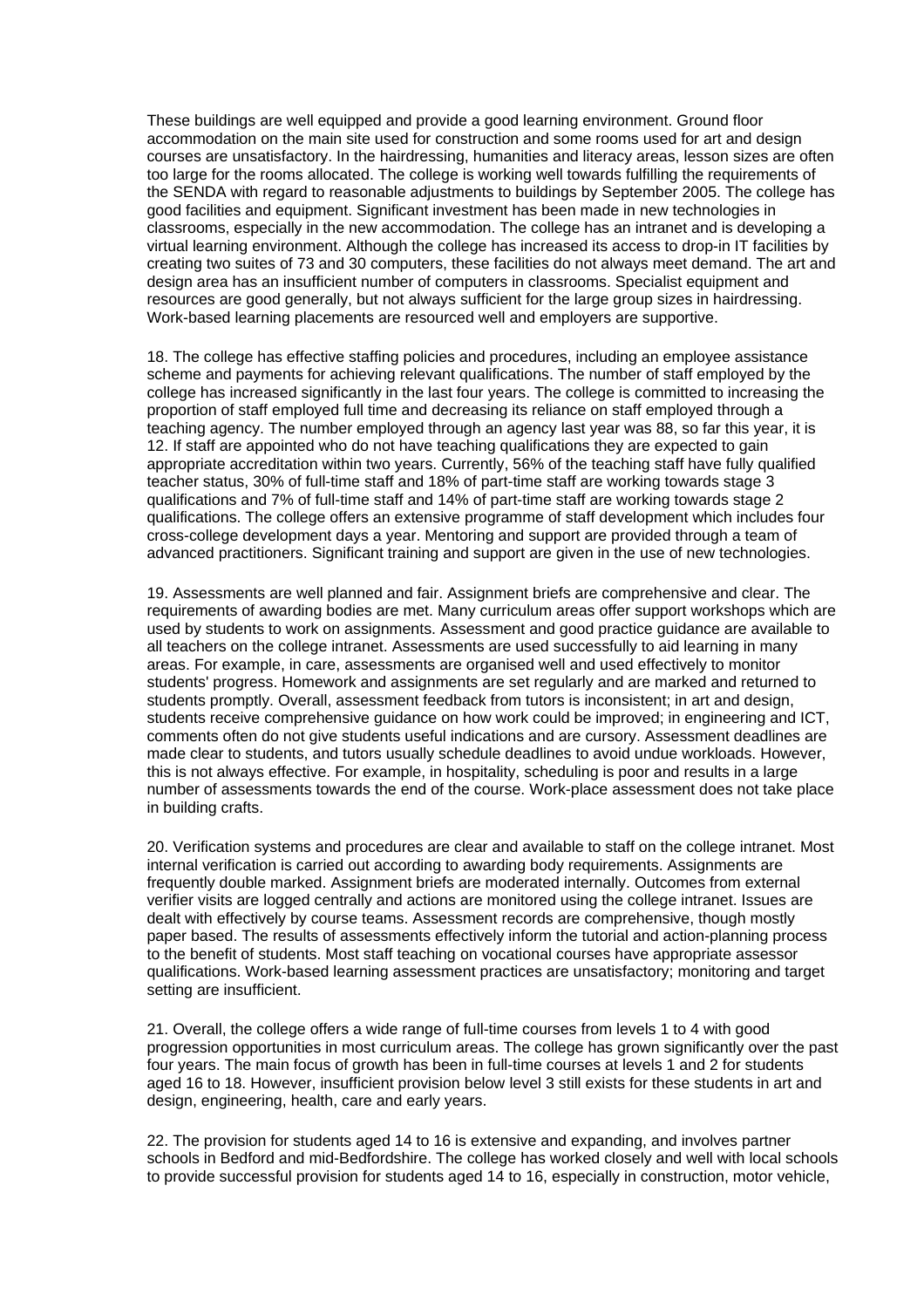catering, childcare, hairdressing and beauty therapy. Specialist accommodation and resources are now available in local schools and students achieve well. The relationships with feeder schools are good. In particular, effective support is provided for students with learning difficulties and/or disabilities.

23. Full-time courses for students aged 16 to 18 are predominantly vocational, but the college also has a well established and successful sixth form centre. The college offers a wide enrichment programme for full-time students aged 16 to 18 through a programme of 10-week options in the autumn and spring terms. The options are predominantly sport and music based. Participation rates have increased over the past three years; however, some students are excluded because lessons are timetabled during enrichment or the options are over subscribed. Art and design and performing arts, and hairdressing and beauty therapy also offer additional enrichment opportunities. Performing arts, and art and design, have good links with their industries which benefit students. However, fulltime construction students have insufficient work preparation.

24. The college has a clear policy that all full-time students aged 16 to 18 take basic or key skills qualifications. The quality of key skills provision is poor in several curriculum areas and attendance, retention and success rates are often low. The outcomes are better in areas where key skills have been integrated effectively into the vocational programmes and students can appreciate their relevance. Key skills provision is not effectively planned, coordinated or taught across all areas of the curriculum.

25. Provision for part-time and adult students is less well developed in construction, health, care and early years courses. One of the college's strategic objectives is to develop a comprehensive range of learning and training programmes which meets the needs of the local community and improves prospects of success in the labour market. Good provision is arranged in the workplace through employers, particularly for NVQs and ESOL. The college has developed a centre for employer engagement to improve its responsiveness to employers' needs. Currently, work-based learning provision is satisfactory in care, but unsatisfactory in hairdressing. Work-based learning provision responds well to local needs, especially in the construction industry. The college is committed to expanding its work-based learning provision and is improving recruitment, organisation and management processes. The college has good links with community groups and has participated in collaborative projects to attract under-represented groups. However, such provision is inconsistent and often short lived. The college has yet to establish coherent provision with clear progression routes for students from disadvantaged groups within the community.

26. Support, guidance and pre-entry advice for students are good. The college has gained the Matrix standard for the effectiveness of its information, advice and guidance processes. The college has regular information evenings where specialist staff are available to give advice on college courses. The reception area is welcoming and leaflets on many courses are readily available. Detailed guidance and advice are available on a range of issues including financial support, benefits, transport and housing. Initial enrolment documentation makes clear the responsibilities of students, as well as their rights.

27. The college offers a wide range of specialist student support services and advice. These include literacy and numeracy support, and specialist support for dyslexia and sensory impairment. The college employs a full-time trained counsellor. Guidance and support staff have a regular programme of visits to outreach centres, and students are able to book appointments. The college has an assistive technology room with IT equipment for students who are visually impaired, specialist software, and a wide range of other learning resources. Most support and guidance staff are qualified appropriately, and all have relevant experience in their role. Professional development is extensive and many staff have attended specialist training events which benefit students. Personal advisers monitor attendance effectively and act as a liaison between support services, students, and teaching staff. Parents of students aged 16 to 18 receive termly progress reports. The college offers a wide range of enrichment activities for all students. The college has childcare facilities for up to 36 children aged 2 to 5.

28. The provision of additional learning support is good. All full-time and most part-time students are assessed early in their course for literacy, numeracy, and other support needs. The support centre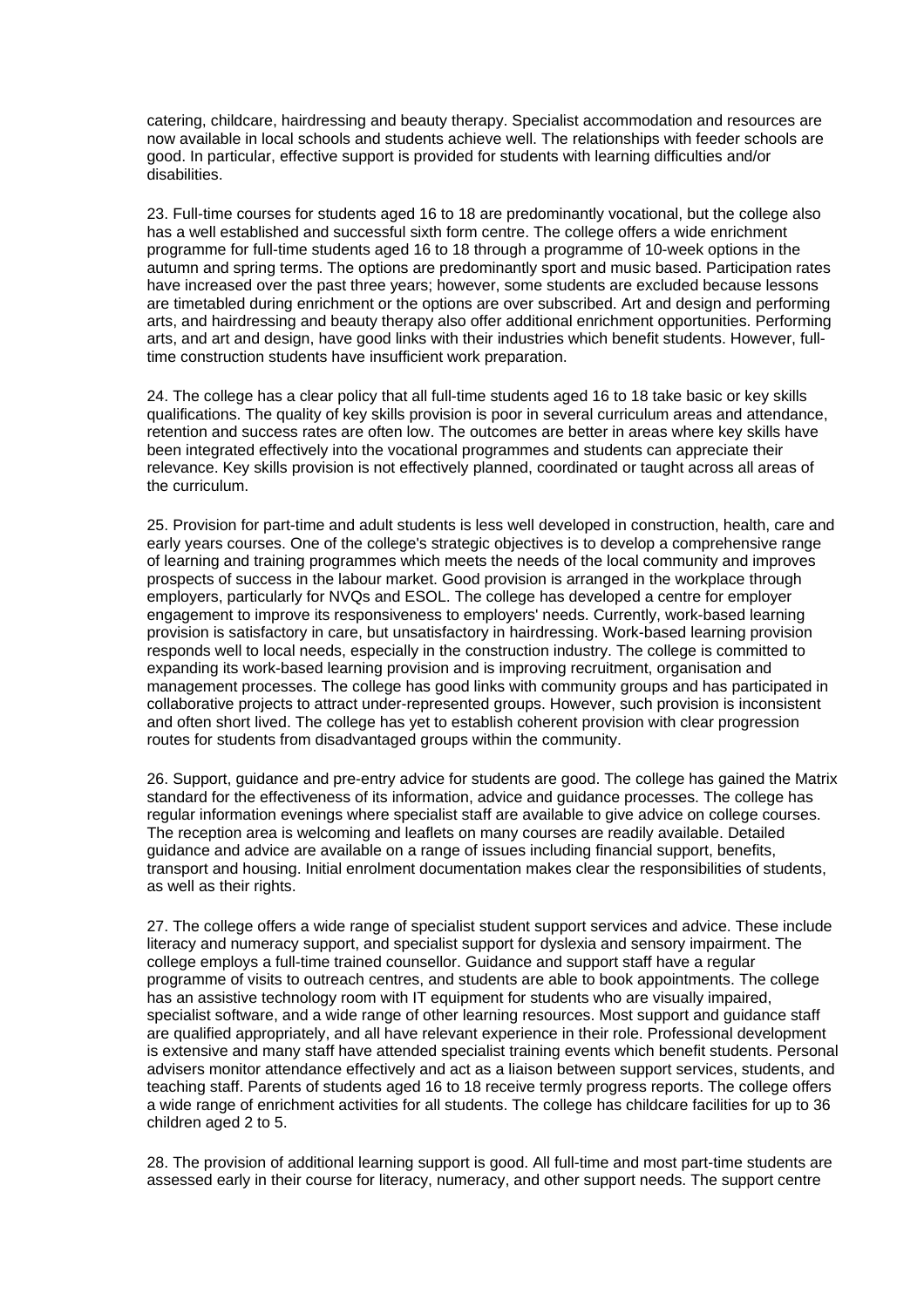<span id="page-14-0"></span>aims to provide initial support within 10 working days of a request and this is usually achieved. Support is provided both in lessons and on an individual basis. Communication between support staff and course tutors is good. Absences are reported promptly and appropriate action taken. Record keeping is good. All students receiving support agree an individual learning plan. In the best examples, these are detailed, comprehensive and useful. However, many are insufficiently detailed and it is not clear what steps the student should take to improve. Course tutors are updated regularly on their students' support progress. Over 400 students took advantage of learning support in 2003/04 and this number has increased significantly. College data indicate that students receiving support have a higher likelihood of succeeding than those who refuse it. However, a significant proportion of students aged 16 to 18 fail to maintain attendance at support sessions.

29. Tutors are accessible to their students, who speak highly of their support. The quality of course handbooks is inconsistent. The best examples are detailed and clear with comprehensive guidance and details of course content. However, in a few, there is insufficient mention of assessment requirements and only a brief outline of course structure. Careers advice is good. The college has extensive careers library facilities as well as on-line access to specialist careers support. College staff work closely with Connexions advisers based within the student support centre. Careers advisers participate regularly in group tutorial sessions.

30. All full-time and significant part-time students receive tutorials. Guidance documentation for tutors is clear and comprehensive, both for tutorials and target setting. Standardised tutorial programmes specify the content of both personal and group tutorials. Procedures for action planning are detailed and used throughout the college as a component of the individual learning plan and tutorial system. The use of value added data to set targets and monitor progress is well developed in a few curriculum areas. In the best examples, targets are clear, detailed, well understood and monitored effectively. Targets are reviewed regularly and good use is made of the documentation. For example, in ICT delivered in learning shops, effective progress monitoring takes place. In humanities, value added data are used well to set targets and monitor progress. In construction, tracking of achievement against targets is very good and students understand the steps necessary to improve. However, in many curriculum areas, the use of tutorials is unsatisfactory. Targets are often vague and imprecise, and systems are used ineffectively. Tracking of progress is often incomplete and students are not clear about their own progress towards goals. Targets are often not reviewed as students progress.

31. Students are informed well about the colleges' procedures to cover discipline, academic appeals, bullying, harassment, academic neglect, equal opportunities and racism issues. The academic neglect procedure is effective in re-engaging students who may otherwise not achieve. Most support and guidance staff are trained to help students. The college has an experienced child protection officer. Links with child protection agencies are developing quickly. Regular updating and training in child protection issues are planned, and all staff have guidance available. The college undertakes appropriate checks for those staff working with young people. Student support is managed effectively. Monitoring of support and analysis of support data are good. Development plans are comprehensive and developing trends are well considered. However, team meetings often do not ascribe actions to individuals or report on progress.

#### **Leadership and management**

32. Leadership and management of the college are good. The principal, governors and senior managers set clear strategic directions for the college. The processes for strategic and operational planning are very effective. Self-assessment procedures are well established, but weaknesses are not always identified clearly or acted upon. The governors are well informed about the college and monitor its academic and financial performance closely. The college has benefited from effective leadership to maintain high levels of performance over a period of rapid growth. Pass rates are very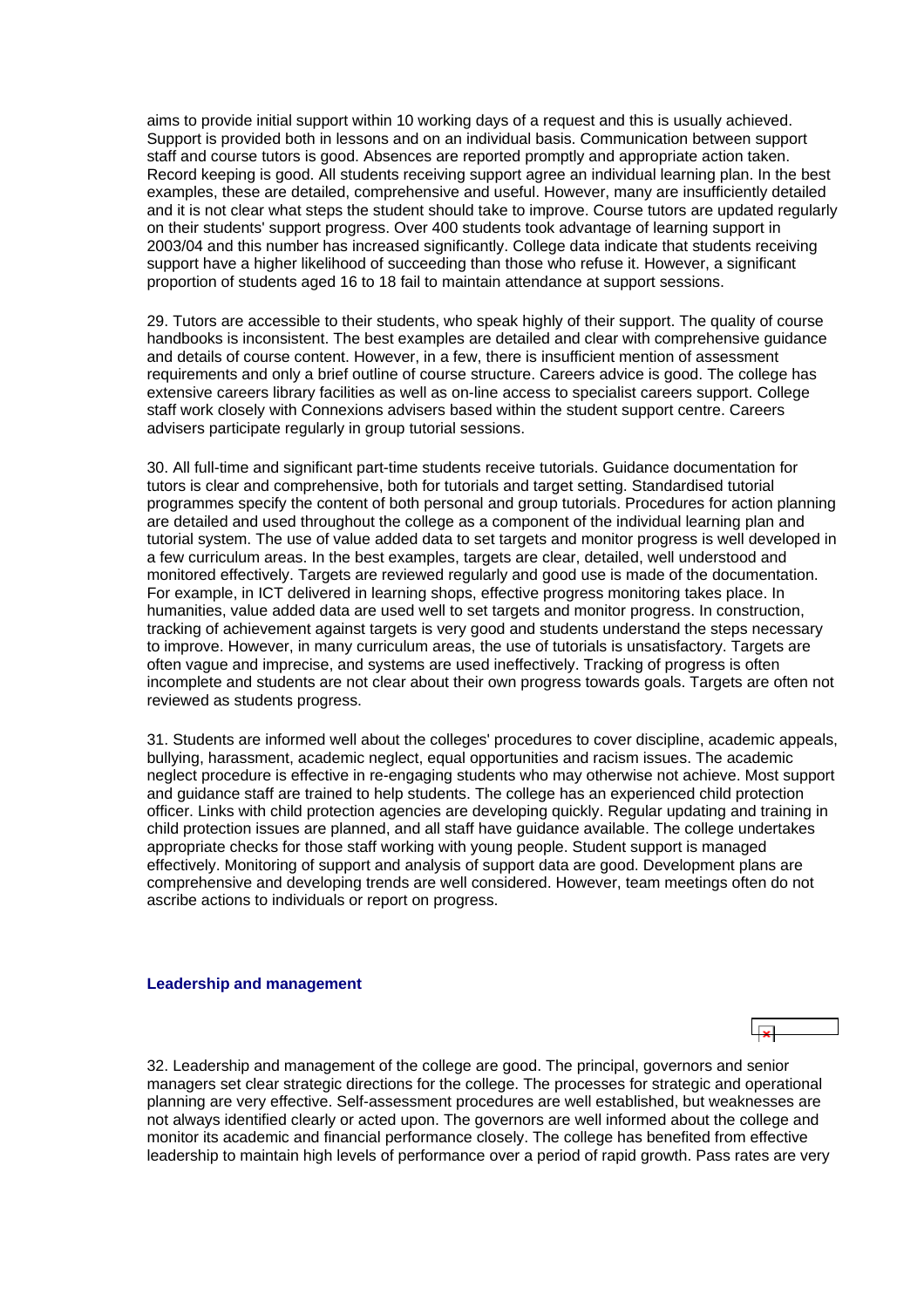rates are improving, but are still below the national averages in most curriculum areas. Teaching and learning are satisfactory; the proportion of unsatisfactory lessons is small, but so is the proportion of good or better lessons. Communication is good. Staff and managers have a clear understanding of the strategic objectives. Regular briefings, newsletters and presentations help members of the college to be informed of curriculum developments and encourage their participation in strategic and operational planning.

33. Since the last inspection, the college has focused on curriculum management. Inspectors identified key strengths in curriculum management leading to improvements in learning in 6 of the 11 curriculum areas inspected. Curriculum development and innovation in engineering are directed clearly and course meeting plans and files are exemplary. Staff meetings in business are well organized, result in actions to improve teaching and learning, and course files are well managed. In health, care and early years management of the curriculum is effective and course reviews lead to improvements in provision. The effective management structure in humanities results in clear and realistic action planning focusing on teaching and learning. Curriculum management is effective in visual and performing arts and media. The overall quality of curriculum management is, however, variable. Some weaknesses, linked largely to insufficient monitoring by managers, were identified in hospitality, sport travel and leisure, ICT and foundation programmes. The management of workbased learning is unsatisfactory; too many apprentices do not achieve their learning goals and progress is often slow.

34. The college executive team takes action regularly on issues directly affecting students' experiences. Advanced practitioners focus on teaching and learning. A programme of lesson observations is managed by the quality department. This supports and trains more than 40 line managers and senior teachers who undertake over 300 observations a year. The college's own teaching grade profile matches national averages. However, the inspection profile is several percentage points below the national average for good or better teaching and learning. It is above the national average for satisfactory teaching and learning. The observation system is effective in most curriculum areas in identifying poor teaching and leads to actions for improvement. Teachers with unsatisfactory grades are supported and re-observed. Directors take measures relating to competency. Nevertheless, inspectors found that the college grades awarded in art and design, visual and performing arts, and in provision for students with learning difficulties and/or disabilities, were overgenerous. Inspectors in ICT found that the five observers did not moderate the grades awarded for their observations. The lesson observation system relies greatly on internal expertise and lacks rigorous and independent judgements. Most teachers are observed at least once each year and often more; probationers are observed and mentored closely.

35. The quality team targeted courses that were performing poorly through over 30 course audits in the last year. These resulted in action plans for improvement and seven course closures. Quality assurance procedures, including course reviews, are well documented and clearly established. They are linked to a well-conceived cycle of self-assessment which has in-year reports and action plans. Students' views are taken into account using focus groups and on-line completion of questionnaires. However, procedures to monitor effective compliance in all curriculum areas are insufficient. In particular, the completion of individual student targets, action planning and monitoring of students' progress are not always rigorous. In most areas, self-assessment procedures are applied thoroughly. They result in realistic judgments and appropriate action plans. The quality team monitors and revises many course reviews. Nevertheless, in some cases, weaknesses such as persistently low retention rates on some full-time courses are not noted. In ICT, quality assurance processes are not utilized fully to plan and inform development of the curriculum and there are few measurable targets in course reviews. In provision for students with learning difficulties and/or disabilities, self-assessment is insufficiently rigorous and action planning is weak. Action plans do not always contain clear targets against which improvements can be monitored.

36. The college sets retention and pass rate targets for each level of work and all are achieved. Targets are also set for individual courses. Course teams monitor progress towards these targets and they are reviewed by senior managers. All pass rates are above the national averages. However, action plans at course team level do not always clearly identify weaknesses in retention rates, nor the measures required to achieve improvements. Retention rates on courses at levels 1 and 3 courses are below national averages. Most areas of unsatisfactory performance have been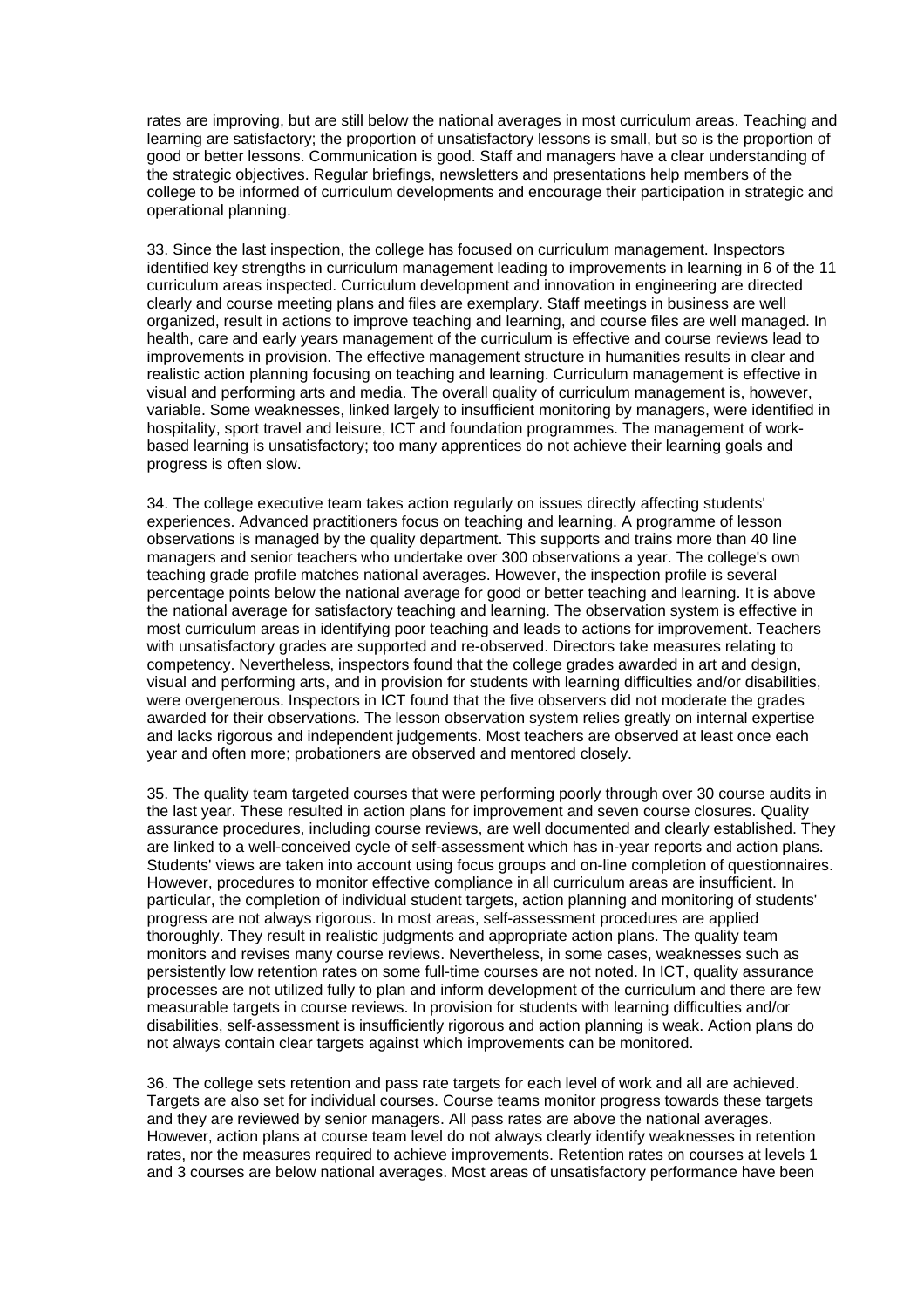<span id="page-16-0"></span>identified and actions implemented. Separate action plans identify the improvements that need to be made and the support required to achieve them. These measures have been successful in raising standards on most courses, but have not been entirely successful in improving retention rates. The management information system has been substantially developed and managers have been provided with on-line access to a much wider range of information on students' enrolments, attendance and performance. Course managers have much improved access to this data and its analysis, and monitor actual data against targets.

37. The college promotes equality of opportunity and monitors equal opportunities issues effectively. The college has made satisfactory progress in the implementation of the SENDA and is aiming to achieve the access requirements by September 2005. Representatives from minority ethnic groups advise the college on issues of diversity. The equal opportunities policy is reviewed annually. The college monitors and analyses enrolments, and retention and pass rates for students from different backgrounds. Detailed information is produced on students' performance by age, gender and ethnicity. Reports are produced regularly for the governors and the academic board. However, the college does not use this data systematically to implement change or to spread good practice. Pass rates of students from minority ethnic backgrounds are high; however, retention rates are low. Equal opportunities issues are promoted effectively in the college prospectus, in displays and newsletters. In health, care and early years, equal opportunities issues are promoted well in teaching and through display. In hairdressing and beauty therapy, students from minority ethnic backgrounds have high levels of achievement. However, equal opportunities policies and checks are not promoted effectively to employers in much of the work-based learning provision. The college is involved in community learning projects which are engaging new learners, including women from minority ethnic groups.

38. The staff appraisal system is robust. It applies to all staff including part-time teachers. It is conducted by line managers and results in agreed action plans for staff development and improvement. Line managers also set six clear objectives for staff, the achievement of which, results in performance related pay. One objective for teachers is the achievement of a satisfactory or better teaching observation. Staff development opportunities are extensive and formulated well. They include attention to teaching and learning styles, and support for enhancing vocational skills.

39. Financial management is very good. The college has achieved all of its income targets or exceeded them over a period of regular growth since the last inspection. It produces regular surpluses through prudent budgeting. Successful growth has allowed it to accumulate reserves which have been deployed carefully to achieve appropriate capital refurbishment and development. Major new building projects have been completed successfully. Budgets are controlled tightly and managed carefully. Staffing costs are efficient and effective. A computerized system monitors the deployment of teachers and has helped to secure the efficient and effective use of teachers' time. Pass rates are high and so are success rates. The average lesson size is large. The college provides good value for money.

 $\overline{\mathbf{r}}$ 

 $\overline{\mathbf{x}}$ 

#### **Part C: Curriculum and occupational areas**

#### **Construction**

Overall provision in this area is **good (grade 2)**

Contributory grade for work-based learning is **satisfactory (grade 3)**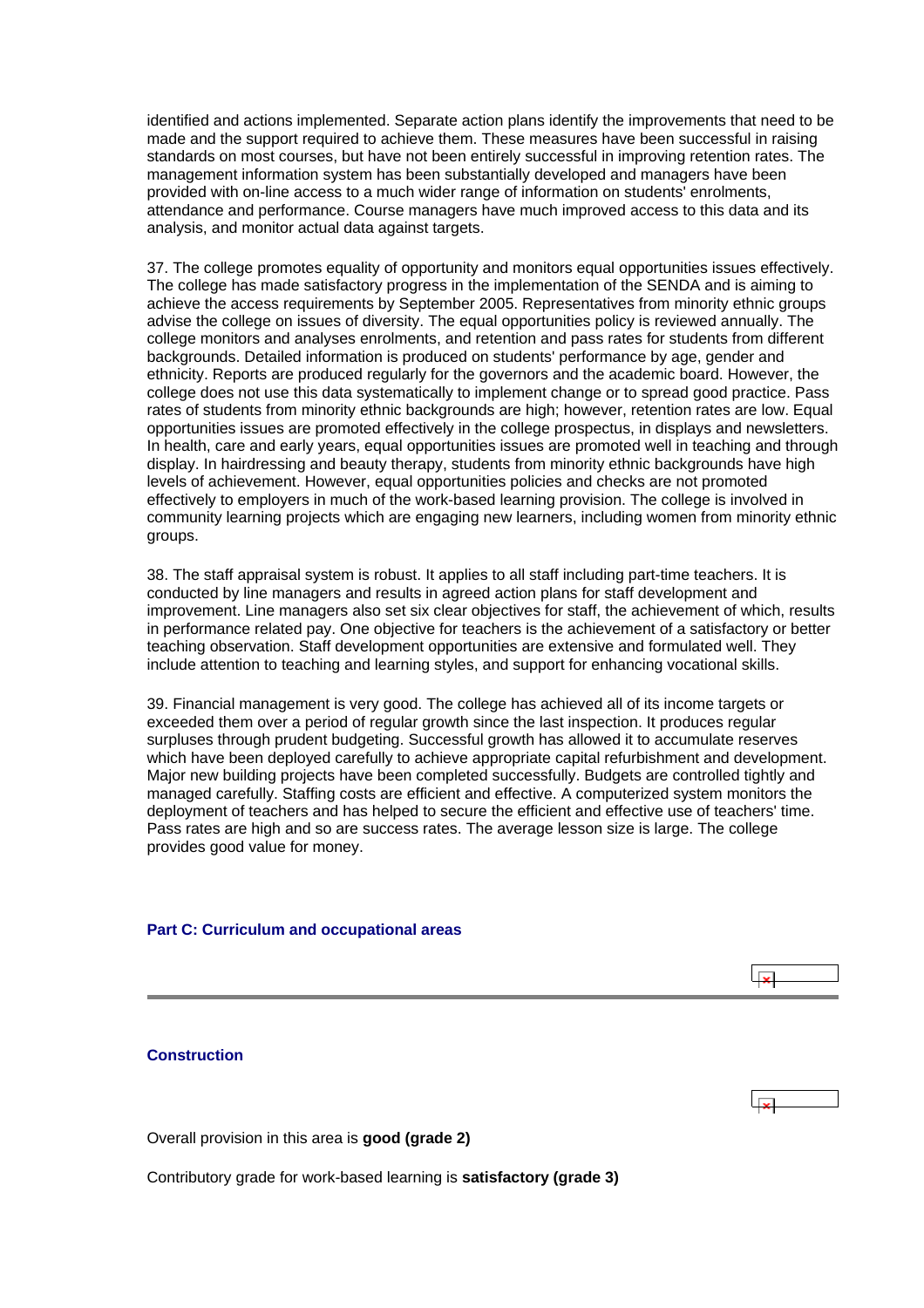# *Strengths*

- o high pass rates on most courses
- o much good teaching in electrical installation, brickwork, plumbing, and painting and decorating
- o effective action planning and tracking of students' progress
- $\circ$  good development of courses in response to local and national needs.

# *Weaknesses*

- o unsatisfactory coordination of learning in wood occupations workshops
- o unsatisfactory reviews for work-based learners
- $\circ$  insufficient assessment in the workplace for NVQ students in wood occupations, painting and decorating and bricklaying.

# *Scope of provision*

40. The college provides courses in plumbing, electrical installation, bricklaying, carpentry and joinery, and painting and decorating from levels 1 to 3. There are 859 students, of whom, 376 are on full-time courses and 483 are on part-time courses. Additionally, 104 students aged 14 to 16 from local schools are taught by college staff. There are 82 modern apprentices on work-based learning provision, of whom, 14 are taking advanced frameworks. Short updating courses in electrical installation and domestic gas safety are also provided. The college has two CoVEs. The first was awarded in March 2002 in plumbing and mechanical services. The other is in house building for the future and was awarded in September 2003 in conjunction with another leading college.

#### *Achievement and standards*

41. Pass rates are high on most courses. For example, in 2004, pass rates on three NVQ courses are 100%. Most pass rates are above the national averages. Retention rates are satisfactory or better for most courses and have improved considerably on the main NVQ level 2 and 3 courses over the last 3 years. However, retention rates are consistently below the national average in electrical installation at level 2. Progress for work-based learners is slow. Of the 82 apprentices currently on programmes, 18 (22%) have already exceeded their planned duration on the programme and 16 (20%) have achieved their NVQ, but are still working towards their key skills qualifications.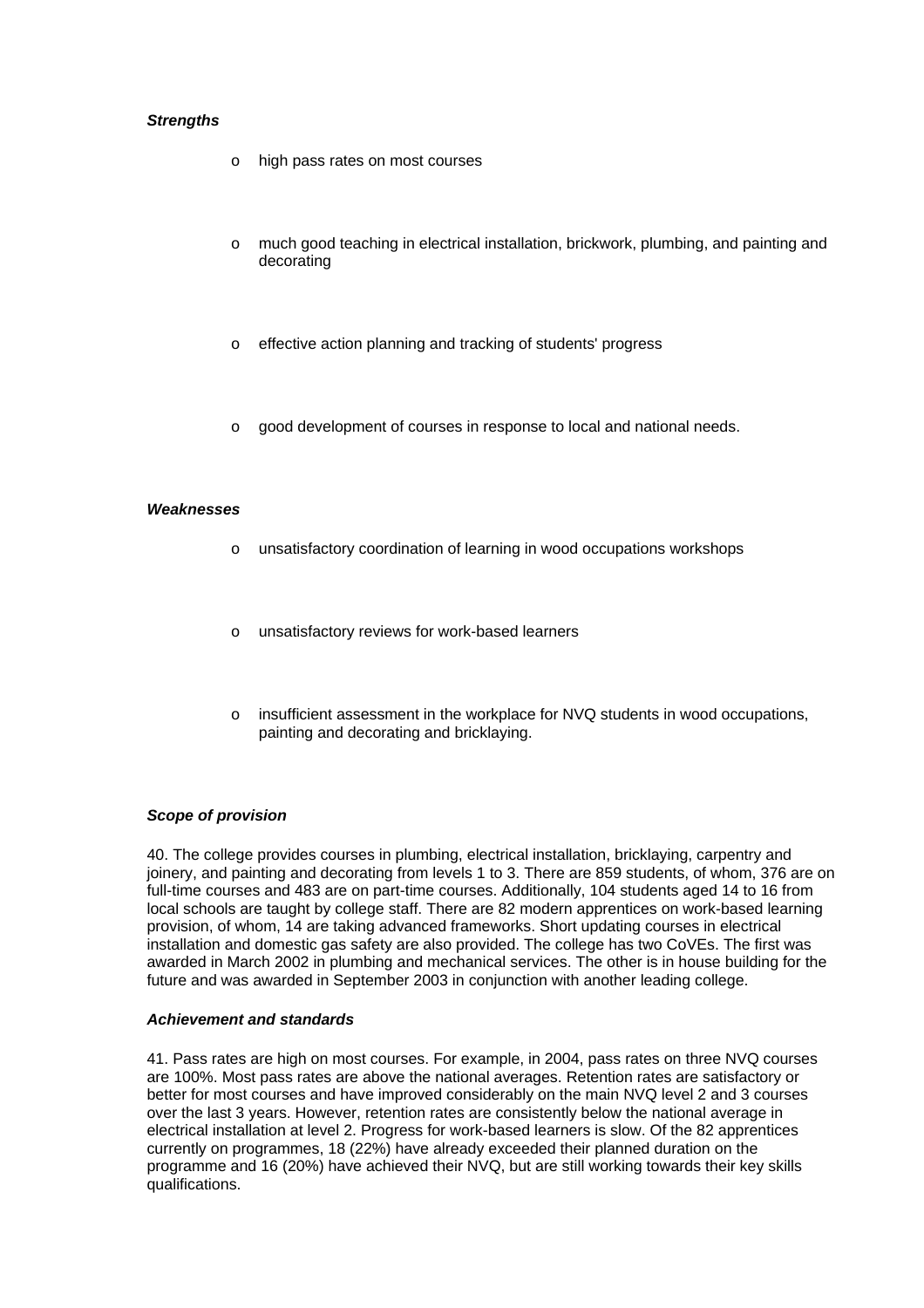42. Student portfolios in electrical installation and plumbing are of a high standard. They are presented well and include a diverse range of evidence including witness testimonies, assessor observations and photographs. These are cross-referenced accurately to the performance criteria. Students are well motivated and develop good practical skills. In particular, bricklaying students attain high levels of manual handling skills. Attendance and punctuality are very good.

| Qualification                               | Level          | <b>Completion year:</b> | 2002  | 2003 | 2004    |
|---------------------------------------------|----------------|-------------------------|-------|------|---------|
| City and Guilds 2360-                       | 1              | No. of starts           | 18    | 29   | 28      |
| 05/07 electrical<br>installation part 1 (2) |                | % retention             | 67    | 59   | 86      |
| year)                                       |                | % pass rate             | 100   | 82   | $\star$ |
| Foundation construction                     | 1              | No. of starts           | $***$ | 28   | 42      |
| award plumbing                              |                | % retention             | $***$ | 82   | 81      |
|                                             |                | % pass rate             | $***$ | 96   | 91      |
| City and Guilds 2360-                       | 2              | No. of starts           | ***   | 20   | 18      |
| 08 electrical installation<br>part 2        |                | % retention             | ***   | 70   | 81      |
|                                             |                | % pass rate             | ***   | 64   | $\star$ |
| NVQ wood occupations<br>$(2 \text{ year})$  | $\overline{2}$ | No. of starts           | 74    | 27   | 38      |
|                                             |                | % retention             | 53    | 56   | 100     |
|                                             |                | % pass rate             | 77    | 100  | 100     |
| NVQ mechanical                              | $\overline{2}$ | No. of starts           | 47    | 44   | 59      |
| engineering services<br>plumbing            |                | % retention             | 43    | 73   | 83      |
|                                             |                | % pass rate             | 90    | 94   | 100     |
| NVQ carpentry and                           | 3              | No. of starts           | 18    | 21   | 18      |
| joinery                                     |                | % retention             | 83    | 100  | 100     |
|                                             |                | % pass rate             | 87    | 86   | 100     |

# *A sample of retention and pass rates in construction, 2002 to 2004*

*Source: ISR (2002 and 2003), college (2004)*

*\* unreliable data*

*\*\* NVQ level 1 programmes changed to foundation construction award in 2003*

*\*\*\*fewer than 15 students enrolled*

# *Quality of education and training*

43. Much good teaching takes place in brickwork, electrical installation, painting and decorating, and plumbing. In the best theory lessons, teachers use a good range of teaching and learning techniques, and theoretical aspects are related closely to their practical applications. For example, in one session, students undertook research using case studies for designing heating systems. They used catalogues, text books and wireless Internet-linked laptops effectively. In the best practical sessions, tutors give clear demonstrations and effectively check students' understanding. Students are motivated and are challenged well by teachers. In the worst lessons, teachers talk for too long without involving the students; students lose interest and are distracted. Lesson plans indicate minimal objectives and low expectations. Lesson time is not spent productively and topics covered are for induction rather than for explanation in a lesson.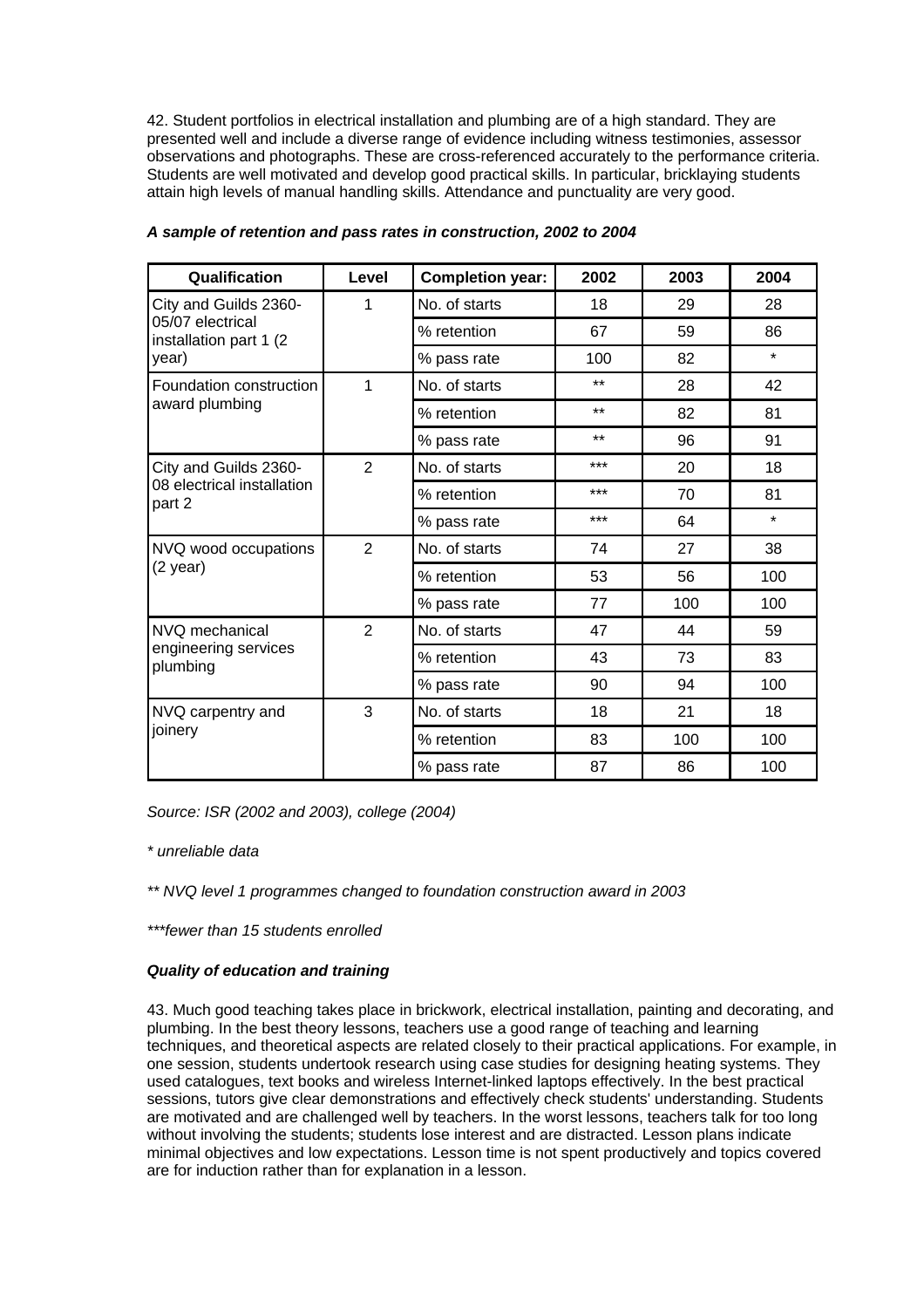<span id="page-19-0"></span>44. Action planning and the tracking of students' achievements are effective. The systems are computer based and are used well to set clear targets which are updated at regular action planning meetings. Individual students and appropriate staff access the records as required. Specific reports are produced for parents and employers. Internal verification is generally satisfactory, but in carpentry and joinery, it is underdeveloped. However, reviews for work-based learners are unsatisfactory. They do not always take place every 12 weeks. Few measurable targets are set for students against which progress can be reviewed. Students do not receive a copy of their review. Individual learning plans are not updated as a result of reviews. Assessment in the workplace does not take place for the NVQ programmes in carpentry and joinery, painting and decorating, and bricklaying. There is an over-reliance of use of witness testimonies and students' own reports. Students have difficulty recognising and gathering evidence and this slows their progress.

45. The range of courses is satisfactory. The college has responded well to provide courses to meet local needs. A new centre has been opened to provide courses for the local community and to cater for students aged 14 to 16. The college is leading the development of courses in renewable technologies through its CoVE partnership. However, few evening courses and no weekend courses exist for technician and supervisory programmes. The college policy is not to provide work placements for full-time students. Where placements have been organised by teachers, students speak highly of their experience. They gain a greater understanding of their trade and are able to relate the theoretical and practical aspects of their training to the work environment.

46. Students receive good initial advice and guidance about available courses. Full-time students and work-based learners have an initial assessment to identify any additional support needs for literacy or numeracy. Where support needs are identified they are provided. Individual support in lessons is effective. Attendance is monitored closely and effective action is taken where needed. Colour perception testing for electrical installation students does not take place. Vocational aptitude testing is not in place. All full-time students and work-based learners receive a satisfactory induction programme.

47. Resources are good. Using CoVE funding, a building on another site has been converted to provide spacious and well-designed new teaching facilities for plumbing to meet increased local demand. Most other workshops provide satisfactory or better learning resources and additional teaching rooms have been created to meet increased demand. Significant investment has been made in computers, software and interactive whiteboards. However, the wood workshops are cramped and untidy. Most classrooms and a few workshops have access to ILT, but this is not yet utilised fully by teaching staff. Most teachers have appropriate occupational experience and have, or are working towards, teaching and assessor qualifications. Through the CoVE activities and professional updating they are able to relate current industrial practice to their teaching.

#### *Leadership and management*

48. Leadership and management of construction are satisfactory. Partnership working through the CoVEs is effective and has enhanced student resources and curriculum development. Management structures are clear and regular departmental and course team meetings take place. Staff are well informed. Roles and responsibilities of all staff are clear. Staff have good contacts across the college to provide advice and assistance, but the opportunities to share good practice between the construction trades are insufficient. The promotion of equal opportunities in the workplace is limited. The self-assessment report is detailed and reflective, but fails to identify several weaknesses. The unsatisfactory management of the wood occupations workshops hinders the effectiveness of learning and students are inadequately monitored and supervised when they move between workshop areas.

**Engineering, technology and manufacturing**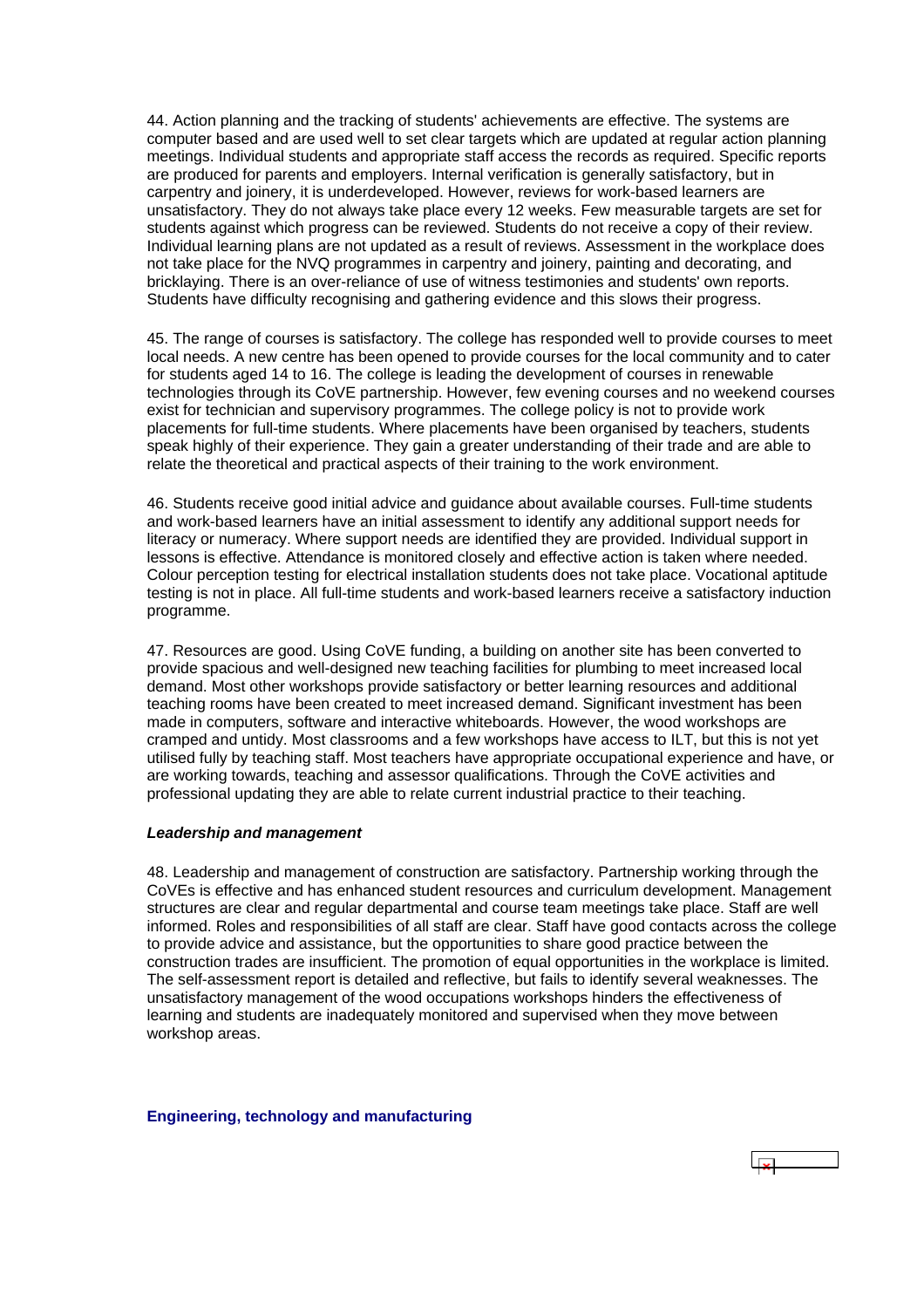Overall provision in this area is **good (grade 2)**

#### *Strengths*

- o high pass rates on most courses
- o much good teaching and learning
- o good strategic management
- o high-quality resources.

#### *Weaknesses*

- o insufficient and unhelpful assessment feedback
- o ineffective tracking of students' progress.

#### *Scope of provision*

49. The college offers a range of full-time and part-time courses in engineering from level 1 to level 4. Most of the courses are delivered at the main site in Bedford, but motor vehicle provision is delivered in a purpose-built centre three miles away. The provision includes progression awards at levels 1, 2, and 3 in motor vehicle maintenance, body repair and motorcycle maintenance and national certificate and diploma courses in mechanical, aeronautical and electrical engineering. A few part-time evening courses are available mainly in computer-aided design related subjects. The college offers performing engineering operations courses at level 1 to students aged 14 to 16. Progression to higher national certificate and diploma courses in electrical, mechanical and aeronautical engineering is also available. The area has 384 students, of whom, 156 are full time and 228 are part time. There are 227 students aged 16 to 18 and 157 aged over 19. In addition, the college company `Catalyst' delivers NVQs in food and drink operations to 30 students in the workplace.

#### *Achievement and standards*

50. Many courses have high pass rates. Pass rates on the national certificate in engineering, for example, have been above 90% for the past three years and have improved each year. The City and Guilds progression award in repair and servicing of road vehicles has a 100% pass rate in 2004. Three other courses at levels 1 and 3 also have pass rates of 100%. Most courses have improving pass rates over the last three years. However, the pass rates for the City and Guilds aeronautical engineering competences (part 2) have declined over the last three years and are well below the national average. Retention rates are at, or above, national averages in the aeronautical engineering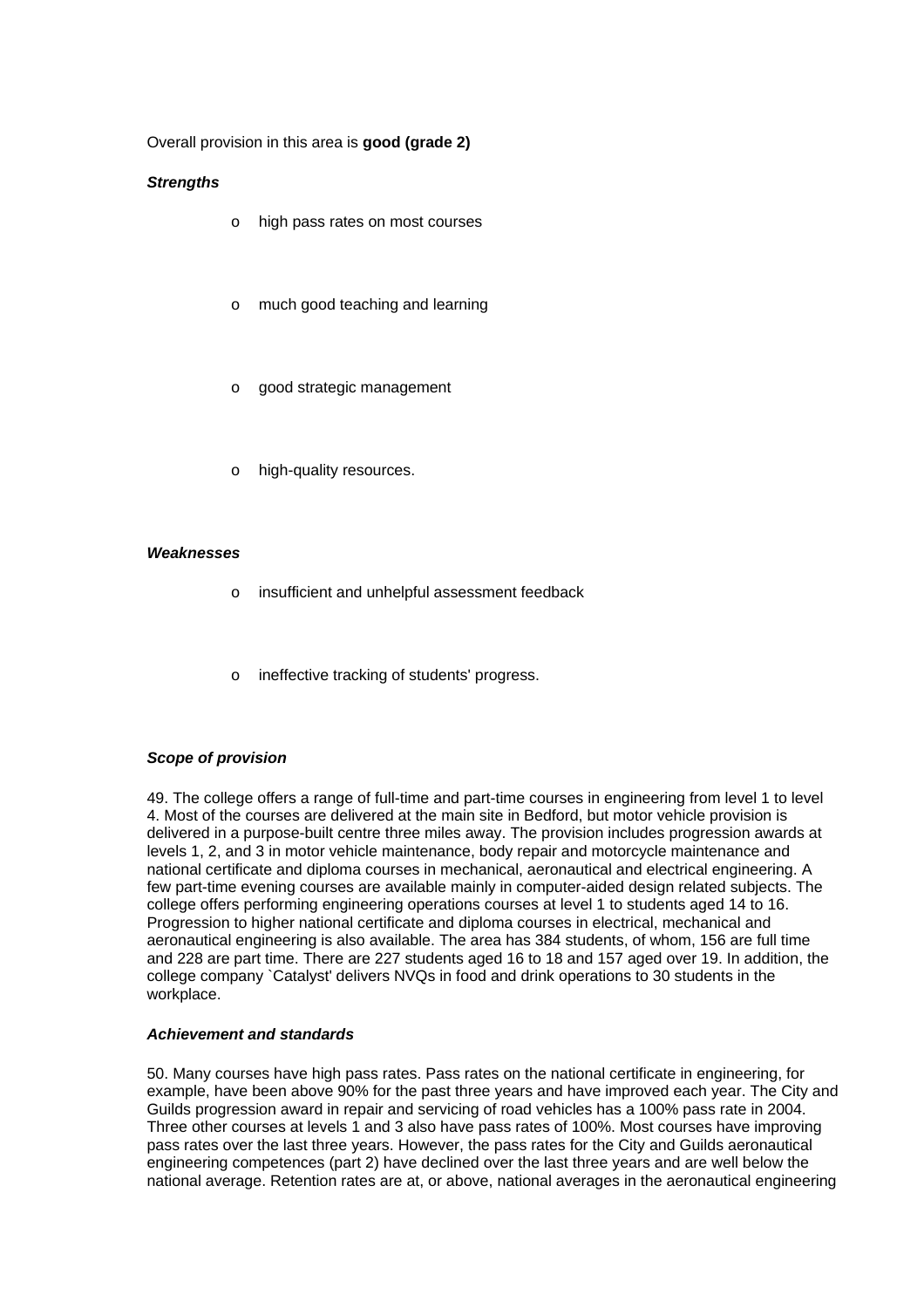competences (part 2), national certificate in engineering and NVQ in food and drink manufacturing operations courses. However, retention rates are declining in the NVQ in performing engineering operations, the progression award in automobile vehicle service and repair, the City and Guilds repair and servicing of road vehicles and the NVQ in food and drink manufacturing operations. Some groups of students have high key skills pass rates whilst others have low pass rates.

51. Students are generally well motivated and achieve high levels of work, both during lessons and in their assignment work. Most students in a national certificate lesson worked at an appropriate level, but a minority of the students showed high levels of attainment. In most lessons, students respond well to questioning and are able to answer at levels above that expected for the course. Students worked particularly well in a computer-aided design lesson and in a motor vehicle lesson, and showed high levels of motivation.

| Qualification                                                             | Level          | <b>Completion year:</b> | 2002     | 2003 | 2004 |
|---------------------------------------------------------------------------|----------------|-------------------------|----------|------|------|
| City and Guilds                                                           | 1              | No. of starts           | $\star$  | 135  | 75   |
| progression award<br>automobile vehicle                                   |                | % retention             | $\star$  | 86   | 63   |
| servicing and repair                                                      |                | % pass rate             | $\star$  | 74   | 100  |
| NVQ food and drink                                                        | $\overline{2}$ | No. of starts           | $***$    | 26   | 40   |
| manufacturing<br>operations                                               |                | % retention             | $***$    | 100  | 65   |
|                                                                           |                | % pass rate             | $***$    | 100  | 92   |
| City and Guilds 3830-<br>02 repair and servicing<br>of road vehicles      | $\mathfrak{p}$ | No. of starts           | 24       | 45   | 19   |
|                                                                           |                | % retention             | 4        | 100  | 47   |
|                                                                           |                | % pass rate             | $\Omega$ | 71   | 100  |
| <b>Business Technology</b><br><b>Education Council</b><br>(BTEC) national | 3              | No. of starts           | 68       | 78   | 42   |
|                                                                           |                | % retention             | 74       | 76   | 76   |
| certificate in<br>engineering                                             |                | % pass rate             | 92       | 98   | 100  |

# *A sample of retention and pass rates in engineering, technology and manufacturing, 2002 to 2004*

*Source: ISR (2002 and 2003), college (2004)*

*\* course not offered*

*\*\* fewer than 15 students enrolled*

# *Quality of education and training*

52. Teaching, learning and attainment are good or very good in the majority of lessons. Most lessons are prepared well. Teachers set clear learning objectives. In the best lessons, teachers demonstrate high levels of subject knowledge and question students well to check learning has taken place. Teachers set work which enables students of differing abilities to progress at their own rates. Positive reinforcement of learning encourages students. Interactive whiteboards are used well to illustrate new concepts. Staff and students have access to a comprehensive IT and virtual learning environment suite and use it to good effect. In one case, a clear description of aeronautical jacking was given. The various components were illustrated through an animated package and this was given to the students as a CD-ROM. However, in the less effective sessions planning is poor and schemes of work lack detail. In a minority of sessions, students are not challenged sufficiently and insufficient checking of learning occurs.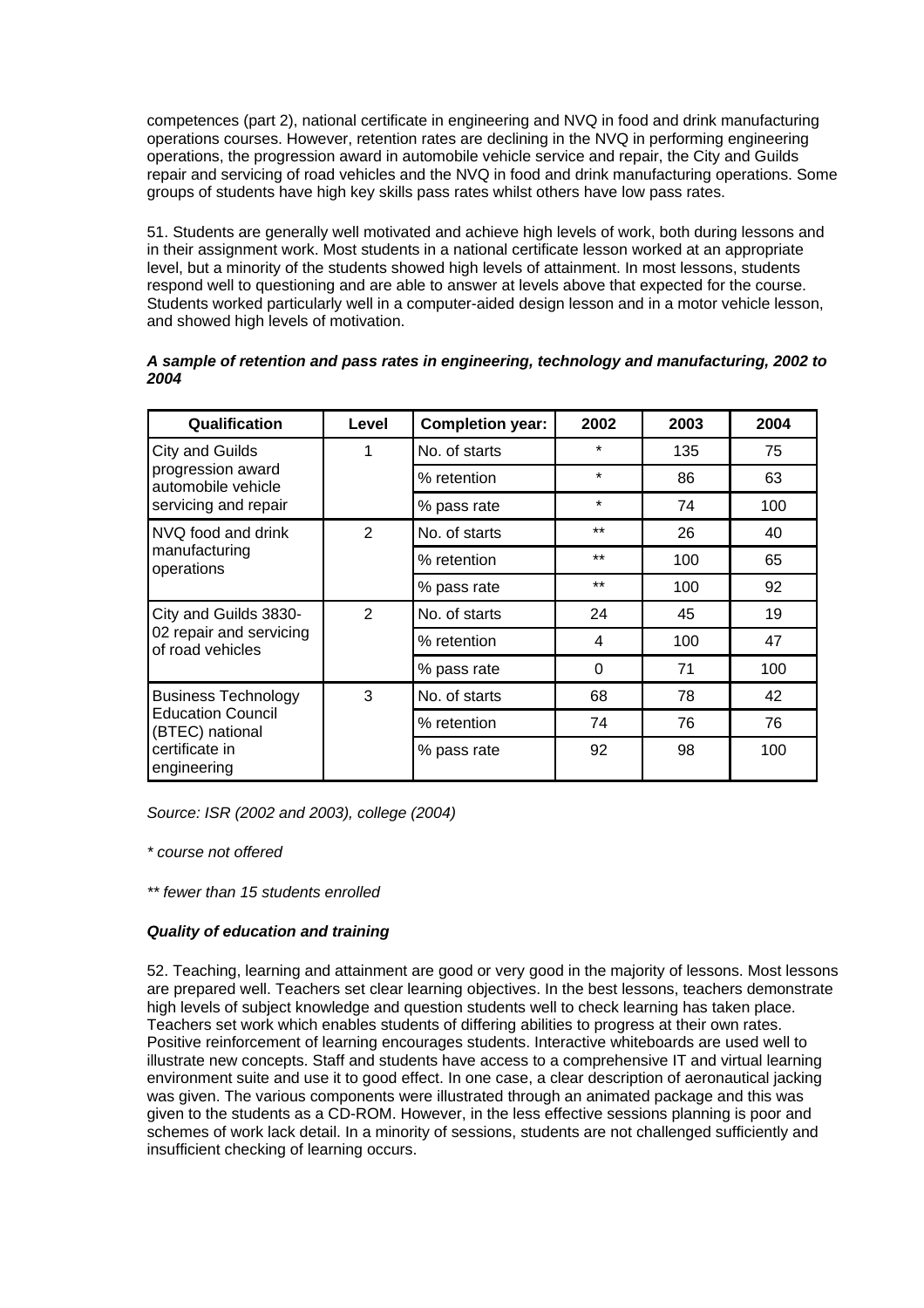<span id="page-22-0"></span>53. Assessment feedback is often poor. In a minority of cases, feedback is good and provides the student with clear guidelines for improvement. However, in many cases, feedback is not given adequately and in others, it is unhelpful. Students studying on full-time courses are not generally given an assessment calendar, although some course teams have produced plans to ensure that assessments are spread out well. Internal verification is good. Appropriate records are maintained and sampling ensures good coverage.

54. The college offers a wide range of full-time and part-time courses from level 1 to level 4. The curriculum area offers its own vocationally relevant enrichment activities. For example, students studying on a national diploma engineering course are also taught performing engineering operations in order to extend their practical skills. All full-time students are offered a range of Learndirect courses. Good links exist with schools and the college has recently opened a motor vehicle centre for students aged 14 to 16. The college responds well to the needs of employers; an assessor, based at a company's premises, works flexible hours so that shift patterns are accommodated. The company's staff retention rate has increased from 42% prior to training to 75%.

55. Support for students is satisfactory. An effective initial assessment and induction programme is in place for full-time and part-time students, and initial target setting is carried out, based on GCSE results. Many students needing additional learning support agree to receive it. Students are supported well for their literacy needs. A comprehensive cross-college tutorial pack is in place, but this is not implemented well by the tutors. In some cases, students complete and sign the appropriate tracking sheet, but tutorial staff do not. In other cases, target setting is poor or non existent. Part-time students are not all given individual learning plans. Where key skills pass rates are low they are replaced by basic skills.

56. College workshops are generally very well resourced. A good range of resources is available across the disciplines of mechanical, electrical and motor vehicle engineering. A new motor vehicle workshop, situated approximately three miles from the main site, is extremely well resourced with good facilities for the delivery of vehicle maintenance, body repair and refinishing, and motorcycle maintenance. Staff shortages in some areas have posed challenges for faculty management. For example, the need for an aero-engines specialist has been identified, but the college has been unsuccessful in recruitment.

#### *Leadership and management*

57. The leadership and management of the area are good. The management team has a clear strategic vision and aims to achieve demanding targets. New curriculum developments have occurred in renewable-energy technologies. The management structure is new. The management team has acted quickly to develop better lines of communication. The self-assessment plan has identified key areas for improvement and has started to address these. Staff appraisal is linked strongly to the college's and the engineering area's targets, and is effective in achieving these targets. A meetings calendar is comprehensive and details centre, course team, programme area and innovations team meetings. Staff shortages in some areas are yet to be resolved.

#### **Business, administration, management and professional**

Overall provision in this area is **good (grade 2)**

#### *Strengths*

o high pass rates on accounting and management courses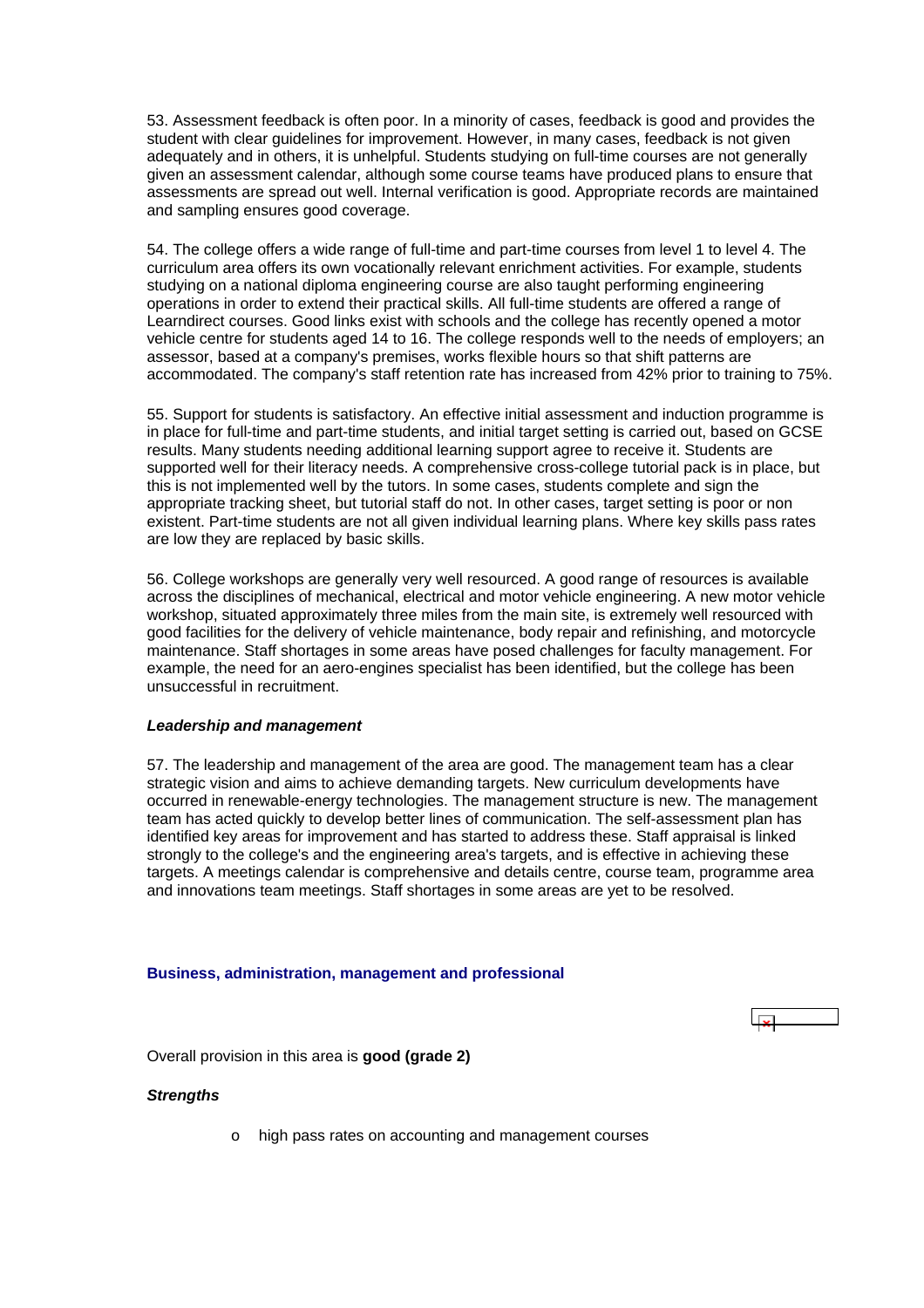- o much good and very good teaching and learning
- high standards of students' work in professional studies
- effective curriculum area management.

#### *Weaknesses*

- o low retention and pass rates on AS-level business
- insufficient access to and use of IT.

#### *Scope of provision*

58. The college provides a comprehensive range of full-time and part-time courses, from foundation level to advanced and higher levels. The curriculum area has full-time courses in business, administration and accounting. Courses include NVQ, general national vocational qualification (GNVQ), advanced vocational certificate of education (AVCE) and GCE. Specialist part-time courses include the certificate, diploma and executive diploma in management. Courses are run in the tower block, St. Mary's and the workshop block. The college has a CoVE in supervisory and management skills. There are 485 students on full-time courses and 1,038 students on part-time courses. Over 300 students are aged 16 to 18 and about 1,200 students are aged over 19.

#### *Achievement and standards*

59. Over the past three years, retention and pass rates have been high on accounting and management courses. Pass rates are also high on the full-time courses at levels 2 and 3. Four courses at levels 3 and 4 achieved pass rates of 100% in 2004. The pass rate on the GNVQ intermediate business course has been above the national average for the last three years. Retention and pass rates for AS-level business have been consistently below the national average for the past three years. The retention rates on the AVCE (double award) in business have been very low for the last two years.

60. Students arrive promptly for lessons, but the average attendance at lessons observed during the inspection week was only 78%. Students enjoy their courses and many make significant progress whilst at college. The standard of work on the AAT, management and executive secretarial courses is particularly high. The part-time AAT students' portfolios contain a well-balanced mix of college and work-based evidence. The students on administration courses develop good skills in producing complex documents such as powerpoint presentations. They are well organised and show clear evidence of knowledge and understanding. Accounting students are well motivated, work effectively in lessons and apply themselves to achieving their goals.

# *A sample of retention and pass rates in business, administration, management and professional, 2002 to 2004*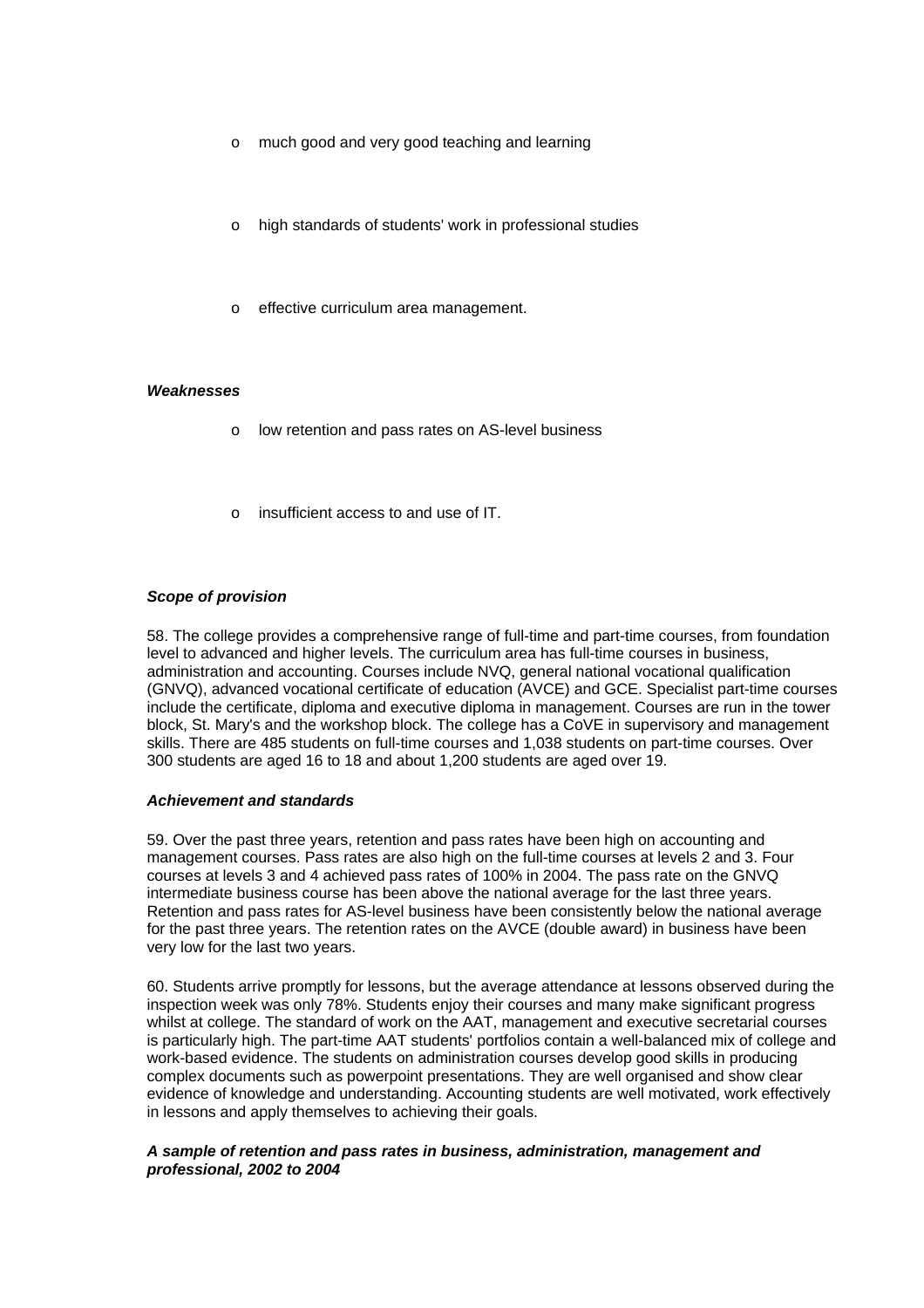| Qualification                       | Level          | <b>Completion year:</b> | 2002    | 2003 | 2004 |
|-------------------------------------|----------------|-------------------------|---------|------|------|
| <b>GNVQ</b> intermediate            | $\overline{2}$ | No. of starts           | $***$   | 17   | 15   |
| business                            |                | % retention             | $***$   | 82   | 80   |
|                                     |                | % pass rate             | $***$   | 93   | 83   |
| NVQ accounting                      | $\overline{2}$ | No. of starts           | 86      | 69   | 90   |
|                                     |                | % retention             | 79      | 99   | 86   |
|                                     |                | % pass rate             | 78      | 79   | 83   |
| AVCE business (double               | 3              | No. of starts           | 34      | 44   | 20   |
| award)                              |                | % retention             | $\star$ | 36   | 35   |
|                                     |                | % pass rate             | $\star$ | 36   | 100  |
| <b>AS-level business</b><br>studies | 3              | No. of starts           | 20      | 19   | 25   |
|                                     |                | % retention             | 70      | 58   | 60   |
|                                     |                | % pass rate             | 79      | 91   | 33   |
| NVQ accounting                      | 3              | No. of starts           | 58      | 52   | 103  |
|                                     |                | % retention             | 84      | 89   | 85   |
|                                     |                | % pass rate             | 63      | 79   | 75   |
| NVQ accounting                      | $\overline{4}$ | No. of starts           | 62      | 67   | 66   |
|                                     |                | % retention             | 89      | 78   | 94   |
|                                     |                | % pass rate             | 70      | 94   | 80   |

*Source: ISR (2002 and 2003), college (2004)*

*\* no data available*

*\*\*fewer than 15 students enrolled*

# *Quality of education and training*

61. Most practical and theory lessons are taught well. Teaching and learning in the great majority of lessons are good or better. In the most successful lessons, teaching, learning and assessment are carefully planned and structured, and the lesson objectives are shared with the students at the start. In these lessons, teachers successfully review the content at the end and check that learning has taken place. Most teachers work to detailed lesson plans and schemes of work. Teachers check students' understanding regularly and use up-to-date examples from business to illustrate various business concepts. In one accounting lesson, the teacher praised the students for their involvement in a challenging question and answer session. The lesson's aims were clearly stated and related to previous work and the use of practical examples made the topic exciting.

62. The least successful lessons are too undemanding of students; teachers rely heavily on note taking and asking students to read out loud from case studies. The use of appropriate resources including ILT to aid learning is insufficient. Students do not always concentrate sufficiently on tasks set and some teachers are unaware of this. In one lesson, the students were not challenged or engaged and understanding was not checked. The lesson plan was incomplete and unclear. Teaching aids were not used effectively.

63. The assessment and monitoring of students' progress are satisfactory. Assessments are designed imaginatively, and cover the requisite competences and subject material. Marking is fair and accurate, and many teachers supplement this with detailed and helpful feedback on how students may improve their work. This is particularly noticeable on the accounting courses. However,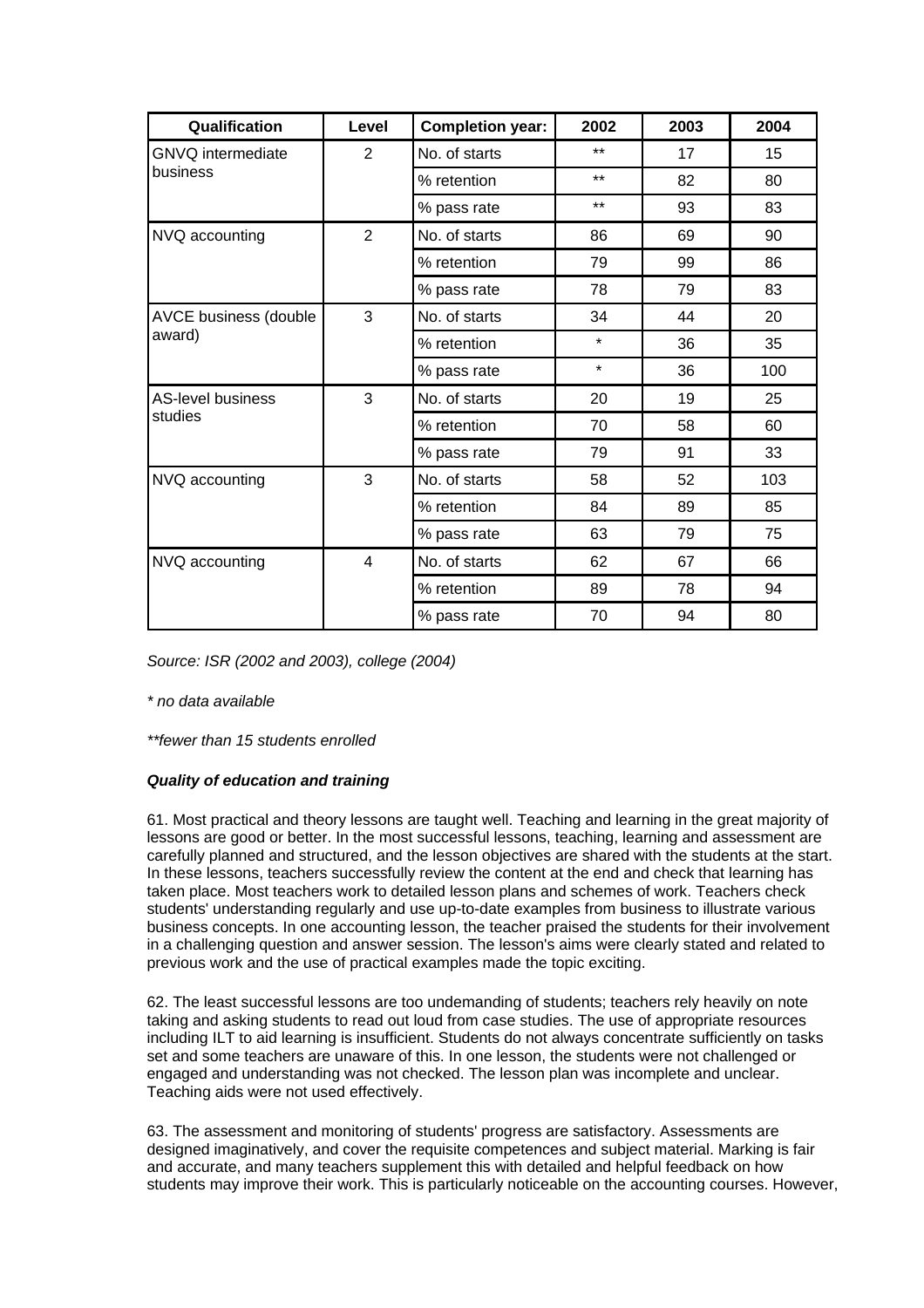<span id="page-25-0"></span>the review of students' performance and the setting of individual student targets are underdeveloped.

64. The college offers a wide range of courses and progression opportunities through the various levels. Through imaginative planning and flexibility of the timetable, students are able to follow a course of study which is tailored to suit their individual needs and takes account of their commitments outside college. There are few appropriate work placements for full-time students in business and accounting. Key skills are integrated into the business assignments for full-time students and are used to deliver the key skills portfolio requirements. Students receive discrete key skills lessons to develop underpinning knowledge. This is not always done in an innovative way or contextualised to the programme of study. The college has recently been funded to develop a CoVE in supervisory and management skills in partnership with a neighbouring college. Employers are involved with the college through the local hospital, the area health offices and health centres in order to run the Association of Medical Secretaries, Practice Managers, Administrators and Receptionists (AMSPAR) courses at levels 2, 3 and 4.

65. The group and individual support systems for full-time students are good. The working relationships between teachers and students are constructive and encourage learning. Teachers offer additional help to students outside lessons and this is valued by them. Initial advice and guidance are helpful. Students are prepared well for progression to higher level courses. Although students with learning difficulties and/or disabilities are integrated well, appropriate support and training are lacking for curriculum tutors. In a minority of lessons, students who need specialist support do not receive it.

66. Resources are good. Most teachers are well qualified and experienced in their subject, and have recognised teaching certificates, but they have little or no recent industrial updating. They engage in comprehensive staff development programmes. New computer software has been obtained for business students. Students have insufficient access to IT resources. Opportunities to use specialist resources including ILT are not taken. Teaching accommodation is not always used appropriately; some large lessons are held in rooms which are too small. In most rooms, relevant display materials are not used.

#### *Leadership and management*

67. Leadership and management are good. The curriculum area has responded positively to challenges and has been proactive in meeting the needs of its students. The CoVE is managed well and is involving employers in a range of initiatives. Communications between managers and staff are effective. Teachers meet frequently, both formally and informally, as members of course and programme teams. Students' progression and retention rates are monitored well. Course files are comprehensive and administration is thorough. Regular reviews of the provision and of students' needs are held and appropriate actions are taken. The self-assessment reporting at both curriculum and course level is critical and rigorous. Many of the issues identified in the development plan are already in place. Managers have clear ownership of the college's aims and objectives. Staff development is encouraged positively. Compulsory staff development days exist and training is made available to meet needs. A peer observation system has recently been introduced involving advanced practitioners and this is effective in identifying and sharing best practice.

#### **Information and communications technology**

Overall provision in this area is **satisfactory (grade 3)**

*Strengths*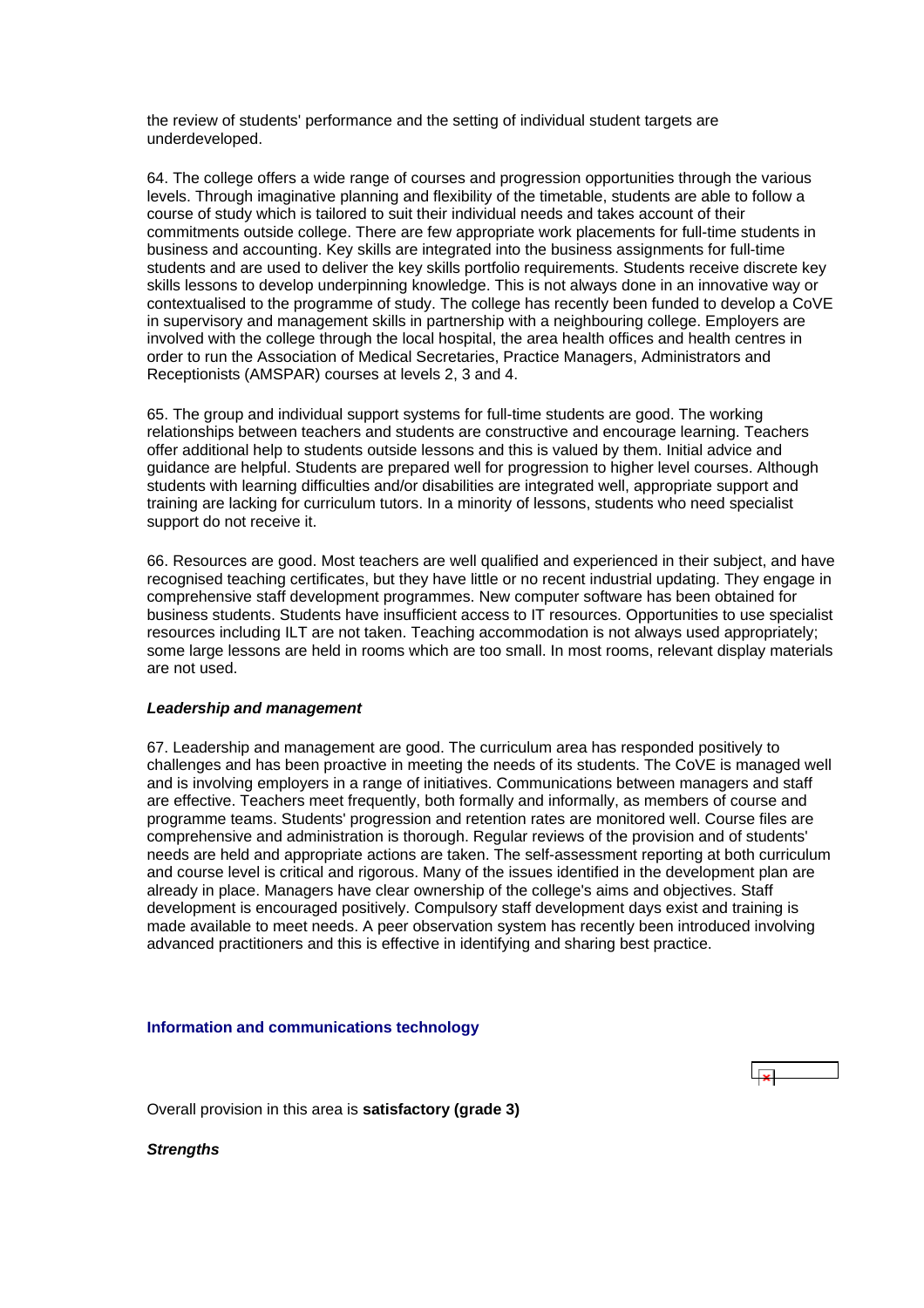- high pass rates on most courses
- very good computing resources that improve students' learning
- o effective student tracking and support in the learning shops.

#### *Weaknesses*

- o unsatisfactory provision for key skills
- o insufficient rigour and implementation of quality assurance procedures
- o teaching strategies do not address the needs of all students.

#### *Scope of provision*

68. The college offers a wide range of full-time and part-time courses, including the BTEC first diploma for IT practitioners, national award, certificate and diploma for IT practitioners, AVCE ICT, Microsoft office specialist, European computer driving licence (ECDL), and City and Guilds programming courses. Opportunities for studying City and Guilds applications are available at the college's learning shops in Bedford, Biggleswade and Luton. There are 175 full-time and 1,191 parttime students enrolled. Of the full-time students, 132 are aged 16 to 18.

### *Achievement and standards*

69. Pass rates are high and the majority of courses have retention rates close to the national average. Most pass rates are above the national averages especially at entry level and levels 1 and 3. The pass rate on the BTEC national diploma in computing has risen from 64% to 100% in the last 3 years. The key skills pass rate is low at 11%. Retention of students is good on the City and Guilds diploma for IT users course. However, on the BTEC diploma for IT practitioners course it is unsatisfactory.

70. With the exception of key skills, the standard of students' work in lessons and in students' files is good. The BTEC first diploma students show clear understanding of computer systems, while AVCE students are able to set up simple networks and transfer files between two computers. Students have a positive attitude to their work and enjoy it. Students arrive on time and attendance at lessons is good. Students with little recent educational experience gain good skills quickly in basic IT applications.

#### *A sample of retention and pass rates in information and communications technology, 2002 to 2004*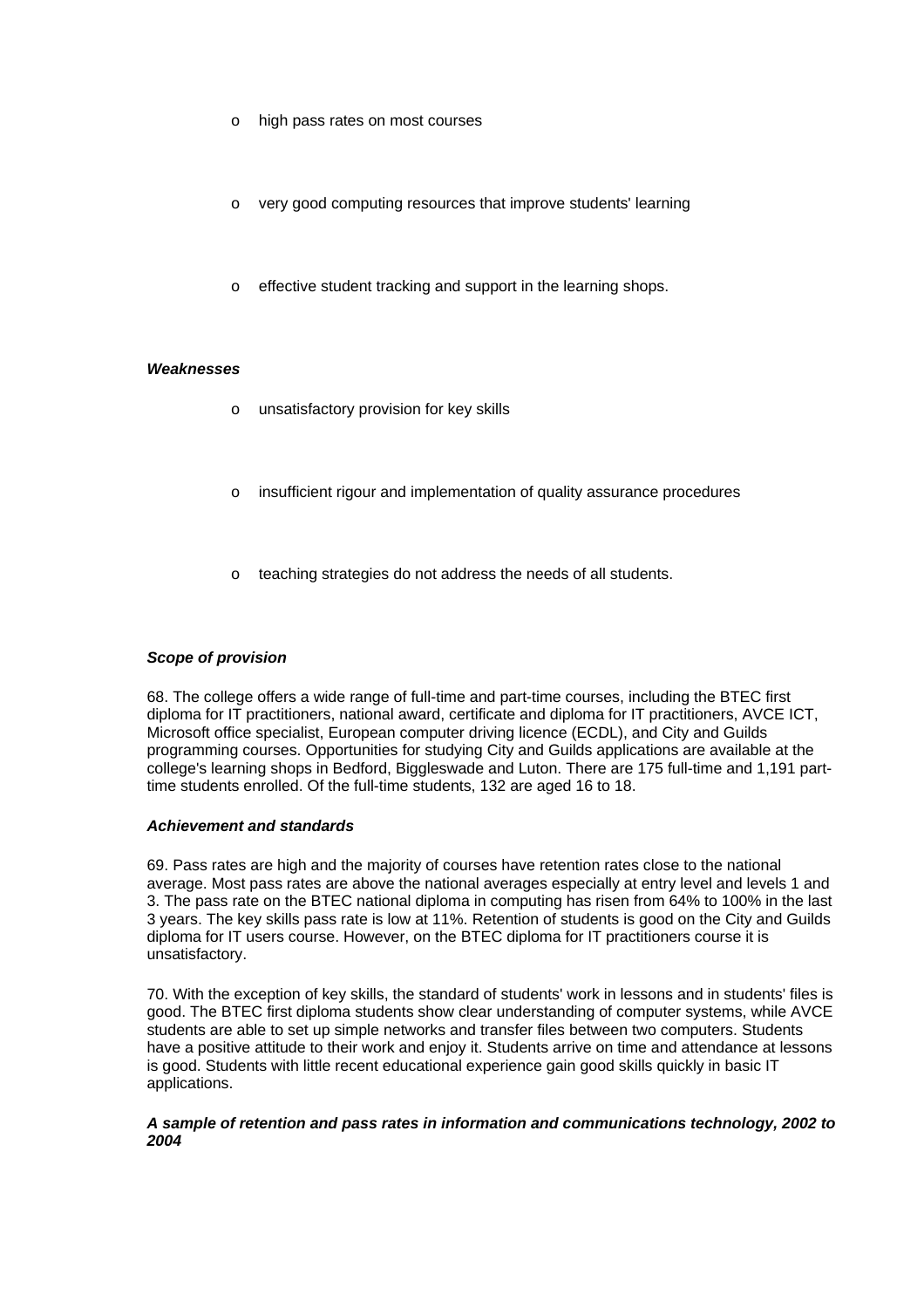| Qualification                             | Level          | <b>Completion year:</b> | 2002  | 2003    | 2004  |
|-------------------------------------------|----------------|-------------------------|-------|---------|-------|
| City and Guilds 4248                      | E              | No. of starts           | 1,465 | 322     | 405   |
| Start IT                                  |                | % retention             | 72    | 62      | 85    |
|                                           |                | % pass rate             | 73    | 62      | 90    |
| City and Guilds 7262                      | 1              | No. of starts           | 1,485 | 1,186   | 1,777 |
| certificate for IT users                  |                | % retention             | 57    | 65      | 44    |
|                                           |                | % pass rate             | 88    | 59      | 78    |
| <b>GNVQ</b> foundation                    | 1              | No. of starts           | 17    | $\star$ | 23    |
| <b>ICT/BTEC introductory</b><br>IT @ work |                | % retention             | 71    | $\star$ | 74    |
|                                           |                | % pass rate             | 50    | $\star$ | 88    |
| City and Guilds diploma<br>for IT users   | $\overline{2}$ | No. of starts           | 32    | 58      | 38    |
|                                           |                | % retention             | 44    | 72      | 89    |
|                                           |                | % pass rate             | 71    | 100     | 81    |
| <b>GNVQ</b> intermediate                  | $\overline{2}$ | No. of starts           | 52    | 29      | 36    |
| ICT/BTEC first diploma<br>IT              |                | % retention             | 77    | 83      | 81    |
|                                           |                | % pass rate             | 80    | 96      | 76    |
| BTEC diploma in                           | 3              | No. of starts           | 25    | 47      | 28    |
| computing/BTEC<br>diploma ITP             |                | % retention             | 100   | 47      | 46    |
|                                           |                | % pass rate             | 64    | 91      | 100   |

*Source: ISR (2002 and 2003), college (2004)*

*\*fewer than 15 students enrolled*

# *Quality of education and training*

71. Much teaching is good, but too many of the sessions are unsatisfactory. Most teaching is planned well to meet the needs of the course, but planning is often less responsive to the needs of individual students. The best lessons are planned and structured well and use a variety of methods to maintain students' interest and ensure that all students understand new topics. In these lessons, students work with interest and perseverance; they make good progress. For example, in one group of 19 students, very good management ensured that all of them were motivated and that a challenging pace was maintained. After a good introduction from the teacher, students worked well individually and received effective individual help.

72. However, the worst lessons do not challenge students sufficiently and the rate of progress is too slow. Teaching does not always address the needs of all the students. Teachers often become engrossed in the work of an individual student or small group and pay too little attention to what is happening in the rest of the lesson. The teaching of key skills is insufficiently demanding. In one lesson, the same task was given to all students in a mixed ability group; the teacher spent so much time with the weaker students that the more able students finished and became restless.

73. Assessment practice is satisfactory. In the best examples, helpful feedback is provided on marked work, but on one course, comments do not focus sufficiently on improvement. Homework is set regularly and returned promptly. Assignment briefs are clear and include helpful explanation of the assessment criteria. Internal verification is not always organised well or carried out on time.

74. Programmes and courses meet the needs and interests of students. The college offers a wide range of full-time and part-time computing and IT courses from entry level to level 4. However,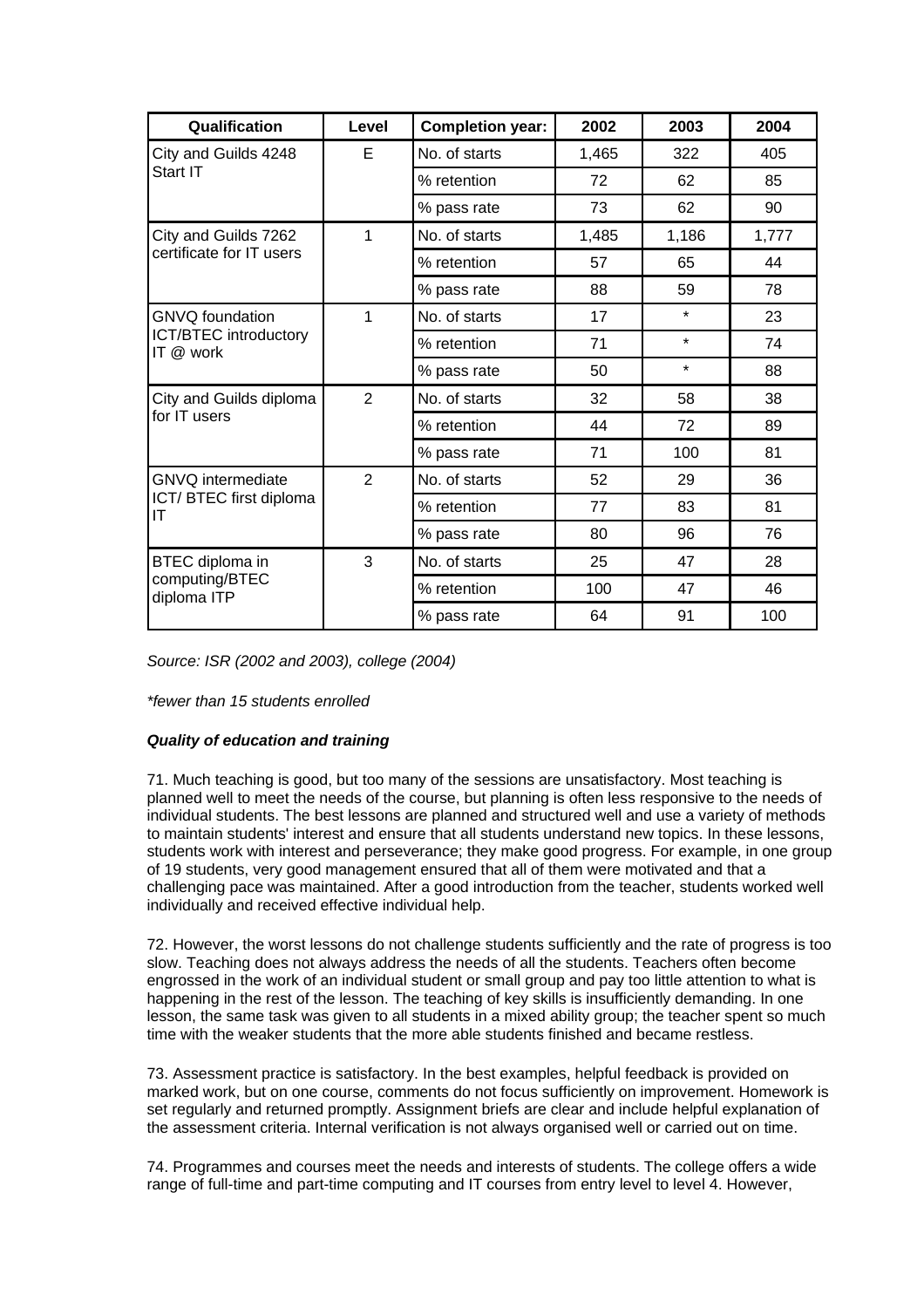<span id="page-28-0"></span>enrolments of female students on full-time courses are low. Opportunities for work experience are limited; only one full-time course has work experience and few other opportunities exist for students to learn about employment. Many of the part-time courses are available at the college's learning shops. These community centres effectively meet the needs of adult students who are new to IT.

75. Students receive good support and guidance. Student tracking and support in the learning shops are rigorous. A database is used effectively to share information about students' progress. Students are supported well in lessons. Target setting is used effectively in tutorials. Students receive appropriate advice, guidance and support to select appropriate courses. Tutorial support for full-time students is very good. In individual interviews, tutors set and monitor targets effectively for students' progress.

76. Computing resources are very good and are used well to enhance students' learning. Students benefit from good accommodation and technical resources. Areas for teaching and learning are well appointed with a strong subject identity. Teachers make good use of interactive smartboards and data projectors for demonstrations and exposition of material. During lessons, students work with current commercial-standard software. Students have good access to a shared drive to store work and are encouraged to make copies on disks and USB memory sticks. Students do not have easy access to computers during their private study time. High-quality materials including handouts, powerpoint presentations and assignment briefs are used effectively to promote learning.

#### *Leadership and management*

77. The leadership and management of the area are satisfactory. The learning shops are run well and managers are supported effectively. Full-time courses are organised well. Quality assurance arrangements are satisfactory, but sometimes lack sufficient rigour. The monitoring of students' individual learning plans is thorough and frequent. However, course reviews rarely contain clear measurable targets for improving retention and pass rates. Staff development needs arising from lesson observations are recorded clearly. However, the teaching observation grades made by the five observers are not subjected to moderation. Management information is available, but is not always used effectively for the benefit of students. A simple value added analysis of students' progress over time has been introduced, but it has yet to impact on provision. Self-assessment has been effective in identifying key strengths and weaknesses, and an action plan is in place to address weaknesses.

 $\overline{1}$ 

# **Hospitality and catering, sport, leisure and travel**

Overall provision in this area is **satisfactory (grade 3)**

#### *Strengths*

- high pass rates on hospitality courses
- o high level of students' skills
- $\circ$  good accommodation and resources for travel and sports programmes.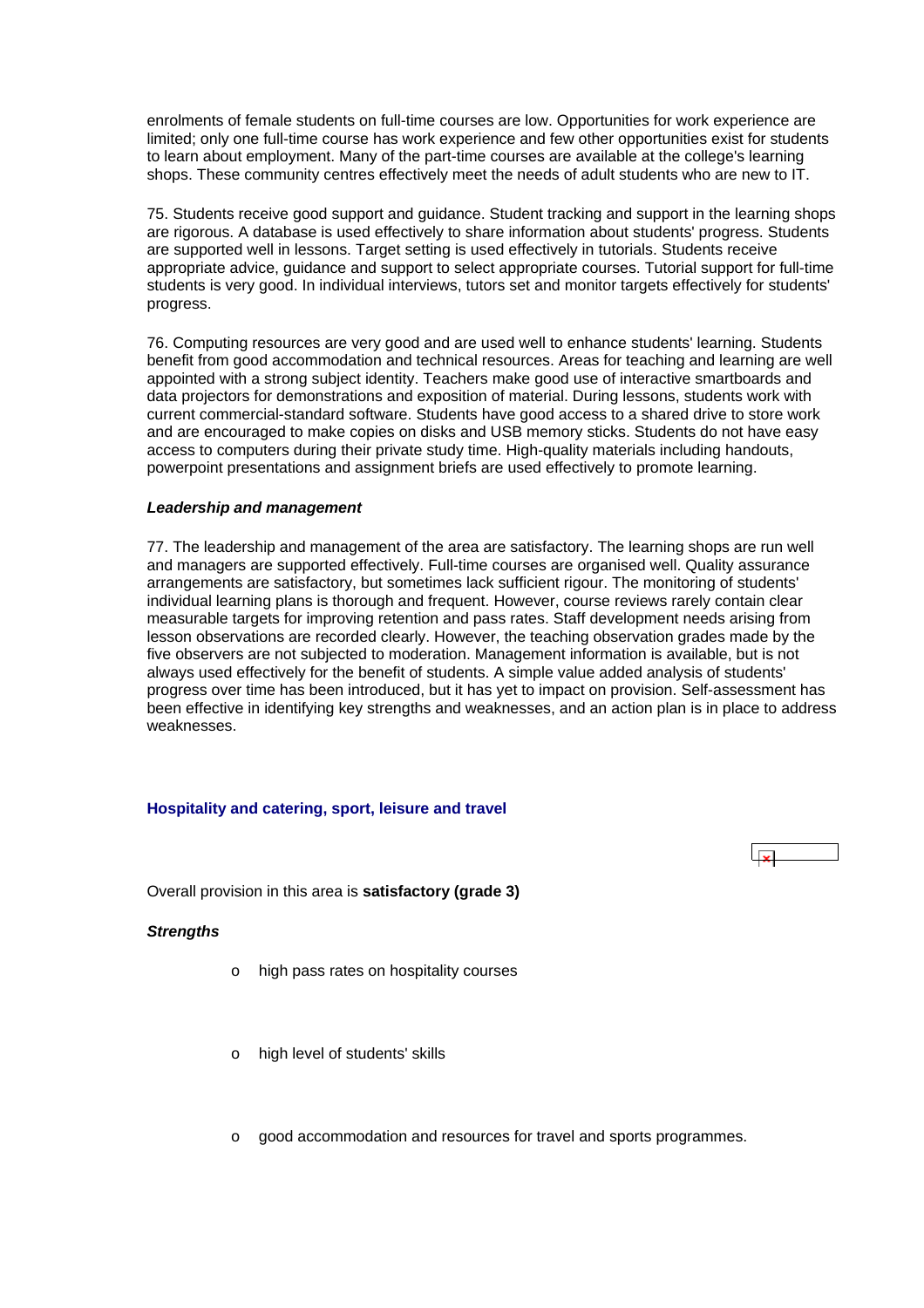#### *Weaknesses*

- o ineffective use of target setting for students
- o insufficient differentiation to meet the needs of all students.

# *Scope of provision*

78. The area offers courses in hospitality, catering, travel and sport. All programmes are delivered at the main site and full-time students are able to progress from level 1 to level 3 in hospitality, catering and travel. A wide range of part-time and short course provision is available. There are 76 full-time students and 92 part-time students in the hospitality and catering area, and 221 full-time students and 45 part-time students on travel and sports courses. Of the full-time students, 72% are aged 16 to 18 and 28% are aged over 19. Of the part-time students, 26% are aged 16 to 18 and 74% are aged over 19. Only catering provision is available for students aged 14 to 16.

#### *Achievement and standards*

79. Pass rates are very high on NVQ levels 1, 2 and 3 hospitality and catering courses (100% in 2004). Part-time catering students aged 14 to 16 have very high pass rates and progress to full-time programmes at 16. However, pass rates on the GNVQ intermediate leisure and tourism, the BTEC national diploma in science (sport) and the City and Guilds progression award in sports and leisure courses are below national averages. Retention rates on the AVCE travel and tourism and the national diploma in science (sport) courses are low. Success rates are low on many additional short vocational courses offered to full-time students.

80. Students develop good practical and personal skills. Hospitality and catering students are involved in a range of industry competitions, outside events and the Bedford food festival. Catering students are representing the country in the Culinary Olympics in Germany. Opportunities for individual vocational and personal development in practical sessions are good. Sports students learn a wide range of sports and fitness-testing skills, and are able to apply them well.

| Qualification                                                       | Level        | <b>Completion year:</b> | 2002 | 2003 | 2004 |
|---------------------------------------------------------------------|--------------|-------------------------|------|------|------|
| NVQ hospitality and                                                 | 2            | No. of starts           | 20   | 29   | 28   |
| catering, food<br>preparation and                                   |              | % retention             | 60   | 38   | 50   |
| cooking (2 years)                                                   |              | % pass rate             | 75   | 100  | 100  |
| NVQ hospitality and<br>catering, food and drink<br>service (1 year) | $\mathbf{2}$ | No. of starts           | 26   | 22   | 22   |
|                                                                     |              | % retention             | 54   | 73   | 59   |
|                                                                     |              | % pass rate             | 93   | 100  | 100  |
| <b>GNVQ</b> intermediate                                            | 2            | No. of starts           | 19   | 18   | 18   |
| leisure and tourism                                                 |              | % retention             | 58   | 61   | 78   |
|                                                                     |              | % pass rate             | 64   | 73   | 71   |
| City and Guilds                                                     | 2            | No. of starts           | 77   | 40   | 40   |

#### *A sample of retention and pass rates in hospitality and catering, sport, leisure and travel, 2002 to 2004*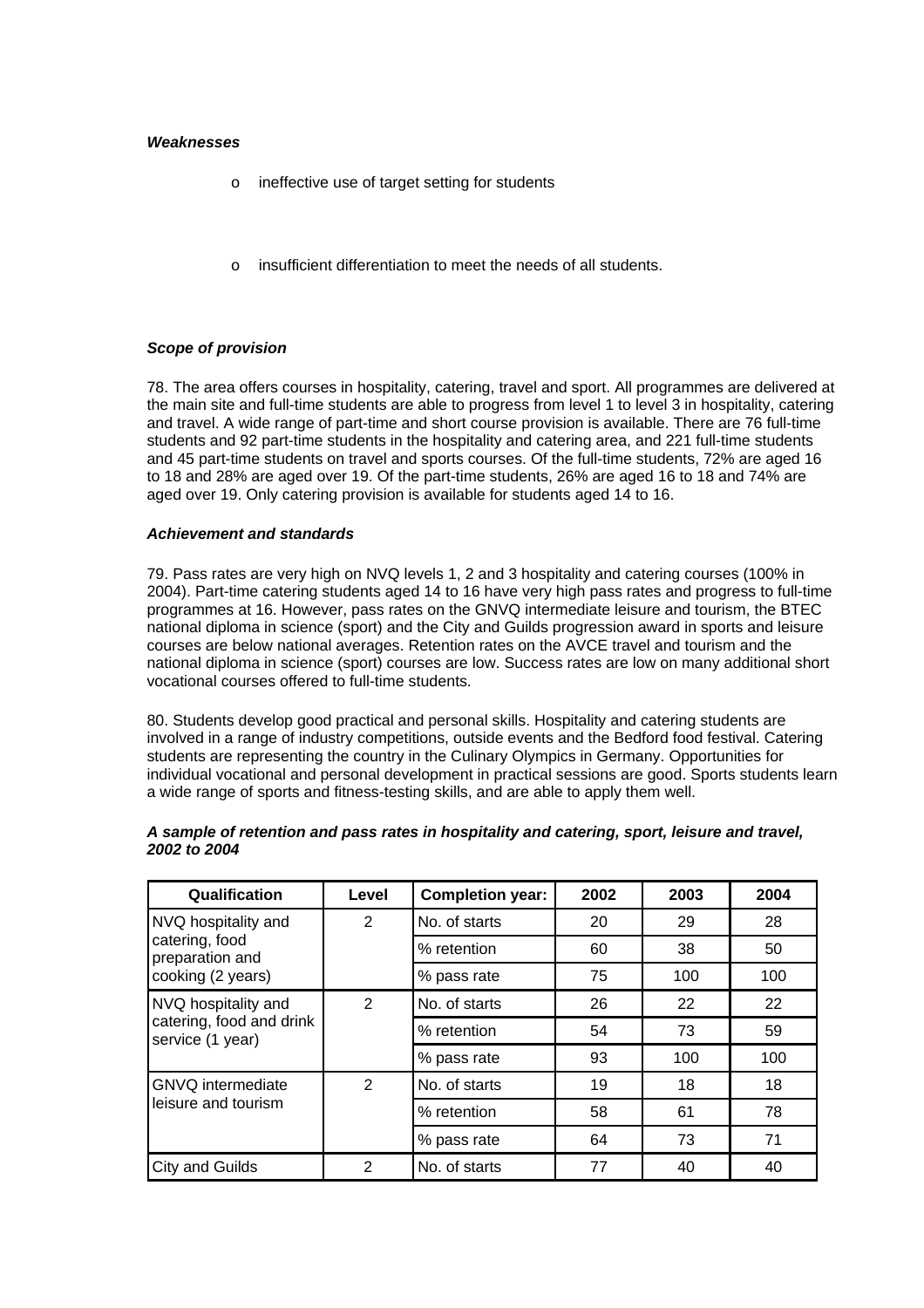| progression award in                |   | % retention   | 62 | 78 | 78 |
|-------------------------------------|---|---------------|----|----|----|
| sports and leisure                  |   | % pass rate   | 35 | 77 | 42 |
| AVCE (double) travel<br>and tourism | 3 | No. of starts | 32 | 29 | 31 |
|                                     |   | % retention   | 47 | 28 | 48 |
|                                     |   | % pass rate   | 33 | 50 | 87 |

*Source: ISR (2002 and 2003), college (2004)*

# *Quality of education and training*

81. Teaching and learning are good in hospitality and catering practical lessons. Teachers plan lessons well with clear structure and purpose. ILT is used effectively to support learning. However, in theoretical lessons, the more able students are not challenged. Teaching methods are not varied and insufficient consideration is given to students with additional learning needs. Teaching is not differentiated sufficiently to meet the needs of all students. In the weakest lessons, learning is insufficiently checked and students are unmotivated. Sports students are coached well in basic sporting skills and tactics, and learn to adapt them to small game situations. In a very good sports lesson, students put theory into practice by learning how to measure body fat using skin callipers. Instructions from the teacher were clear and simple, and ensured that the tests were carried out accurately; valid results were obtained. Interactive whiteboards are used effectively. In one lesson, web pages from travel sites were displayed on screen to identify airports used by different airlines. The locations and codes of these airports were then researched using a range of learning materials.

82. Assessment plans in the travel and sports areas are good. Feedback on assignments is comprehensive and provides good opportunity for improvement. However, in all programmes, the use of target setting is ineffective. Individual learning plans and student action plans are, in most cases, not completed properly or updated. Many targets are general and not reviewed throughout the year. In hospitality and catering, many assessment plans are agreed with the student for completion over a four month period. However, most assessments fail to meet the target dates and are assessed at the end of the academic year. Internal verification is satisfactory and meets awarding body standards.

83. Students choose from a broad range of provision and several well-planned additional qualifications in order to specialise. Sports students have the opportunity to participate in sports teams at different levels. A programme of academic and sporting excellence is offered to students to develop high levels of performance. Part-time hospitality courses are now in place to meet the needs of students and employers. Full-time students do breakfast production and service throughout the year as a response to local employment needs.

84. Support for most students is effective at improving their performance. Tutors offer good informal support and students have easy access to staff to resolve personal and subject issues. Diagnostic assessment and monitoring are effective for students needing additional learning support. A wide and useful range of specialist advice, guidance and support is offered by the student services section.

85. The accommodation and resources for travel and sports programmes are good. They include a large sports hall, fitness consulting room, air conditioned fitness gym, testing area and dance studio. These are designed and equipped to industry standard and are accessed easily by students with limited mobility. Classrooms and a staffroom for sport and travel are housed in the same complex, and are resourced fully to support teaching and learning. Full and effective use is made of the resources. Resources in hospitality and catering are satisfactory. The public restaurant is a good teaching environment. The two production kitchens are adequate. The classroom is too small and students move to see the screen. Teaching materials are satisfactory. Staff in hospitality, catering, travel and sports studies are qualified appropriately. They have relevant vocational experience and have developed close links with local organisations. Professional development for staff is effective. Industry guest speakers enhance students' experience.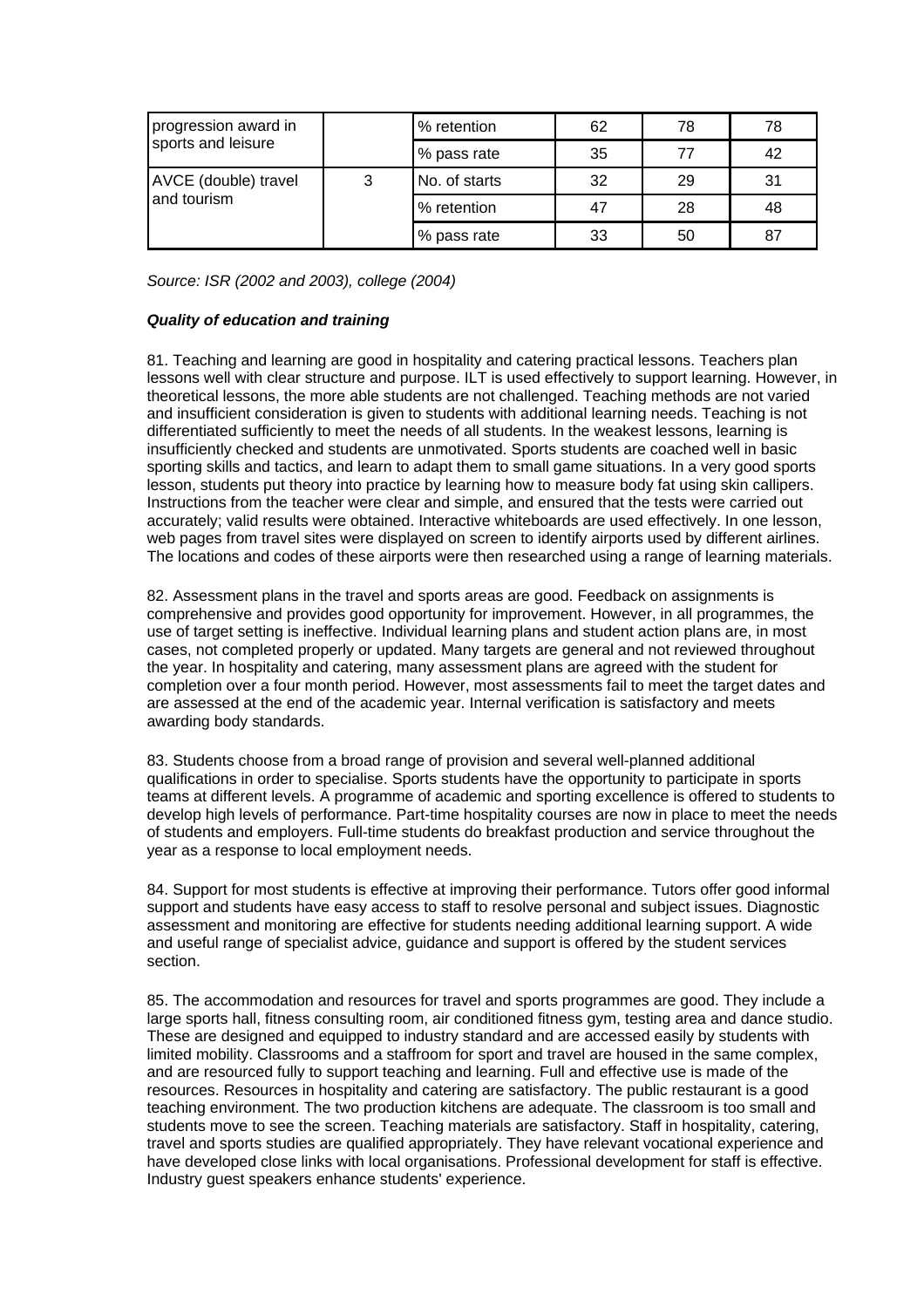#### <span id="page-31-0"></span>*Leadership and management*

86. Leadership and management are satisfactory. Managers have reduced the range of courses offered to reflect the needs of employers and the aspirations of students. The college rationalises the curriculum effectively to improve the quality of provision. Communication channels between staff and management are clear and regular team meetings are well attended. Course reviews inform course planning. Professional development for staff is good. However, the monitoring of some key aspects of training is insufficient. Observation of tutors is not sufficiently rigorous. The self-assessment report does not sufficiently acknowledge low retention rates. Managers are aware that some key data are incomplete.

#### **Hairdressing and beauty therapy**

Overall provision in this area is **good (grade 2)** 

Contributory grade for work-based learning is **unsatisfactory (grade 4)**

#### *Strengths*

- o high pass rates on two year NVQ level 2 in hairdressing and beauty therapy course
- o much good teaching and learning
- o effective development of students' skills
- o good resources meeting industry standards.

#### *Weaknesses*

- o insufficient main site accommodation
- unsatisfactory provision for work-based learning.

#### *Scope of provision*

87. The college offers a range of full-time and part-time courses in hairdressing, beauty and holistic therapies. Hairdressing and beauty therapy qualifications are offered at levels 1 to 3 and holistic therapies at levels 2 and 3. The college has partnership links with 9 local schools from which 128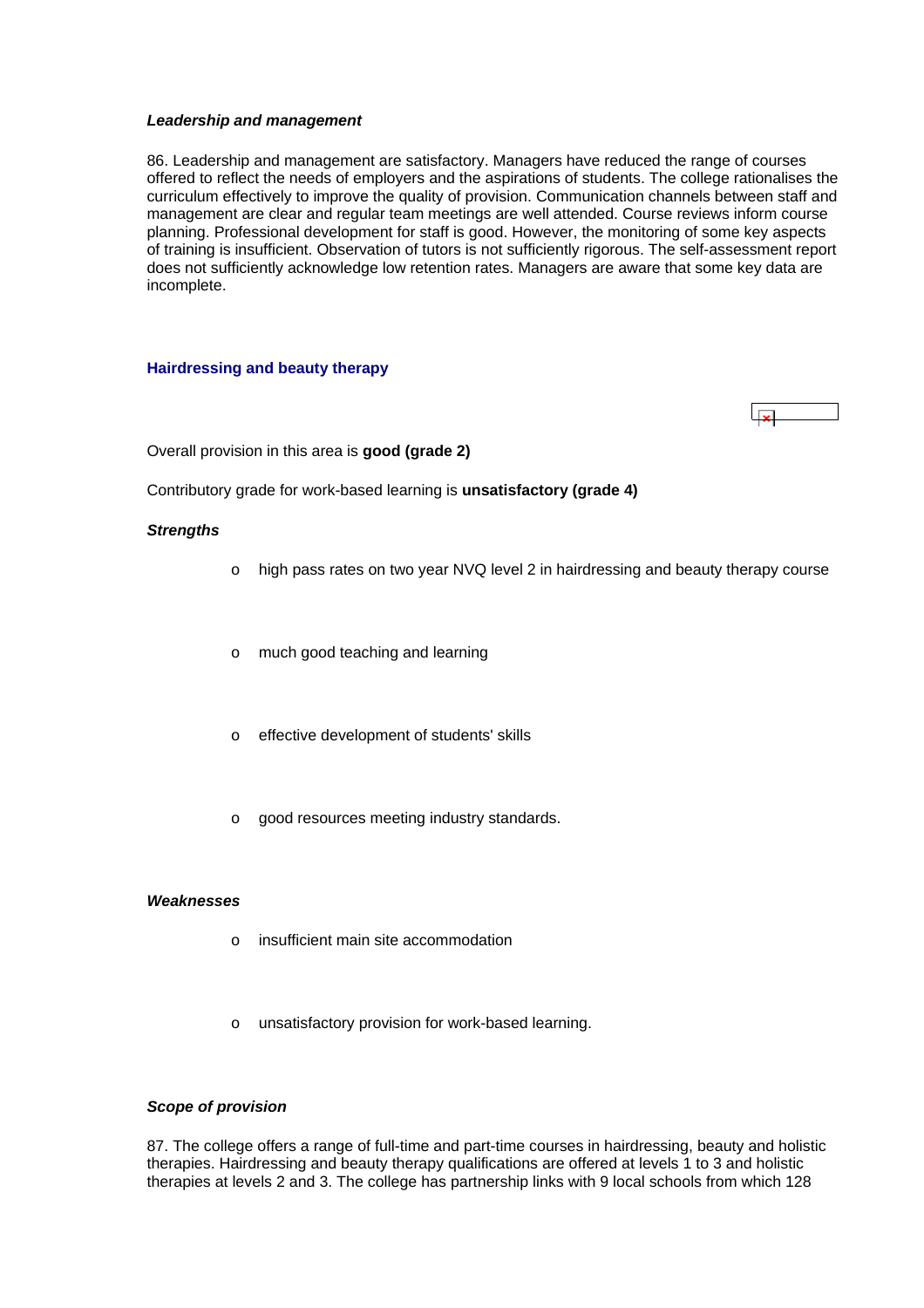pupils take level 1 courses. There are 287 full-time students, of whom, 138 are in hairdressing, 110 in beauty therapy and 39 in holistic therapy. Of the 105 part-time students, half are on beauty therapy courses and half on hairdressing courses. Male students constitute 13% of the total students and 9% of the students are from minority ethnic groups. The hairdressing apprenticeship programme has 21 students. Currently, 128 students are aged 14 to 16, 193 are aged 16 to 18 and 235 are aged over 19. The area also provides courses in African-Caribbean hairdressing.

# *Achievement and standards*

88. Pass rates for the two year NVQ level 2 programmes in hairdressing and beauty therapy are high and exceed national averages. Pass rates and overall retention rates on most other programmes are at, or just above, the national average. Retention rates are very good on the NVQ level 3 beauty therapy course. Pass rates are low for apprenticeship frameworks. Over the past three years, only 1 out of 36 starters has achieved the full framework. No full frameworks have been achieved by the five advanced apprentices who started in the past three years. NVQ achievement is 37%.

89. Students' skills are highly developed. Students achieve success in local and national hairdressing and beauty competitions. An NVQ level 2 hairdressing student won a national student of the year award. Other students produce high standards of make-up and hairstyles for fashion shows and exhibitions. The NVQ level 3 hairdressing students produce portfolios of a very high portfolios using excellent photographic evidence of their practical work. Students use good techniques when sectioning and applying rollers, and use their background knowledge effectively to solve practical tasks. One student, who had only been on the programme for four weeks, displayed a high level of skills in plaiting African-Caribbean hair. Another student demonstrated particularly good massage techniques in an aromatherapy lesson.

| Qualification          | Level          | <b>Completion year:</b> | 2002    | 2003 | 2004    |
|------------------------|----------------|-------------------------|---------|------|---------|
| NVQ beauty therapy (1  | $\overline{2}$ | No. of starts           | 19      | 40   | 42      |
| year)                  |                | % retention             | 84      | 93   | 83      |
|                        |                | % pass rate             | 100     | 100  | 86      |
| NVQ beauty therapy (2) | $\overline{2}$ | No. of starts           | $\star$ | 30   | 52      |
| years)                 |                | % retention             | $\star$ | 53   | 58      |
|                        |                | % pass rate             | $\star$ |      | 97      |
| NVQ hairdressing (2)   | 2              | No. of starts           | 21      | 72   | 51      |
| years)                 |                | % retention             | 29      | 60   | 73      |
|                        |                | % pass rate             | 100     | 72   | 89      |
| NVQ beauty therapy (2) | 3              | No. of starts           | 17      | 16   | $\star$ |
| years)                 |                | % retention             | 100     | 94   | $\star$ |
|                        |                | % pass rate             | 100     | 100  | $\star$ |
| Body massage           | 3              | No. of starts           | 34      | 52   | 54      |
| certificate            |                | % retention             | 79      | 87   | 74      |
|                        |                | % pass rate             | 100     | 87   | 83      |

# *A sample of retention and pass rates in hairdressing and beauty therapy, 2002 to 2004*

*Source: ISR (2002 and 2003), college (2004)*

*\*fewer than 15 students enrolled*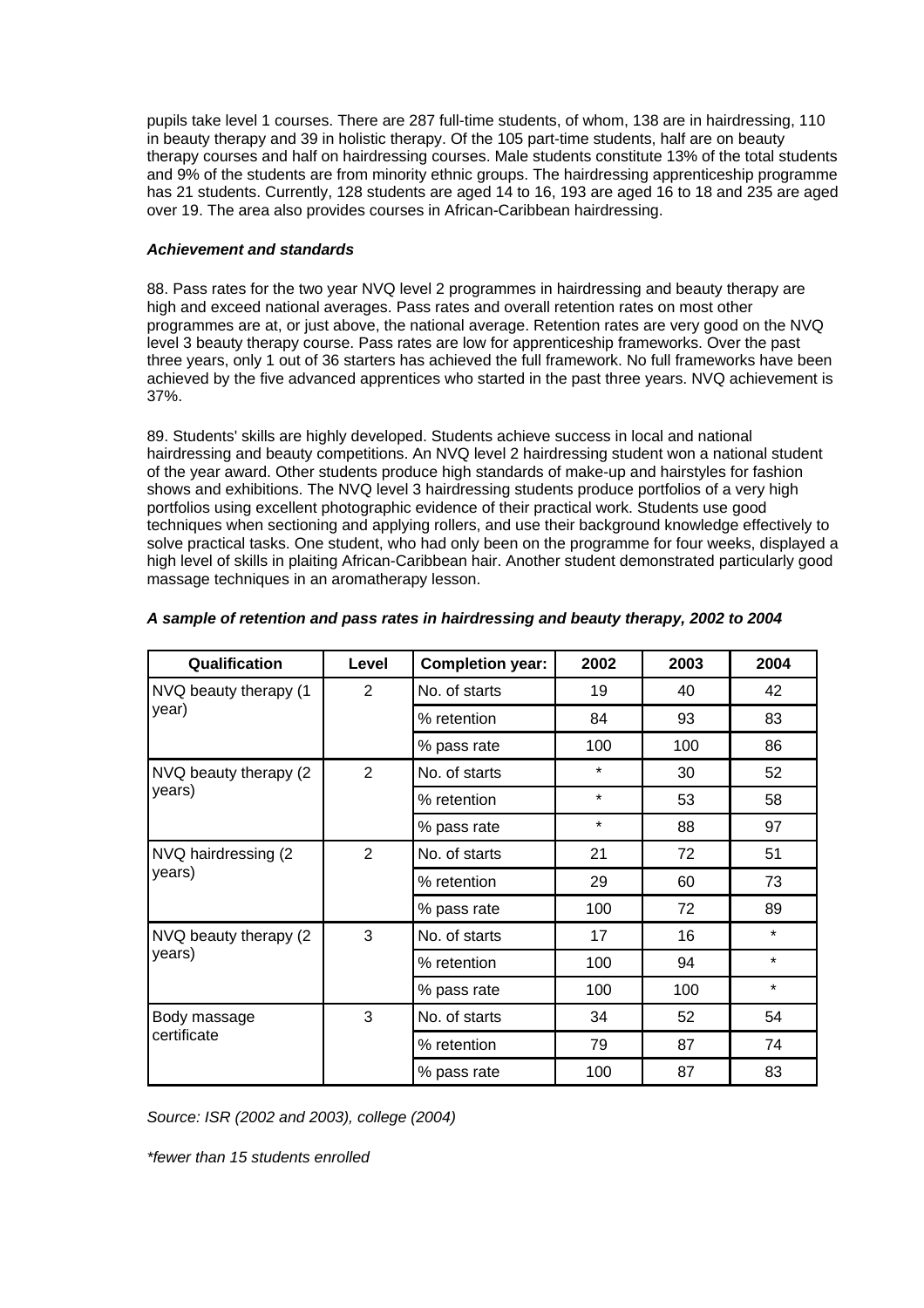#### *Quality of education and training*

90. Most of the teaching and learning are good. Teaching is well planned and evaluated. In the best lessons, students are set challenging learning goals which effectively develop their vocational skills. Teachers have a good knowledge of theoretical and technical skills. Students and staff are motivated well and develop good relationships which promote learning. In an NVQ massage lesson, students were engaged fully in an initial quiz to consolidate previous learning. Theory was well linked to practical by the use of questions to elicit knowledge and to promote understanding. Teacher and students worked well as a team and clear progress was made.

91. In the worst lessons, poor planning and lack of students' involvement leads to confusion and uncertainty regarding the level of the lesson and the work to be completed. Students are not engaged in the tasks, have little understanding of what is required to progress and learning outcomes are not achieved.

92. Feedback on students' work is detailed and helpful to students. Internal verification and assessment systems for college-based students are satisfactory. They are unsatisfactory for workbased learners who have no long-term assessment targets within individual learning plans. These students and their employers are unable to measure progress or plan completion of units.

93. The curriculum area offers a broad vocational enrichment programme which gives students valuable opportunities to gain additional qualifications. Good external links have been made with employers and schools. For example, the college has helped two schools set up well-equipped training salons and works with them to offer NVQ level 1 courses for disaffected students. The college also provides useful complementary therapy training for local health service staff.

94. Students receive satisfactory pastoral and vocational support from approachable staff. Teachers create a supportive, friendly learning environment which enables students to develop their skills with confidence. One student, who required support for dyslexia, was given effective extra support to complete written assessments. The assessment of students' numeracy and literacy skills is satisfactory. Students' needs are identified during induction. Students who have additional learning needs are referred to specialist tutors and support is provided rapidly. Students' individual learning styles and requirements are identified in detailed learner profiles. These are based on initial and diagnostic assessments and identification of individual learning needs.

95. The area has good resources which meet industry standards. The hairdressing and beauty therapy provision is easily accessible in a high street location. The commercial salons are equipped professionally and maintained well. The reception area has a computerised appointment system, a good selection of retail products and reflects industry standards. A well-equipped dedicated theory room incorporates an interactive whiteboard and laptop for powerpoint presentations which staff use effectively. Well-qualified technicians and receptionists give good support. Staff are well qualified and maintain a high standard of vocational expertise with a comprehensive programme of continuing professional development. Work placements are taken with high-quality hairdressing salons in prime locations which give students the opportunity to work with a diverse range of clients. The accommodation at the main site is insufficient to support current lesson sizes. In some lessons, this inhibits effective learning. Owing to greatly increased recruitment, additional facilities are leased. These are inferior to the main accommodation.

#### *Leadership and management*

96. Leadership and management of the college provision are good. Trainers, assessors and internal verifiers have a high level of commitment to training. Staff are enthusiastic and work well together as a team, maintain industry standards and attend a comprehensive range of staff development activities. All staff are trained in the Race Relations (amendment) Act 2000, child protection legislation and the SENDA. All staff are observed in lessons and effective mentoring and guidance are provided where needed. Appraisals are completed on time and appropriate targets are set. The self-assessment report overestimated the quality of provision particularly in work-based learning. Equality of opportunity is satisfactory. However, it is not always promoted or reinforced to work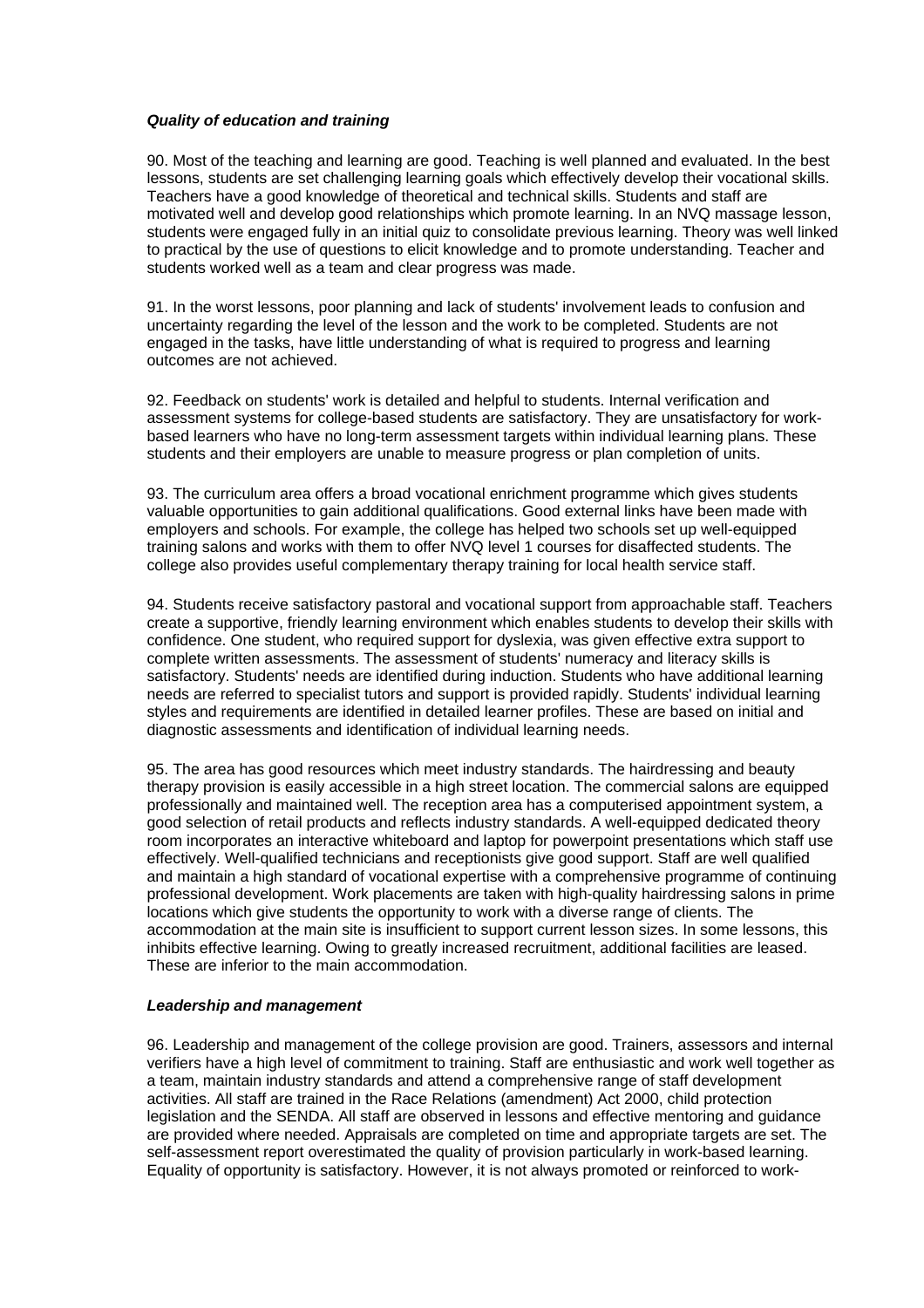<span id="page-34-0"></span>based employers. Provision for the small work-based learning section is unsatisfactory. Internal verification of the quality of the work-based assessments is insufficient. Long-term target setting is poor. Students and employers are insufficiently involved in target setting. Students and employers do not have copies of individual learning plans. Coordination of on-the-job and off-the-job training is inadequate. Monitoring of the quality of training in the workplace is insufficient. Communication is poor between specialist key skills staff and vocational staff. Slow progress is made in key skills. Framework achievement is poor.

#### **Health, social care and public services**

Overall provision in this area is **good (grade 2)**

#### *Strengths*

- o high pass rates
- o much good teaching
- o strong commitment to the promotion of equal opportunities
- o effective curriculum management.

#### *Weaknesses*

- o low retention rates on level 2 full-time courses
- o insufficient provision of short courses for adults in the community.

#### *Scope of provision*

97. There are 363 full-time and 403 part-time students enrolled on courses in social care, early years, counselling and public services. Most students aged 16 to 18 attend full-time courses in care, early years and public services. The majority of the students on NVQ, counselling and access courses in health and social studies are aged over 19. A small number of apprenticeship students are on early years care courses. There are over 200 students aged 16 to 18 and over 1,400 students aged over 19. Currently, 27 students aged 14 to 16 are studying for foundation qualifications in caring for children. Courses are available from entry level to level 4 in early years, from level 1 to level 4 in care, and at levels 2 and 3 in public services and counselling. Most of the provision is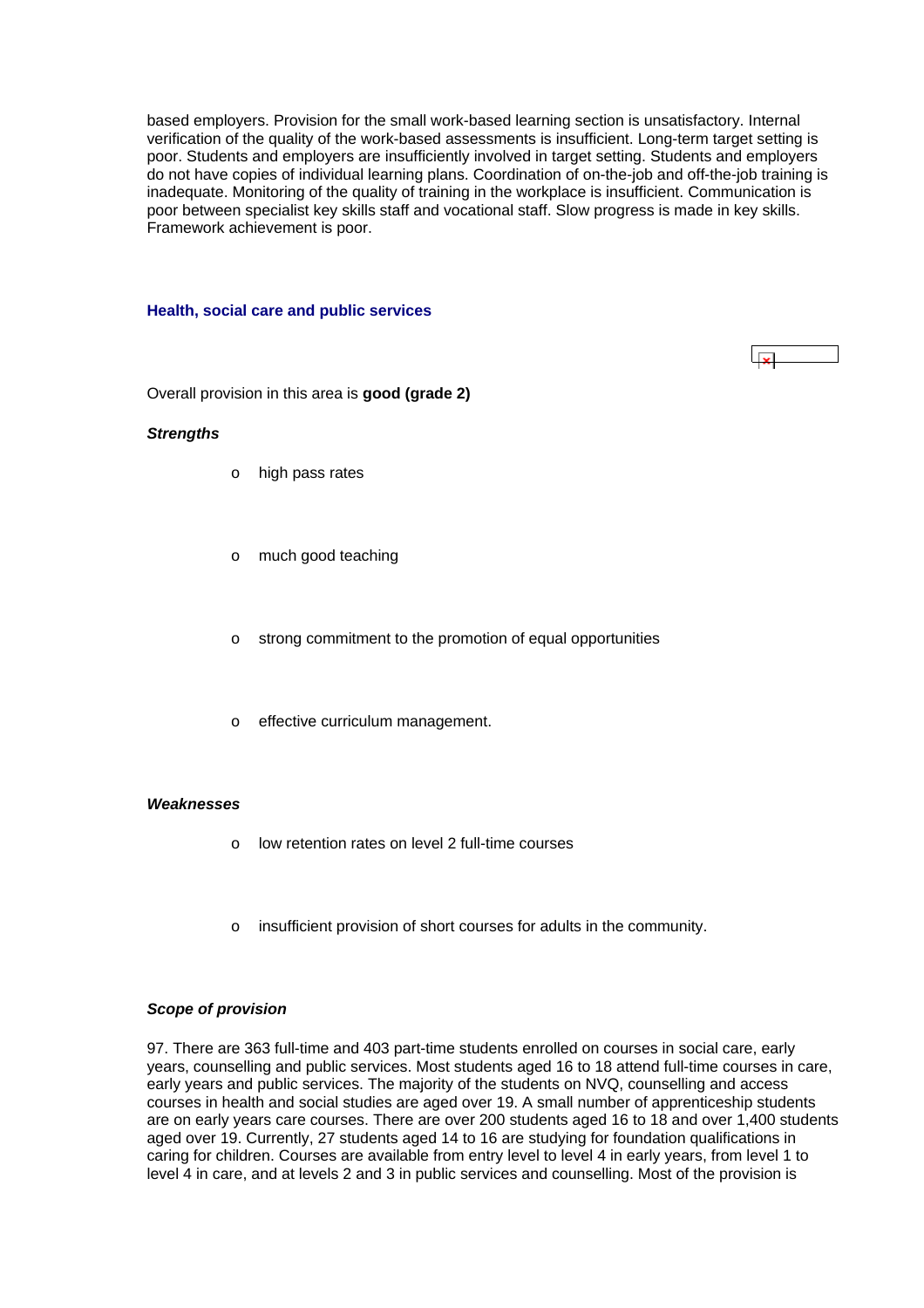offered on the main college site during the daytime. NVQ and counselling lessons take place during the evening. Little outreach and community-based provision is offered.

# *Achievement and standards*

98. Pass rates are high on most full-time courses. In 2004, all the students on level 3 courses in early years, care access and counselling passed. Most pass rates have been above national averages for the last three years. The pass rate on the GNVQ intermediate health and social care has, however, declined over this time and is now well below the national average. Retention rates on most courses are at, or above, the national averages. However, retention rates on level 2 full-time courses are below national averages. Progression is good to higher level courses and to related employment. In 2004, 52% of full-time students progressed to higher level study and a further 30% to related employment.

99. Students' work in lessons is at an appropriate standard for the qualifications and for the stage in their courses. In a national diploma public services lesson, students used powerpoint skilfully to present very well researched findings on the aims, roles and responsibilities of the emergency services. Their presentations were evaluated carefully by their peers and the tutor. Students showed good subject knowledge and maturity in their responses to questions. Students' assignment work is of high quality. Students are highly motivated, are punctual and attend well.

| Qualification                      | Level          | <b>Completion year:</b> | 2002    | 2003 | 2004 |
|------------------------------------|----------------|-------------------------|---------|------|------|
| <b>GNVQ</b> intermediate           | $\overline{2}$ | No. of starts           | 34      | 28   | 17   |
| health and social care             |                | % retention             | 79      | 89   | 71   |
|                                    |                | % pass rate             | 85      | 76   | 58   |
| CACHE certificate in               | 2              | No. of starts           | 15      | 26   | 35   |
| childcare and education            |                | % retention             | 73      | 77   | 71   |
|                                    |                | % pass rate             | 100     | 95   | 88   |
| Intermediate certificate           | $\overline{2}$ | No. of starts           | $\star$ | 41   | 22   |
| in counselling skills              |                | % retention             | $\star$ | 68   | 77   |
|                                    |                | % pass rate             | $\star$ | 93   | 100  |
| <b>BTEC</b> national diploma       | 3              | No. of starts           | 20      | 21   | 15   |
| in early years (and<br>precursors) |                | % retention             | 100     | 81   | 60   |
|                                    |                | % pass rate             | 100     | 94   | 100  |
| CACHE diploma in                   | 3              | No. of starts           | $***$   | 27   | 20   |
| childcare and education            |                | % retention             | $***$   | 59   | 60   |
|                                    |                | % pass rate             | $***$   | 100  | 100  |
| Access to health and               | 3              | No. of starts           | 29      | 42   | 34   |
| social care (1 year)               |                | % retention             | 72      | 79   | 76   |
|                                    |                | % pass rate             | 71      | 91   | 100  |

| A sample of retention and pass rates in health, social care and public services, 2002 to 2004 |  |  |  |  |
|-----------------------------------------------------------------------------------------------|--|--|--|--|
|-----------------------------------------------------------------------------------------------|--|--|--|--|

*Source: ISR (2002 and 2003), college (2004)*

*\* course not offered*

*\*\*fewer than 15 students enrolled*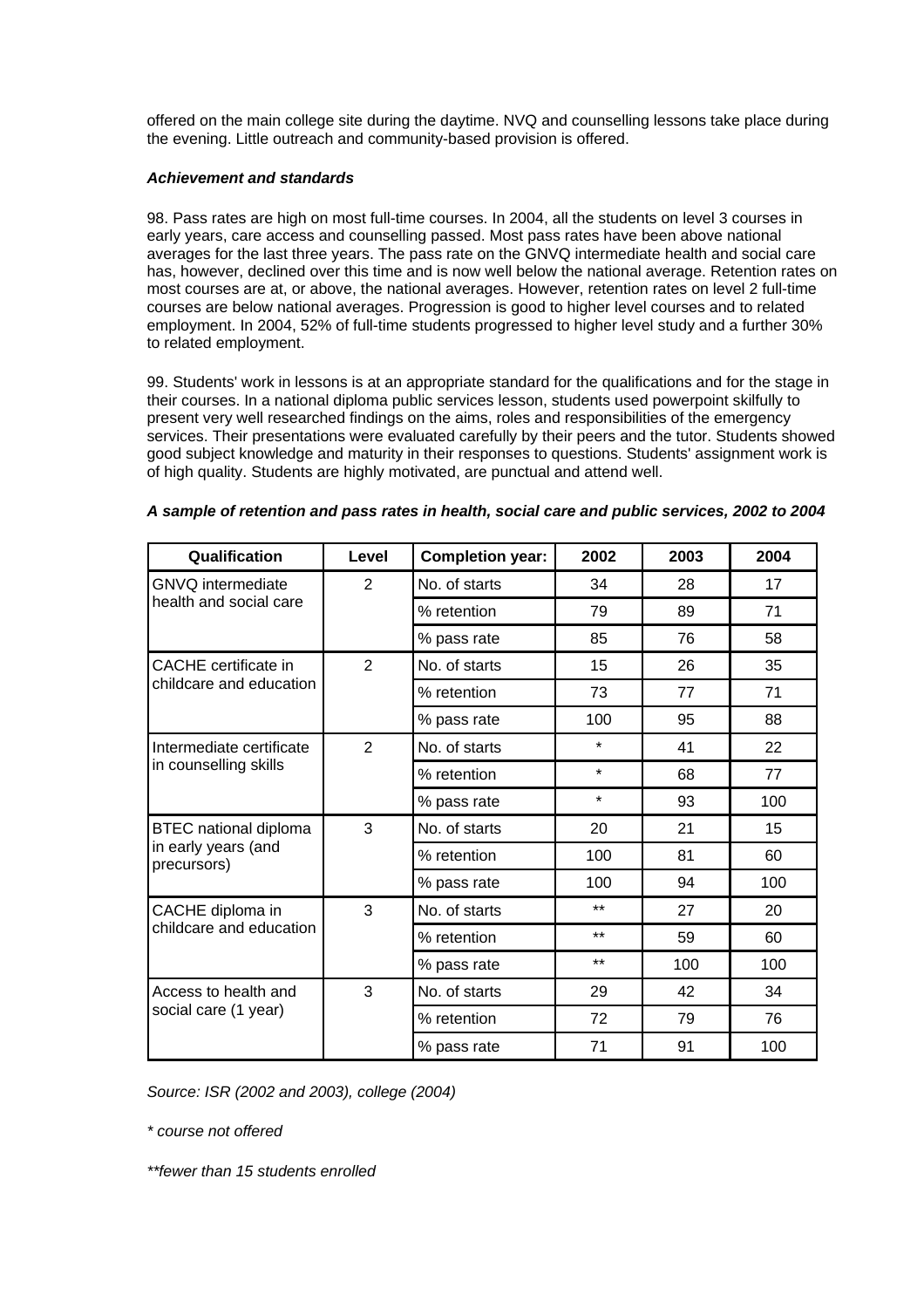# *Quality of education and training*

100. Teaching and learning are good across all courses and meet the needs of individual students. Schemes of work and lesson plans are detailed and clearly meet the qualification requirements and the level of award. The individual learning needs of full-time and part-time students are met effectively in most lessons. One teacher provided good individual support in a key skills lesson in which students worked confidently at their own pace preparing statistical data for a vocational lesson. Students are prepared well for the next stage of their learning. In a public services lesson, students worked productively in groups creating a poster representing their ideal society. Key skills are very well integrated into the teaching and assessment of care courses. This good practice is now disseminated across the early years' provision. Application of number, IT and communications are given an interesting vocational context and are taught jointly by key skills and vocational staff. Students complete a useful assignment on career plans in their tutorial programme which provides evidence for key skills assessment.

101. Students' written work is assessed carefully. Assessment criteria are explained clearly and teachers interpret the qualification requirements fairly and accurately. Particularly clear formative assessment is given on level 3 programmes. Teachers provide focused guidance which explains clearly the strengths and weaknesses in students' work and how they can improve. Targets set are based on grades on entry and these are reviewed regularly. NVQ portfolios in early years are well ordered, assessed carefully and internally verified. Internal verifiers provide clear guidance to teachers. Students make good use of detailed course handbooks which provide clear information on programme and college requirements.

102. The response to the needs of students, employers and the local community is satisfactory. A comprehensive enrichment programme is offered, including sports and leisure activities, additional GCSEs and other relevant vocational courses. A wide range of work experience opportunities is available to support college studies. Although NVQ and counselling programmes in the daytime and evening meet the needs of adult students, the range of part-time provision is narrow and there is very little provision in the community for adults returning to learn. However, the college is participating successfully in a distance-learning pilot programme on paperless NVQs in care. The health and social care area has recently been awarded CoVE status, but this is yet to take effect. The links with health and care providers to support work placement experience are good.

103. Academic and pastoral support for students are good. The induction programme is clear and effective. Initial assessment is supportive. Careers and HE guidance are comprehensive and helpful. The tutorial system is planned well and provides ongoing personal and academic support. In individual tutorials, clear personal and academic targets are set and monitored. Lessons start promptly and student lateness is challenged appropriately.

104. Resources in this area are adequate. The books and journals are well suited to qualification requirements and students' needs. Access to ICT outside classrooms is satisfactory. Most classrooms are well equipped and have relevant displays. However, most classrooms do not have computers and insufficient use is made of ILT. Staff are qualified appropriately and have a wide range of industrial experience. Staff in care and early years spend a minimum of two days each year in health and care settings to gain knowledge and understanding of current practice.

#### *Leadership and management*

105. Leadership and management are good. Curriculum management by course teams is good. Course teams work well together and staff support each other. Roles and responsibilities are clear and understood by staff and students. Formal and informal communications within teams are good. Team meetings are regular and minutes are clear. However, agreed action points are not recorded in sufficient detail. Partnership links with workplace providers and local agencies are successful. Course evaluation and self-assessment are rigorous. The teaching observation programme is effective in ensuring that good practice is shared and appropriate support identified. Staff development and professional updating are planned well. In care and early years, aspects of equal opportunities are promoted effectively. Positive images of minority ethnic groups and their families are used well as part of the high level of commitment given to equal opportunities.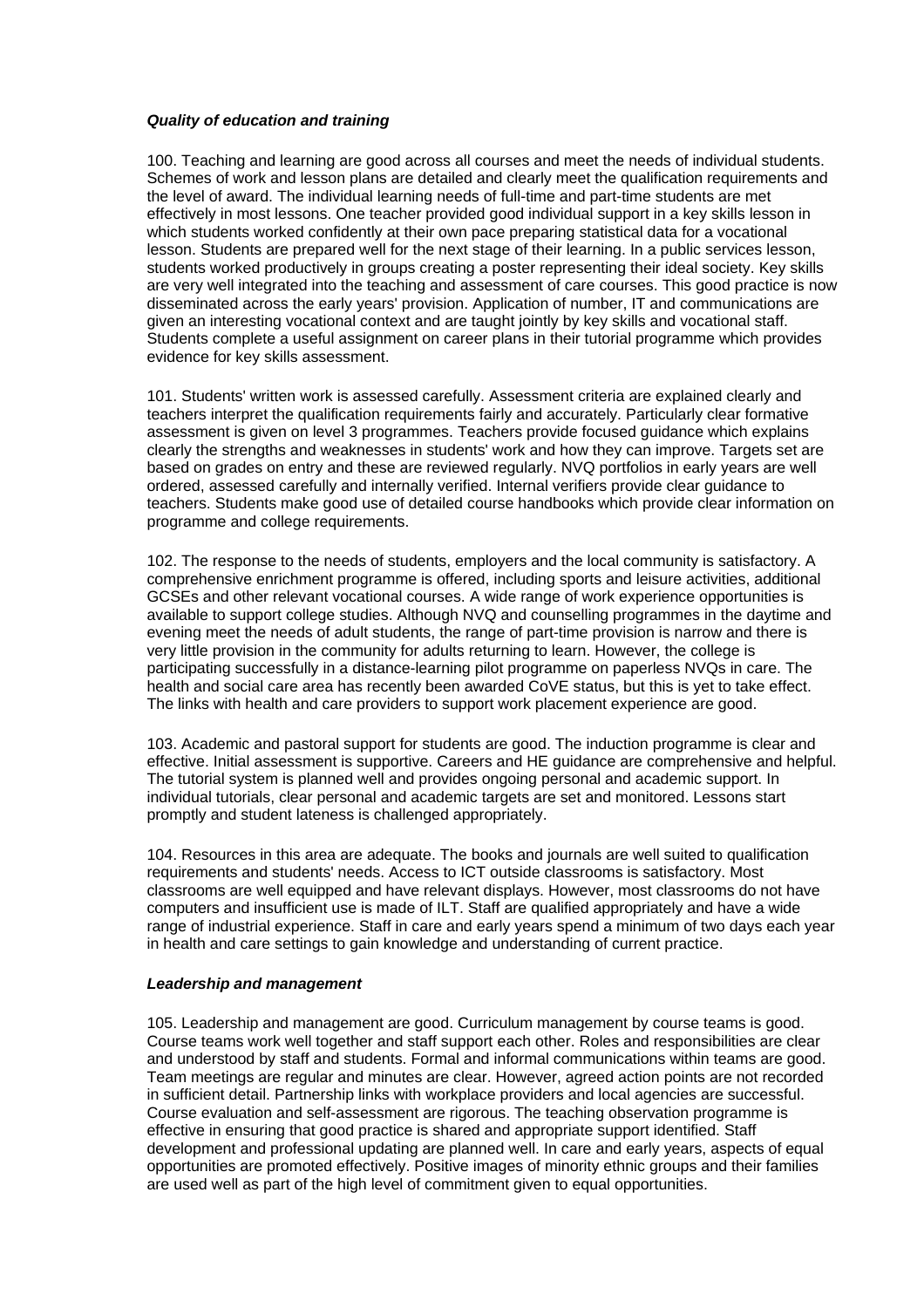#### <span id="page-37-0"></span>**Visual and performing arts and media**

Overall provision in this area is **good (grade 2)**

#### *Strengths*

- o high pass rates
- o much good teaching
- o high standard of students' work
- o effective integration of industrial projects in art and design

 $\overline{\mathbf{v}}$ 

o good leadership and management.

# *Weaknesses*

- o insufficiently rigorous vocational practice in performing arts
- o insufficient new technology resources in art and design.

#### *Scope of provision*

106. The college offers a range of full-time and part-time level 3 courses in art and design, performing arts, music technology and media. The AS-level and GCE A-level media and film studies provision is managed by the sixth form centre. Insufficient accredited evening provision is available. All courses are held at the main site. There are 18 full-time and 13 part-time teachers with 3 technical staff. Currently, the provision has 396 full-time and 124 part-time students with 64% of fulltime students on performing arts courses. Almost half the students are on art and design courses. Over 400 students are aged 16 to 18 and about 300 are aged over 19.

# *Achievement and standards*

107. Students achieve high pass rates on most visual and performing arts courses. Pass rates on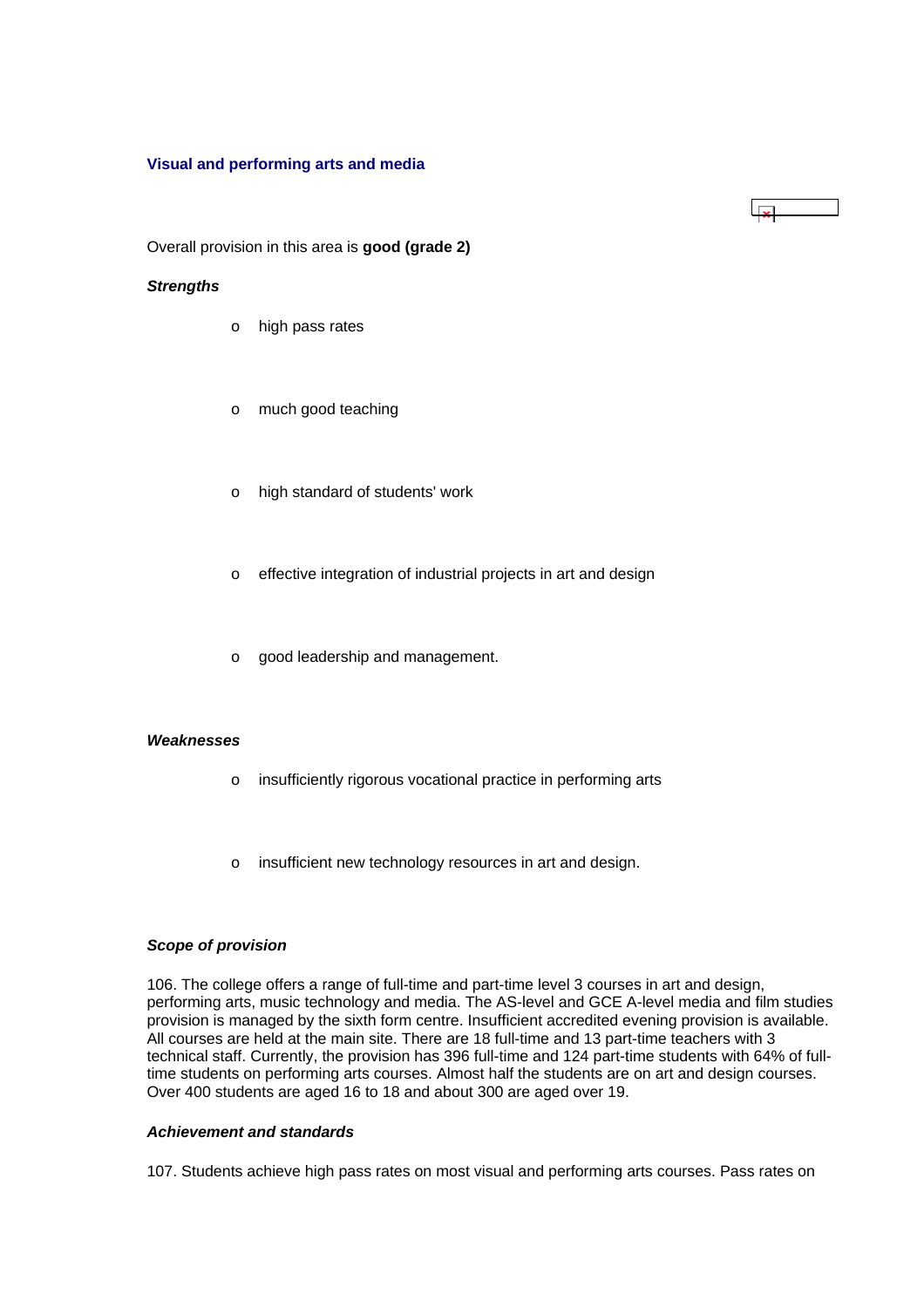the BTEC diploma in foundation studies art and design course, and the national diplomas in graphic design, media, music technology and performing arts courses have consistently exceeded the national average. Pass rates on the GNVQ intermediate art and design course are also high. Retention rates are high on the GNVQ intermediate art and design, and national diploma in media courses. However, the retention rate is consistently low in music technology.

108. The standard of students' work in art and design is very high. Students use sketchbooks well to analyse projects and develop ideas. Progression to HE is good, particularly on the BTEC diploma in foundation studies. Performing arts students are successful in gaining places at prestigious specialist colleges despite intense national competition. Public performances by performing arts students are of a high standard and attract large audiences from the surrounding area. In performing arts and media, punctuality and attendance are poor.

| Qualification                | Level | <b>Completion year:</b> | 2002 | 2003 | 2004 |
|------------------------------|-------|-------------------------|------|------|------|
| GNVQ intermediate art        | 2     | No. of starts           | 19   | 18   | 18   |
| and design                   |       | % retention             | 74   | 94   | 83   |
|                              |       | % pass rate             | 93   | 100  | 87   |
| <b>BTEC</b> national diploma | 3     | No. of starts           | 20   | 22   | 17   |
| in media                     |       | % retention             | 70   | 82   | 94   |
|                              |       | % pass rate             | 100  | 100  | 100  |
| BTEC diploma in              | 3     | No. of starts           | 66   | 52   | 48   |
| foundation studies           |       | % retention             | 94   | 94   | 94   |
|                              |       | % pass rate             | 92   | 98   | 100  |
| BTEC national diploma        | 3     | No. of starts           | 25   | 30   | 19   |
| in graphic design            |       | % retention             | 60   | 80   | 100  |
|                              |       | % pass rate             | 93   | 100  | 100  |
| BTEC national diploma        | 3     | No. of starts           | 19   | 25   | 19   |
| in music technology          |       | % retention             | 53   | 40   | 58   |
|                              |       | % pass rate             | 100  | 100  | 100  |
| <b>BTEC</b> national diploma | 3     | No. of starts           | 39   | 35   | 37   |
| in performing arts           |       | % retention             | 69   | 71   | 73   |
|                              |       | % pass rate             | 85   | 100  | 100  |

|  |  | A sample of retention and pass rates in visual and performing arts and media, 2002 to 2004 |  |
|--|--|--------------------------------------------------------------------------------------------|--|
|--|--|--------------------------------------------------------------------------------------------|--|

*Source: ISR (2002 and 2003), college (2004)*

# *Quality of education and training*

109. Teaching and learning are good. In art and design, imaginative assignments promote the learning of basic creative skills. This is initiated through consistent and thorough drawing programmes and projects which successfully develop underpinning visual language. In one first diploma lesson, students visited the local Bedford museum to conduct visual research into beetles. This was used well as primary source material to create relief prints of beetle shapes in a variety of textures and colours. Delivery of contextual studies is satisfactory. However, this is not integrated fully into all courses. Staff set challenging assignments for performing arts students. Recent productions have included `Road' and `Six characters in search of an author' which make significant demands on student achievement. However, in one lesson, students were encouraged to select audition speeches from anthologies without having first read the play. Adherence to good vocational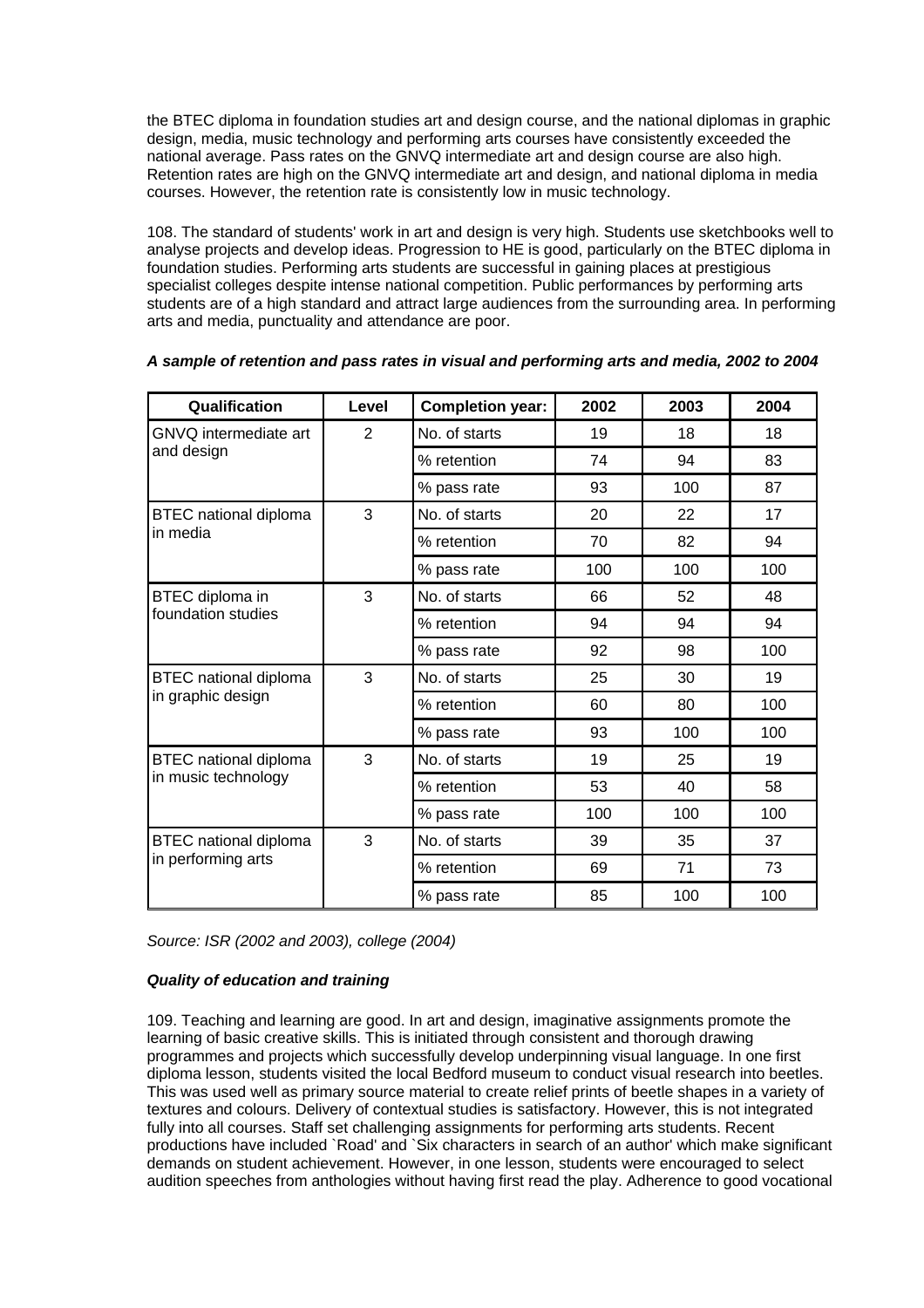<span id="page-39-0"></span>practice is not promoted sufficiently. Staff do not challenge inappropriate behaviour and attitude in performing arts, music and media. High levels of industrial standards are not enforced.

110. Assessment practices are good. Students' assessment briefs across all courses are detailed. Constructive written feedback helps students to improve. Assessment records are rigorously kept and allow for peer evaluation and tutor feedback. Tracking documents are maintained well and individual students' progression on courses is discussed regularly. Initial assessment is completed for all students and leads to support where appropriate.

111. The college offers a wide range of courses, particularly at level 3. Most students enrol on courses appropriate to their ability. Students progress from foundation to advanced courses within the area of learning. Provision for level 1 art and design is not available. Key skills are delivered well in discrete groups and integrated effectively into areas such as technical theatre, and art and design contextual studies. Students have many opportunities to visit galleries, theatres and concert halls for live performances. The curriculum is inclusive and ensures equality of access. Vocational links in art and design are excellent particularly on the national diploma in graphics course. Industrial projects are integrated effectively in art and design. A student from the national diploma graphic design course won the United Kingdom heat of a global competition for students to design a press and poster campaign to promote an anti-fur organisation.

112. Guidance and support are good. Pre-entry guidance is good and specialist subject advice is available. Students are supported well by staff and support systems. Additional support is available, but the take-up of support is low. Individual learning plans are clear and aid the progress of students. Appropriate action plans inform progress.

113. Resources are satisfactory. In performing arts, media and music, accommodation is adequate, but many lessons are taught in rooms spread across the main site. Many rooms are too small for the number of students and inappropriate for some activities. Rehearsal space for performing arts students is insufficient. In visual arts, resources are adequate. However, some accommodation is poorly maintained, particularly in the garage building. Access to IT facilities for art and design students is satisfactory and students use a well-equipped computer suite. However, in other areas, students have insufficient access to new technologies, particularly in the garage and textile rooms. Most staff are well qualified and have, or are working towards, teaching qualifications. Many have relevant professional experience. The staff development programme supports the vocational expertise and curriculum delivery needs of the area.

#### *Leadership and management*

114. Leadership and management are good. Managers recognise the needs of staff and students, and plan accordingly. They have good knowledge of the range of qualifications available and what will benefit current students. The curriculum is planned well and reflects the needs of students. Staff are encouraged to undertake professional development. Course leaders value the autonomy given to them and the lack of artistic interference. Course reviews are rigorous. Staff are competent in target setting for student recruitment, retention and pass rates. Effective measures are in place to ensure equality of opportunity. Student groups come from increasingly diverse backgrounds. Senior managers and governors regularly attend performances and exhibitions. The lesson observation system covers all staff; however, the grades awarded are not realistic.

# **Humanities**

Overall provision in this area is **good (grade 2)**

*Strengths*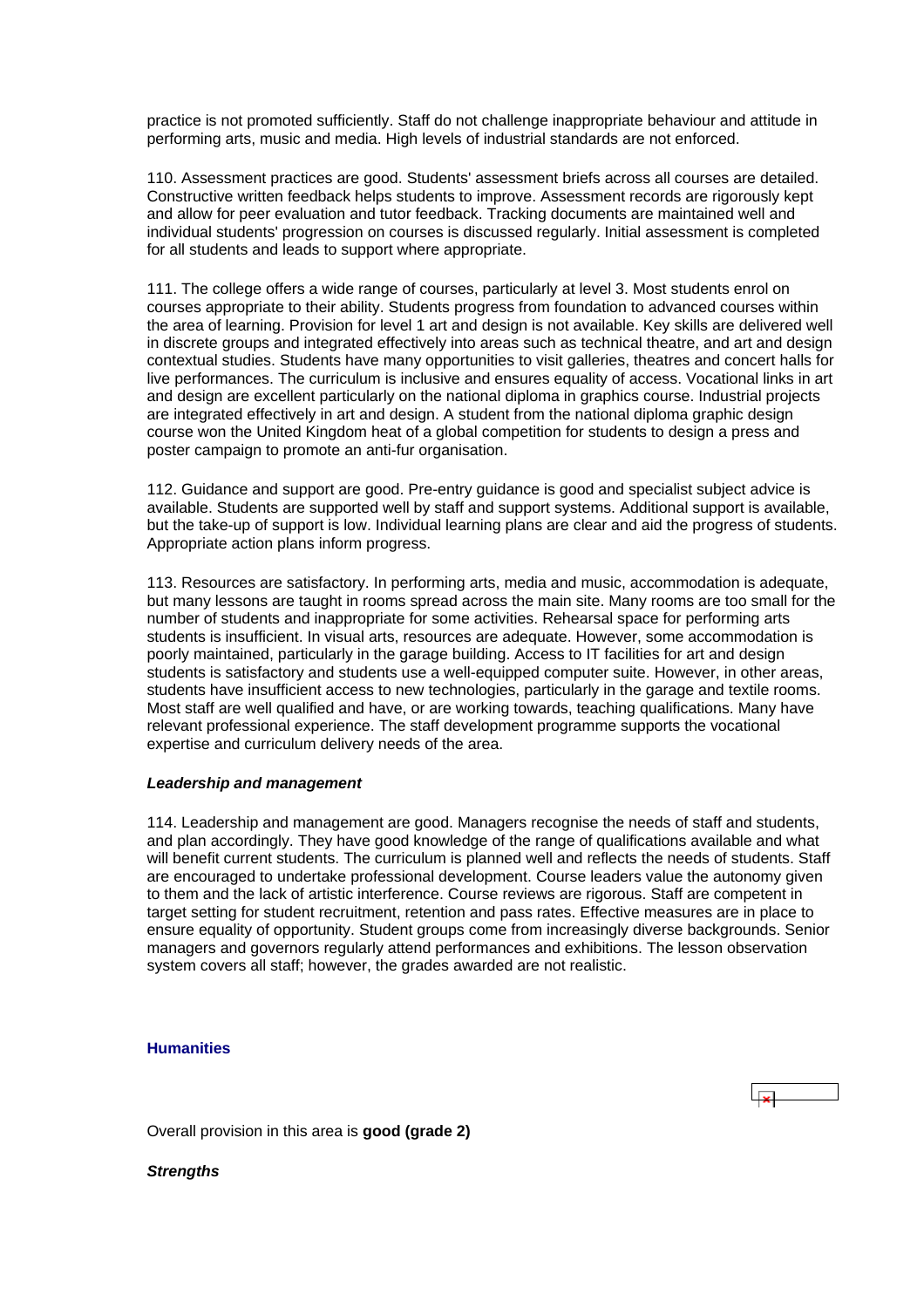- o high pass rates on many courses
- o good tutorial support
- o good individual target setting
- o very good leadership and management.

#### *Weaknesses*

- o low retention rates on GCSE courses
- o poor management of group work in a minority of lessons.

#### *Scope of provision*

115. The college offers a GCSE programme for full-time students aged 16 to 18. This includes four humanities subjects on which 63 students are enrolled. Seven humanities subjects are offered to full-time students at AS level and GCE A level. There are 124 students on the AS-level subjects and 63 on the GCE A-level courses. The most popular subject is psychology with 83 AS-level and 24 GCE A-level students. About 100 adult students are enrolled on the 5 AS-level subjects, which are offered in the evening. The access to degree studies course has 14 full-time and 11 part-time adult students who are taking humanities subjects. This course is part of a flexible access to HE programme and students select from a wide range of units and different modes of attendance.

#### *Achievement and standards*

116. Pass rates in most subjects are high. Pass rates in AS-level government and politics and ASlevel and GCE A-level sociology are 100% in 2004. The high grade pass rates in these subjects are also significantly above national averages. The pass rate for access to degree studies improved significantly in 2004. The pass rates in all GCSE subjects, except law, are above the national averages. The sociology and psychology pass rates are significantly above the national averages. However, the pass rates for AS-level philosophy and law declined to well below national averages in 2004. Retention rates are high for AS-level law and GCE A-level psychology. However, retention rates on most courses have declined and are below the national averages.

117. Students achieve high standards of work in most subjects and demonstrate good skills of analysis and evaluation. Students are encouraged to develop these skills in most lessons and they contribute well to discussion and debate. On the access to degree studies course, students participate fully in lessons and develop high levels of study and independent learning skills. Most students achieve the grades predicted by value added data, based on their GCSE scores. In sociology, however, students achieve significantly higher grades at both AS level and GCE A level than predicted by their GCSE results.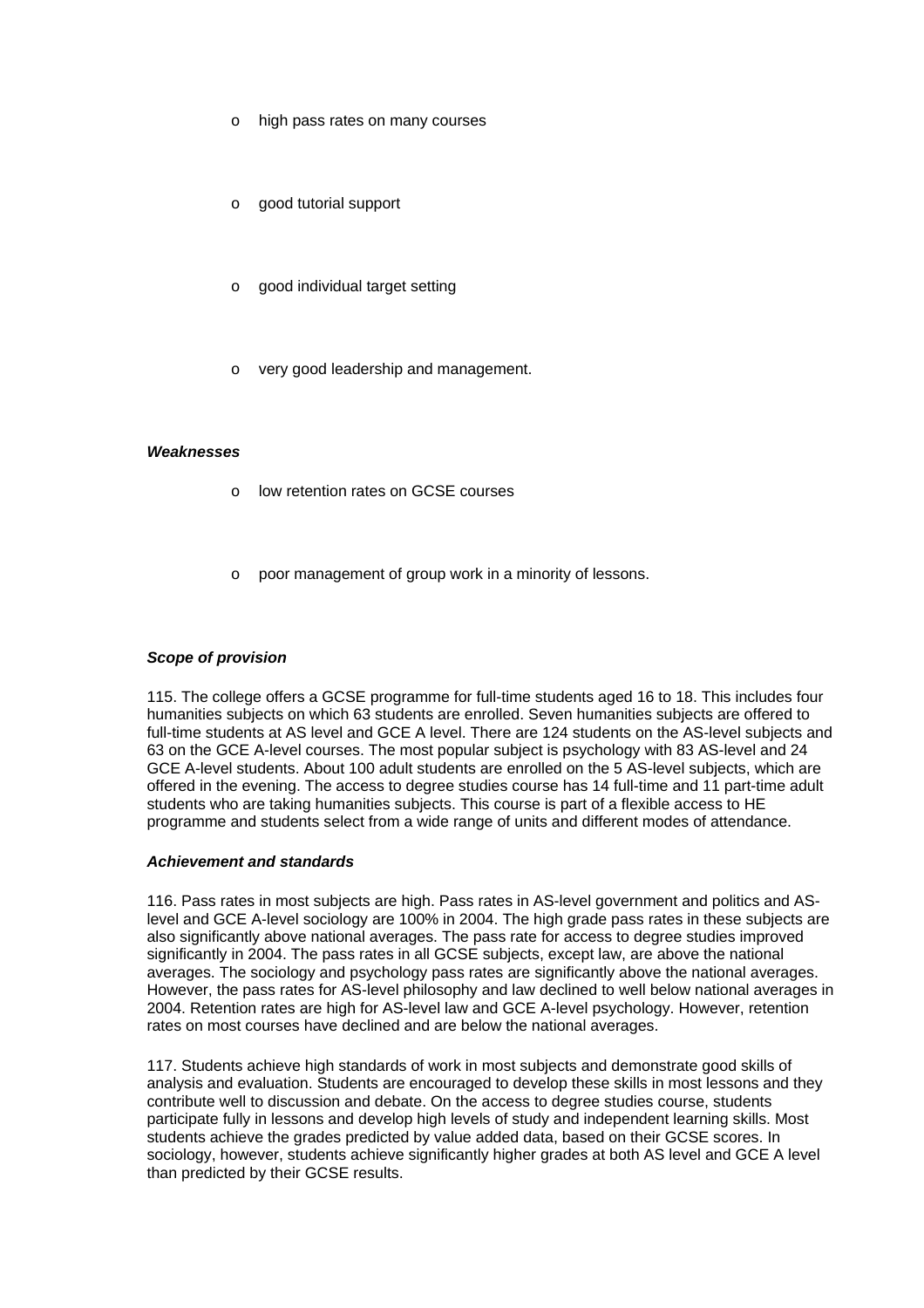| Qualification         | Level          | <b>Completion year:</b> | 2002 | 2003 | 2004 |
|-----------------------|----------------|-------------------------|------|------|------|
| <b>GCSE</b> sociology | $\overline{2}$ | No. of starts           | 23   | 29   | 24   |
|                       |                | % retention             | 70   | 72   | 54   |
|                       |                | % pass rate             | 56   | 71   | 77   |
| GCSE psychology       | $\overline{2}$ | No. of starts           | 25   | 19   | 23   |
|                       |                | % retention             | 56   | 53   | 52   |
|                       |                | % pass rate             | 64   | 50   | 100  |
| AS-level law          | 3              | No. of starts           | 60   | 70   | 77   |
|                       |                | % retention             | 67   | 84   | 90   |
|                       |                | % pass rate             | 50   | 61   | 55   |
| AS-level sociology    | 3              | No. of starts           | 62   | 60   | 54   |
|                       |                | % retention             | 74   | 77   | 65   |
|                       |                | % pass rate             | 83   | 83   | 100  |
| <b>GCE A-level</b>    | 3              | No. of starts           | 30   | 22   | 33   |
| psychology            |                | % retention             | 67   | 82   | 94   |
|                       |                | % pass rate             | 90   | 100  | 87   |
| Access to degree      | 3              | No. of starts           | 15   | 17   | 15   |
| studies               |                | % retention             | 67   | 71   | 73   |
|                       |                | % pass rate             | 100  | 67   | 91   |

# *A sample of retention and pass rates in humanities, 2002 to 2004*

*Source: ISR (2002 and 2003), college (2004)*

# *Quality of education and training*

118. Teaching and learning are good in most lessons. Lesson plans and schemes of work are detailed and have clear objectives. In most lessons, students are attentive and interested in their work. Teachers have high expectations of students and develop their analytical skills. For example, in an AS-level sociology lesson, students studying sociological methods worked in groups to produce questionnaires used in role plays. These were then used as a basis for the key issues relating to interviewing. In a GCSE psychology lesson, students carried out an experiment on conformity. This was managed carefully by the teacher and enjoyed by the students. It encouraged discussion and effective learning of the key issues in social psychology.

119. In a minority of weaker lessons, group work is not managed well by teachers. Group tasks lack a clear focus and students are unsure of what is expected. A few lessons lack variety. The same teaching strategy is used for prolonged periods and results in students losing attention. Occasionally, learning is adversely affected because the group size is too large for the size of the room.

120. Varied and appropriate assessment methods are used. Detailed assessment records are held by all course teams. In most subjects, teachers provide detailed feedback to students on their assessed work. In a small number of subjects, students are given insufficient feedback which does not indicate clearly how the mark was awarded or how to improve performance. Progress reviews are held frequently and result in written reports which coincide with parents' evenings. In the access to degree studies programme, internal verification procedures are thorough and are applied consistently.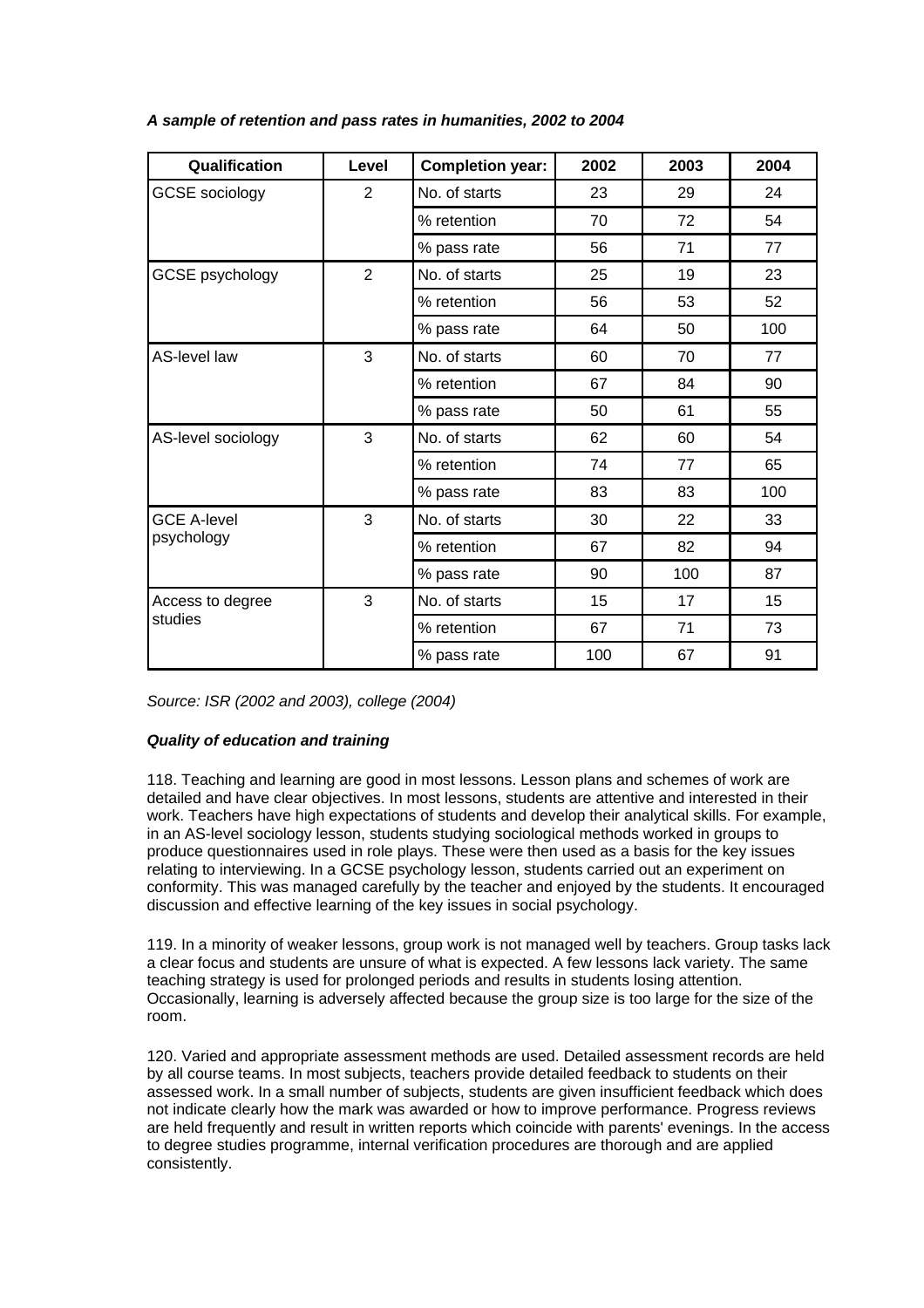<span id="page-42-0"></span>121. Tutorial support is good. All full-time students and part-time access students have personal tutors and a structured, timetabled tutorial programme. Students appreciate the support provided by personal tutors. Communication between personal tutors and teachers is very good. The value added system is effective in setting students' targets. On entry to the college, AS-level students are set a minimum target grade based on their GCSE points score. These grades are reviewed regularly and progress grades identified. Teachers and tutors agree individual action plans with students. Access students also agree targets with their personal tutors which are upgraded regularly. Students on all programmes know their current targets. All full-time and part-time access students have detailed induction programmes. These include an initial assessment to identify additional support needs. Where additional support is provided, this is valued by staff and students. A student adviser monitors the attendance of full-time students aged 16 to 18.

122. The humanities accommodation is well equipped and furnished. Most rooms have flexible furniture which is moved to meet the needs of the activity. Good curriculum-related displays are in most rooms. One room is equipped with a data projector, interactive whiteboard and wireless networked laptops. Another room is fitted with a set of desk top computers. Library staff are responsive to requests for learning materials, and the range and quantity of learning materials are good. Teachers make effective use of IT to support learning. Staff are well qualified and are involved in frequent professional development.

#### *Leadership and management*

123. Leadership and management are very good. A new management structure operates effectively. Roles and responsibilities are clearly understood. Communication between staff is good and a strong team ethos prevails. Quality improvement focuses on planning and target setting as a priority. Staff participate effectively in course reviews. These result in realistic judgments and detailed action plans. Action points are monitored closely and standards are raised. The management of the curriculum area is focused strongly on teaching and learning. Employees undertake relevant staff development. Support for newly appointed staff with little teaching experience is strong. Most student groups include a significant proportion of students from minority ethnic backgrounds. Teaching strategies and materials are sensitive to diversity. All teaching staff have undertaken disability awareness training.

# **Foundation - literacy and numeracy and English for speakers of other languages**



Overall provision in this area is **satisfactory (grade 3)**

# *Strengths*

- o high pass rates
- o good ESOL teaching meeting the needs of students from diverse ethnic backgrounds
- effective development of students' confidence.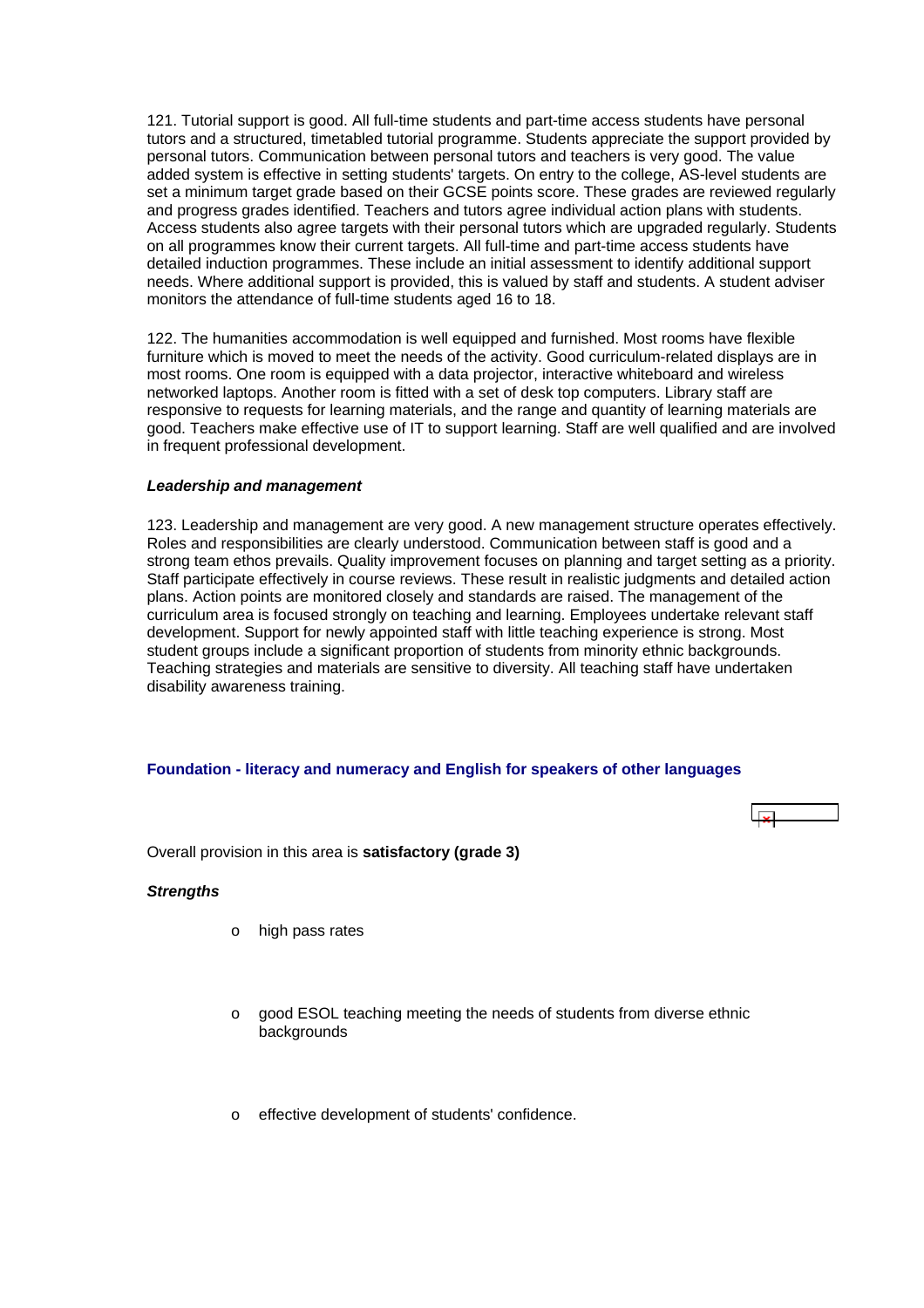#### *Weaknesses*

- o low retention rates on ESOL and literacy and numeracy
- o inconsistent target setting, monitoring and recording of progress
- ineffective use of resources to support learning.

#### *Scope of provision*

124. Basic skills, key skills, ESOL and additional learning support are managed by the foundation and community education section whereas GCSE English and mathematics, and English as a foreign language (EFL) are managed by the sixth form centre. Courses are based at the main college site, an outreach centre in a deprived area of Bedford, schools, nurseries, community venues, and workplaces. All courses are delivered within the national core curriculum framework. The part-time provision of ESOL and basic skills has expanded rapidly in the last three years. Half of these students are from groups with a diverse ethnic mix. The ESOL courses cover all levels and elements. There are 644 students on ESOL and EFL courses, 52 on basic skills courses, 150 studying GCSE English and mathematics, and 300 receiving additional support in literacy and numeracy. Additional support is offered in lessons and at the skills resource centre in the main site library.

#### *Achievement and standards*

125. Pass rates are high on literacy, numeracy and ESOL courses, with over 90% achievement in entry level and level 1 adult literacy and numeracy. Pass rates in GCSE English and mathematics are well above the national averages. The key skills pass rates for communication and application of number at level 1 are above national averages. However, at level 2, they are below national averages. Additional literacy and numeracy support assists students in achieving vocational qualifications. Students who receive additional learning support make good progress in addressing their identified needs. However, many students, especially those aged 16 to 18, do not take up support. The college does not investigate why students do not take up support. Retention rates are low in ESOL courses and on levels 1 and 2 literacy and numeracy courses.

126. Students' self-confidence and motivation are well developed. They are able to negotiate effectively their support needs. Students make good progress as a result of the support they receive. For example, they increase their understanding of homophones and are able to interpret velocitytime graphs and two-dimensional representations of three-dimensional objects. Attendance during the inspection was good and any lateness was followed up sensitively.

#### *Quality of education and training*

127. The teaching and learning of ESOL and EFL are good. In the best lessons, teachers effectively manage the learning of students from a wide range of nationalities. For example, in 1 ESOL lesson, all 13 students were from different countries. A wide range of teaching methods, activities and resources is used which enables students to develop their speaking and listening skills. One teacher, in a beginners ESOL evening class, used a bingo game and role play to add variety to the learning. Most teachers use very good visual clues and high-quality learning materials which reflect the diverse cultural mix. Appropriate audio resources aid listening activities. The recognition of individual needs during group activities is good. The ESOL core curriculum is mapped to all EFL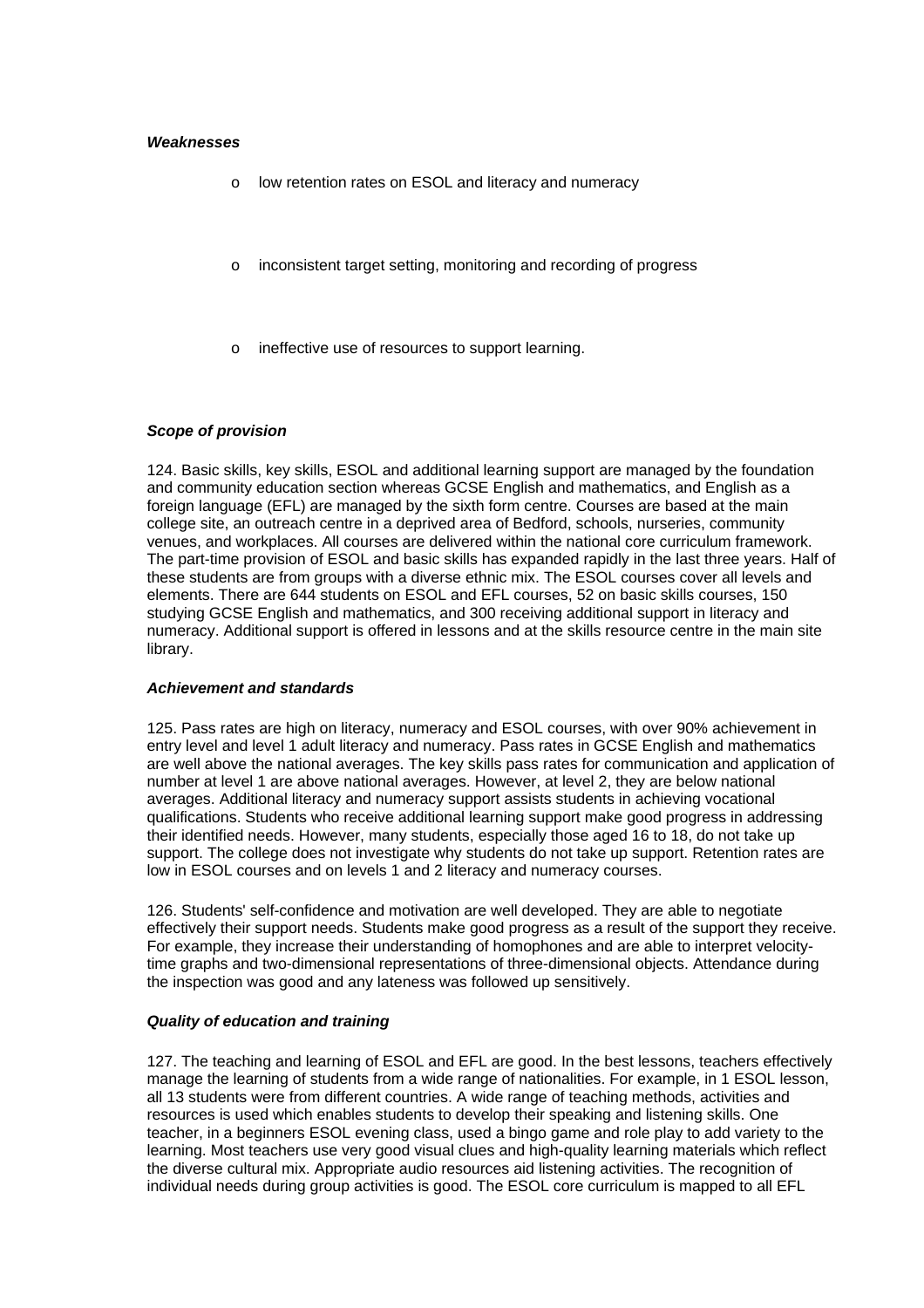<span id="page-44-0"></span>courses. The teaching of literacy and numeracy is satisfactory. Students receive an initial assessment and interview to identify their needs. The link between assessment outcomes and priorities for learning is insufficiently developed. Nevertheless, the additional support for literacy and numeracy provided within lessons and in individual tutorials is good. The support is responsive to students' needs and sensitivities, and students negotiate the content of support sessions. Teachers use vocationally appropriate materials and focus primarily on supporting students with the difficulties identified in their main programmes. Communications between support tutors and vocational teachers are good; students' improvements are fed back and areas for future support identified.

128. Overall, an over-reliance on group work limits the development and monitoring of individual learning targets. The differentiation of learning is insufficient; teachers use the same work sheet or text book with a group rather than focusing on individual needs. Teachers form good relationships with students in lessons. This develops students' confidence and self-esteem, and enables effective negotiation of individual support needs.

129. Target setting in individual learning plans is poor. Many targets are too broad and do not provide sufficient focus for teaching and recording achievement. For example, the targeted actions for one student, with an identified need to write in complete sentences, were all about reading. Reviews of individual learning plans are incomplete, too general and do not reflect the progress made on individual targets. Most records do not make note of students' learning in lessons, even though it takes place.

130. The ESOL provision is diverse and covers all levels and elements. An ESOL with IT course, in a community centre, encourages adult Asian women to return to learning, use computers for the first time and improve their English. The promotion of basic skills provision is insufficient, particularly in the workplace.

131. Very good computer equipment is available in the IT suites. However, access to IT on the main site is limited due to a lack of availability and the IT facilities at the outreach centre are underutilised. Frequently, large groups work in cramped accommodation which impacts adversely on individual learning. The assistive technology centre is well resourced and includes rise and fall desks and large screen computers. However, relevant resources are unavailable in classrooms to support differentiation and individual learning. The language skills workbook, used for independent learning in GCSE English, is of a high quality. The learning materials used with ESOL students represent their wide range of ethnic backgrounds and their diverse cultures. Teachers are well qualified and have relevant qualifications. They are competent in the subjects they teach and receive training on core curriculum materials.

#### *Leadership and management*

132. Leadership and management are satisfactory. Teachers are supported well by their line managers and senior management. Communication is satisfactory and the staff intranet is seen as a useful resource. The cooperative teamwork is beneficial to the teachers. The partnership between the ESOL and EFL provision is strong, despite them being managed in different parts of the college. Teachers' personal and professional developments are identified through annual appraisals. The college provides four staff development days annually. Teachers participate in a wide range of activities including the SENDA and the Race Relations (amendment) Act 2000 requirements. Courses are reviewed regularly and action plans agreed and monitored. The analysis and impact of the quality assurance procedures are underdeveloped. Teachers are not fully aware of the quality assurance system and their contribution to its processes. Inconsistency in completing individual learning plans and setting appropriate targets has yet to be addressed. The college's teaching observation profile for this area represents that during inspection.

#### **Students with learning difficulties and/or disabilities**

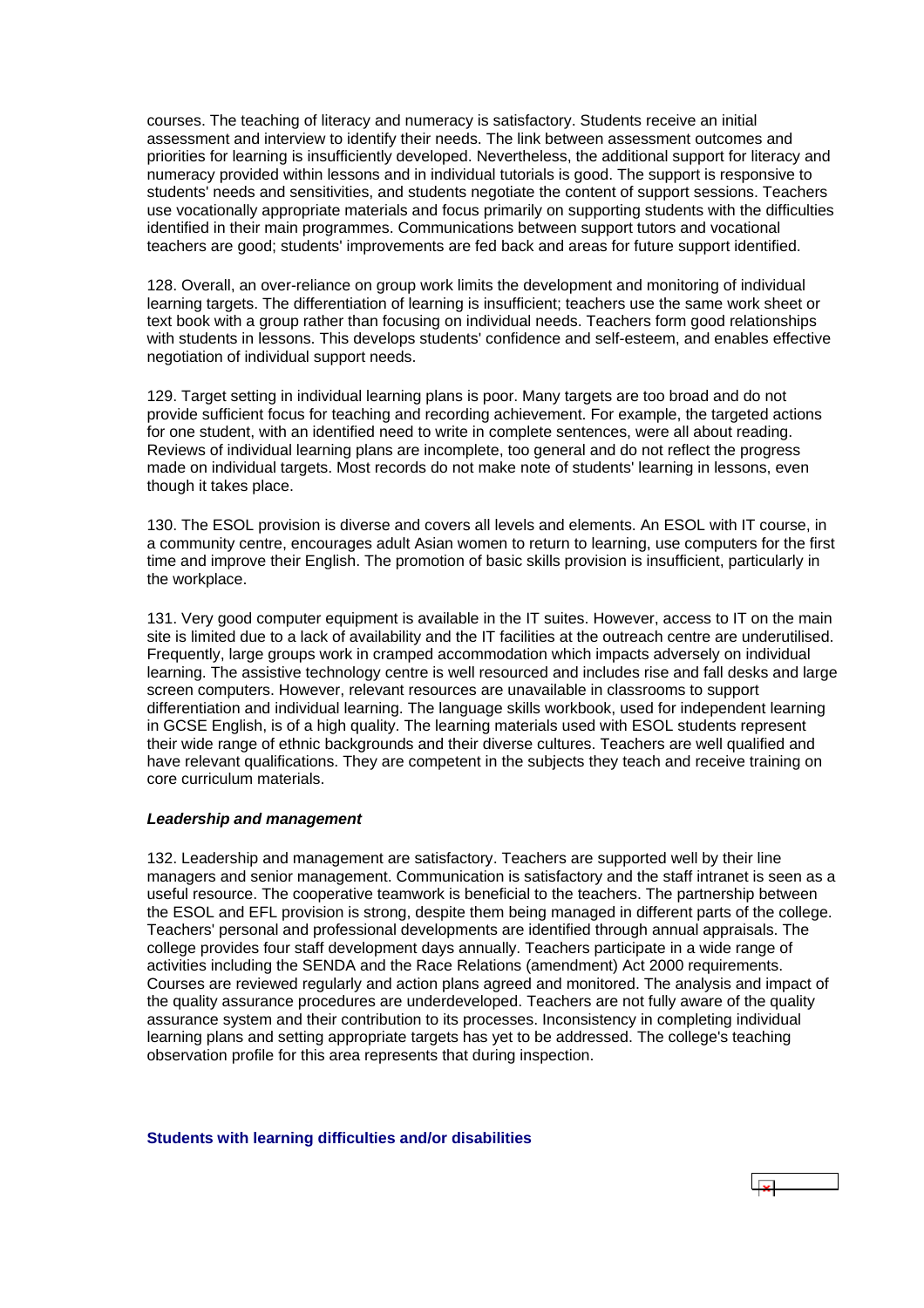# Overall provision in this area is **satisfactory (grade 3)**

#### *Strengths*

- o high pass rates
- o effective course structure which responds to students' interests and ability levels
- o good support for students
- effective links with feeder schools.

#### *Weaknesses*

- o inappropriate teaching and learning activities in a significant minority of lessons
- o teaching of entry level students unduly influenced by external awarding body requirements
- o poor initial assessment, target setting and reviews of individual learning
- o insufficiently rigorous self-assessment and action planning.

#### *Scope of provision*

133. The number of students with learning difficulties and/or disabilities has increased greatly over the past two years. The college provides two main programmes for students aged 16 to 18. The design for living course has 22 full-time students studying towards award scheme development and accreditation network (ASDAN) life skills and Workright qualifications. The foundation skills programme at level 1 enrols 47 full-time students and uses a range of accreditation including the ASDAN FE award and the English Speaking Board certificate of achievement in basic oral skills. Part-time courses for adult students with learning difficulties and/or disabilities started at the college in September 2003 and have grown quickly. The developing pathways to learning programme has 47 part-time adult students, steps to independence has 14 students and the continued learning courses for students with acquired brain injury have 13 students. A small number of students with physical disabilities or sensory impairment receive support on other courses in the college. The link programme with local schools has 80 students who infill into a range of courses in this curriculum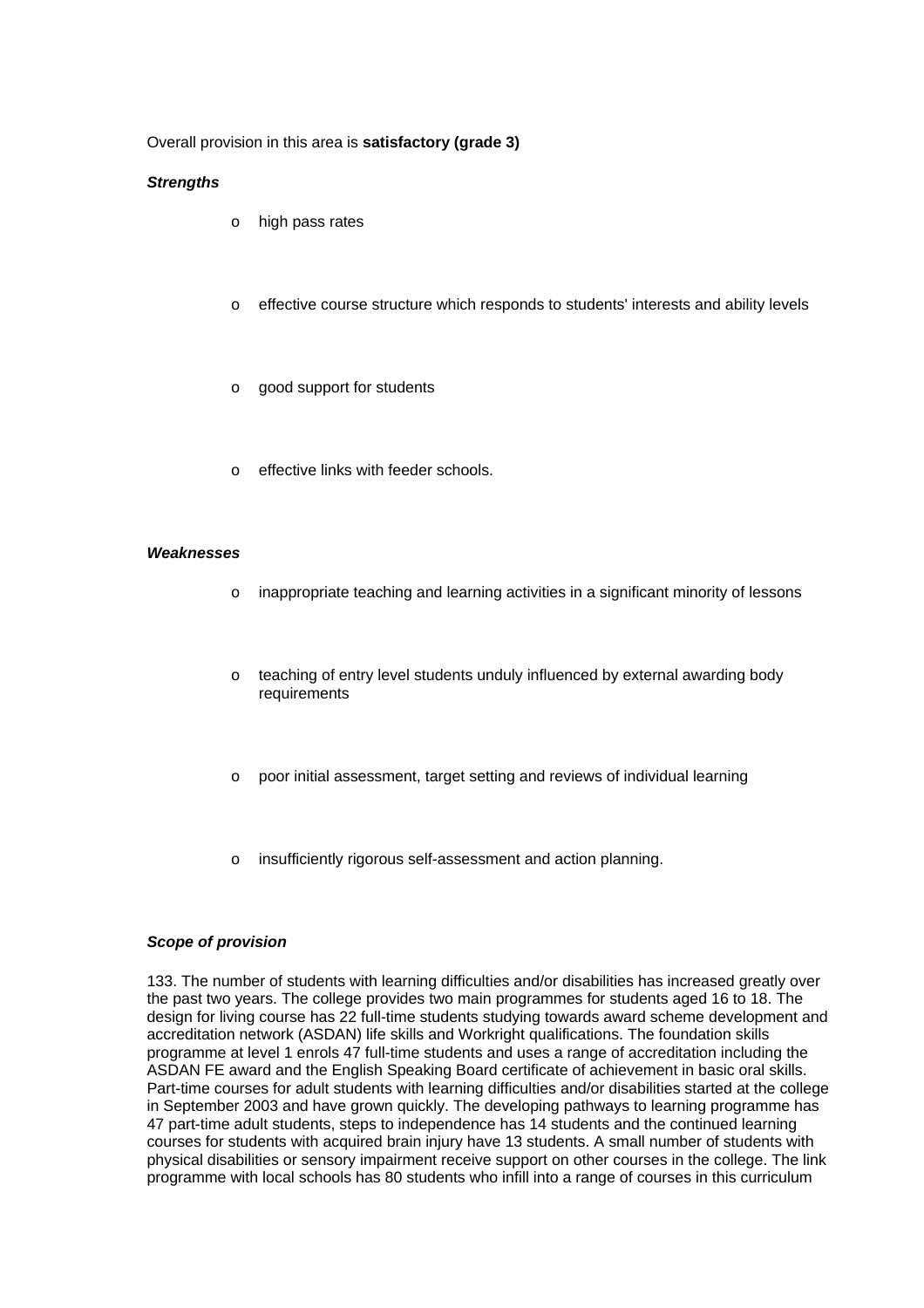area.

#### *Achievement and standards*

134. Pass rates are high. Retention and pass rates for the ASDAN certificate in life skills, Workright award and the FE award are all high. The pass rate on the English Speaking Board certificate of achievement in basic oral skills course has been high for three years and is well above the national average. Students make good progress between courses in the curriculum area and on to other courses in the college. The retention rate of students progressing on to higher level courses is high. More than 75% of students who complete the foundation skills course enrol on higher level courses.

135. The standard of work completed in lessons and the work in students' files are good. In one lesson, students used computers effectively and quickly to produce posters with text and images advertising their course. Students' attendance is high at 80% and tutors deal appropriately with the few students who are late for their lessons. Students' success is celebrated at prize-giving events.

# *A sample of retention and pass rates for students with learning difficulties and/or disabilities, 2002 to 2004*

| Qualification                          | Level | <b>Completion year:</b> | 2002    | 2003    | 2004 |
|----------------------------------------|-------|-------------------------|---------|---------|------|
| ASDAN certificate in life              | E     | No. of starts           | 42      | 34      | 23   |
| skills                                 |       | % retention             | 90      | 94      | 100  |
|                                        |       | % pass rate             | 100     | 100     | 100  |
| <b>ASDAN</b> workright                 | E     | No. of starts           | $\star$ | $\star$ | 21   |
| award                                  |       | % retention             | $\star$ | $\star$ | 90   |
|                                        |       | % pass rate             | $\star$ | $\star$ | 90   |
| <b>ASDAN FE award</b>                  | E     |                         | $***$   | 11      | 10   |
|                                        |       | % retention             | $***$   | 100     | 90   |
|                                        |       | % pass rate             | $***$   | 82      | 89   |
| <b>English Speaking Board</b>          | 1     | No. of starts           | $\star$ | $\star$ | 53   |
| certificate of<br>achievement in basic |       | % retention             | $\star$ | $\star$ | 83   |
| oral skills                            |       | % pass rate             | $\star$ | $\star$ | 93   |

*Source: ISR (2002 and 2003), college (2004)*

*\* fewer than 15 students*

*\*\* course not offered*

# *Quality of education and training*

136. Most teaching is satisfactory. The best lessons are structured well with a variety of activities and opportunities for learning. However, a few lessons have inappropriate teaching and learning activities. For example, students spent a large part of a lesson completing cut and paste activities. In another lesson, students with very low literacy skills spent time typing the alphabet. Courses and lessons are planned clearly. However, too much attention is given to planning and completing activities, and insufficient emphasis is placed on clearly identifying relevant learning outcomes for students. Teaching is focused on ensuring students pass external assessments which sometimes results in students practising skills they already have or spending time on learning that is not useful to them. The working relationships between staff and students are good and they support learning.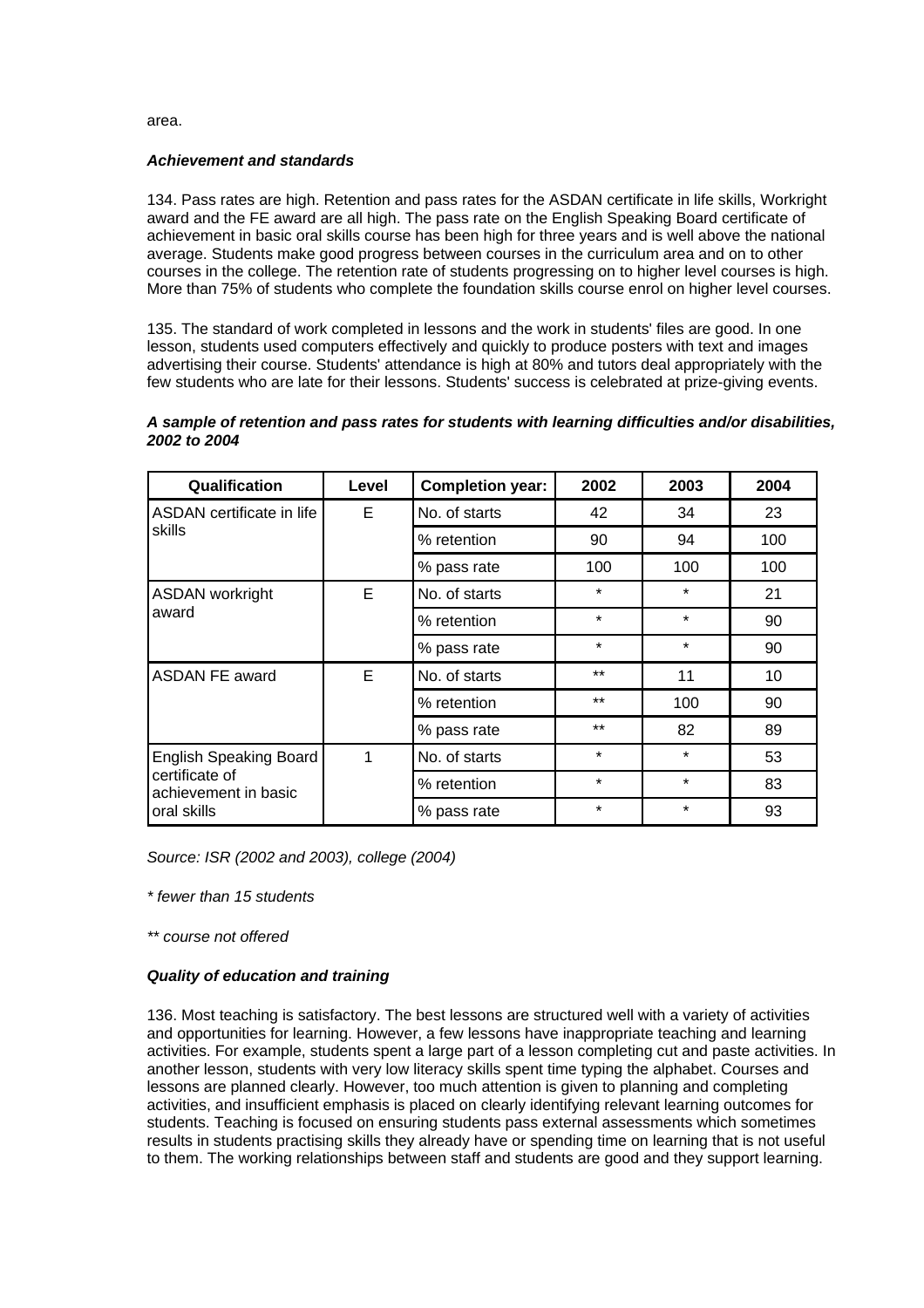<span id="page-47-0"></span>137. Good assessment procedures and practices are in place to meet the needs of external accreditation. Students' work is marked well and appropriate feedback is given. However, diagnostic, formative and summative assessment of non-certificated learning is not detailed or frequent enough. The targets set in individual learning plans are not detailed and are not reviewed frequently enough to track students' progress. Learning plans do not clearly identify or evaluate learning or skills development that is relevant to students' current or future needs.

138. Tutors and support staff give good learning and personal support to their students. Partnerships with feeder schools are well developed and the Connexions service ensures smooth transition for students starting at the college. Effective careers guidance aids progression into employment. The link programme and taster courses for students aged 14 to 16 enable students to make informed choices about which course to select. All of the 41 students who completed link courses in the curriculum area in 2003 progressed to full-time courses at the college or gained employment. Information on the courses available for students with learning difficulties and/or disabilities is limited. The full-time prospectus is clear about the courses available for students aged 16 to 18, but the part-time guide does not contain details of the provision for adults.

139. The provision in this area has increased considerably in the last two years to meet local demand. The range of courses for students aged 16 to 18 is wide. These courses are flexible in that they give students individual timetables built around their interests. Most students benefit from participating in the college's enrichment programme.

140. Access to IT facilities in classrooms is good. In one mathematics lesson, the tutor involved the students to good effect in calculations on an interactive whiteboard. However, in most lessons, the IT equipment available is underused. The new domestic cookery room is of a high standard and is used well. Teachers and support assistants are appropriately qualified and experienced. A strong sense of professionalism and teamwork prevails. Staff have good access to in-house training and they are supported by an effective mentoring scheme.

### *Leadership and management*

141. Leadership and management are satisfactory. Managers employ successful strategies to expand and develop the provision for students with learning difficulties and/or disabilities. The structure of the courses and the progression opportunities for students are planned well. Both respond effectively to students' interests and ability levels. The self-assessment report for the curriculum area is not clear or accurate. Action plans lack detail and are not reviewed effectively. Course level self-assessment is satisfactory and team meetings are used to discuss improvements to courses and support for students. Course teams accept and work on the targets set for retention, pass and progression rates.

#### **Part D: College data**



#### **Table 1: Enrolments by level of study and age**

| Level | 16-18% | $19 + \%$ |
|-------|--------|-----------|
|       | 23     | 50        |
| 2     | 49     | 27        |
|       | 25     | 14        |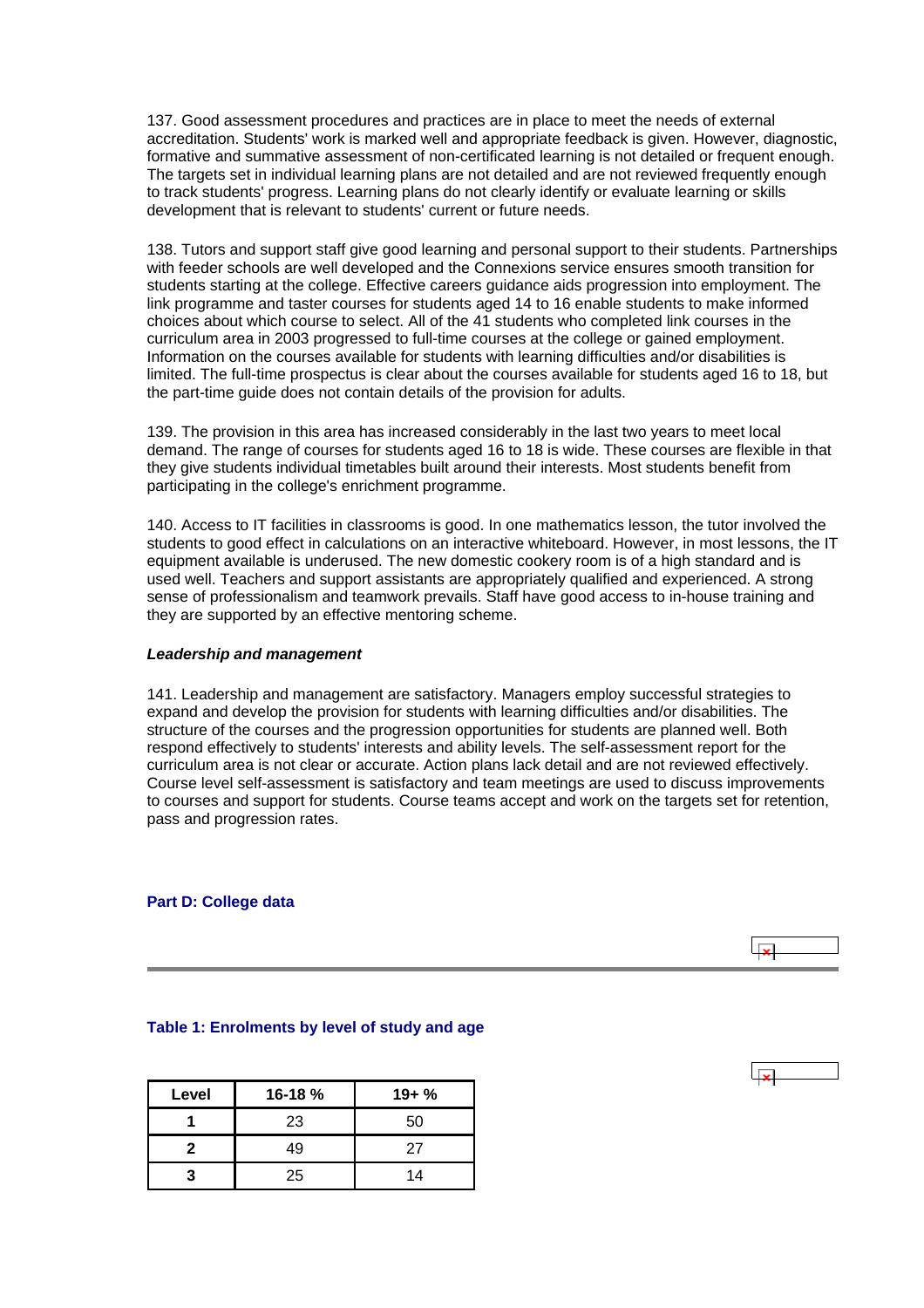<span id="page-48-0"></span>

| 4/5          |     |     |
|--------------|-----|-----|
| Other        |     |     |
| <b>Total</b> | 100 | 100 |

*Source: provided by the college in 2004*

# **Table 2: Enrolments by curriculum area and age**

| <b>Curriculum area</b>                                  | $16 - 18$ | $19+$    | <b>Total</b>            |
|---------------------------------------------------------|-----------|----------|-------------------------|
|                                                         | No.       | No.      | Enrolments (%)          |
| Science and mathematics                                 | 208       | 286      | 3                       |
| Land-based provision                                    | 0         | $\Omega$ | 0                       |
| Construction                                            | 154       | 332      | 3                       |
| Engineering, technology and<br>manufacture              | 208       | 350      | 3                       |
| Business administration,<br>management and professional | 314       | 1,260    | 9                       |
| Information and communications<br>technology            | 520       | 4,324    | 28                      |
| Retailing, customer service and<br>transportation       | 35        | 265      | $\overline{2}$          |
| Hospitality, sports, leisure and travel                 | 1,502     | 806      | 13                      |
| Hairdressing and beauty therapy                         | 223       | 244      | 3                       |
| Health, social care and public<br>services              | 225       | 1,461    | 10                      |
| Visual and performing arts and<br>media                 | 416       | 296      | $\overline{\mathbf{4}}$ |
| <b>Humanities</b>                                       | 408       | 144      | 3                       |
| English, languages and<br>communication                 | 198       | 413      | 4                       |
| Foundation programmes                                   | 698       | 1,111    | 11                      |
| Unknown area of learning                                | 69        | 711      | 4                       |
| <b>Total</b>                                            | 5,178     | 12,003   | 100                     |

*Source: provided by the college in 2004*

# **Table 3: Retention and achievement**

 $\overline{\phantom{0}}$ 

 $\blacksquare$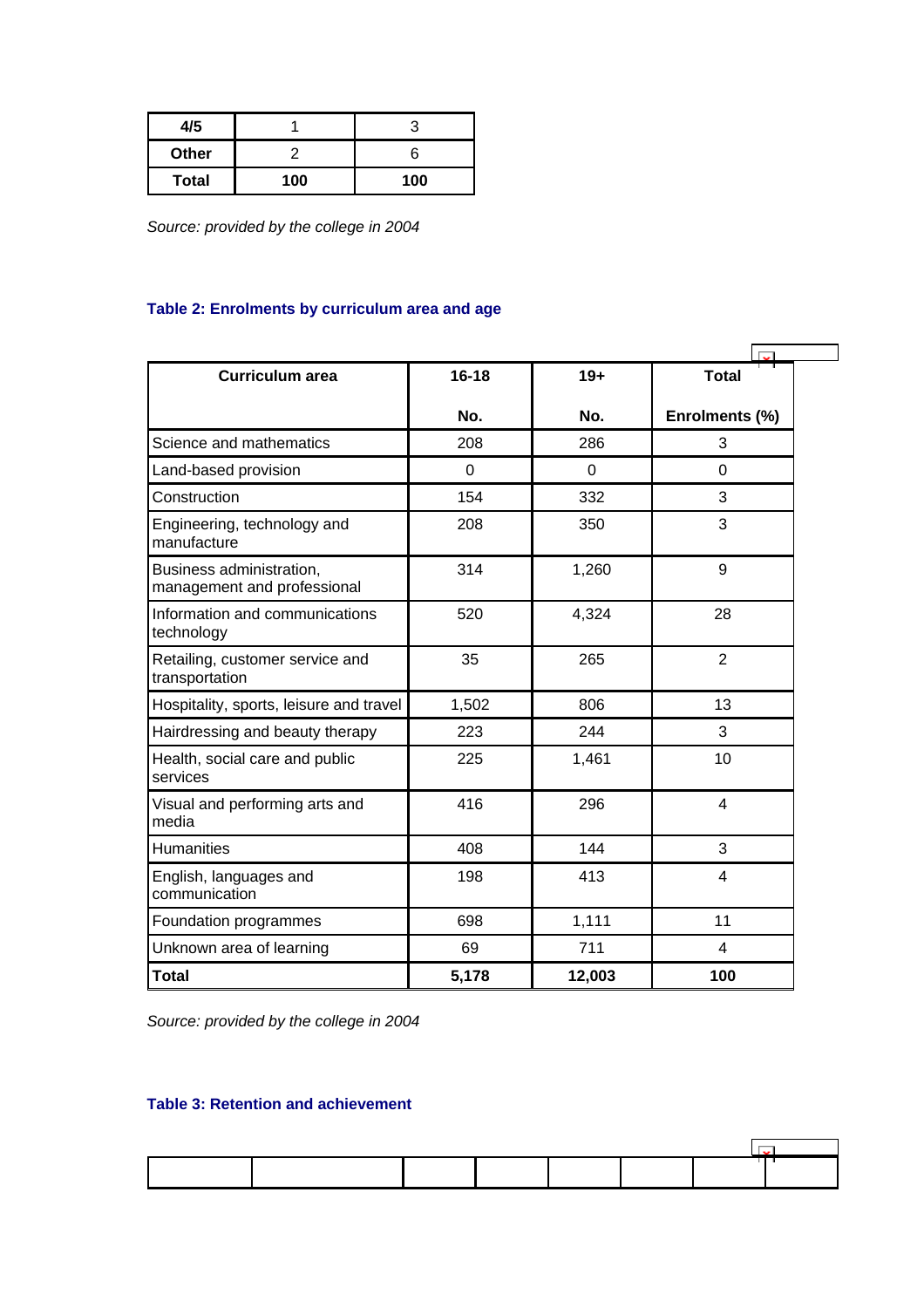<span id="page-49-0"></span>

| Level (Long             | <b>Retention and</b>            | <b>Completion year</b> |         |         |       |       |       |  |
|-------------------------|---------------------------------|------------------------|---------|---------|-------|-------|-------|--|
| Courses)                | pass rate                       | $16 - 18$              |         |         | $19+$ |       |       |  |
|                         |                                 | 2001                   | 2002    | 2003    | 2001  | 2002  | 2003  |  |
| $\mathbf{1}$            | Starters excluding<br>transfers | 413                    | 527     | 733     | 1,145 | 2,492 | 2,539 |  |
|                         | Retention rate %                | 75                     | 70      | 73      | 68    | 62    | 68    |  |
|                         | National average %              | 75                     | 76      | 76      | 70    | 71    | 71    |  |
|                         | Pass rate %                     | 72                     | 77      | 82      | 70    | 82    | 75    |  |
|                         | National average %              | 67                     | 69      | 73      | 68    | 70    | 77    |  |
| $\overline{\mathbf{2}}$ | Starters excluding<br>transfers | 1,541                  | 1,830   | 1,693   | 1,892 | 1,880 | 2,579 |  |
|                         | Retention rate %                | 66                     | 65      | 72      | 63    | 65    | 68    |  |
|                         | National average %              | 70                     | 71      | 71      | 68    | 68    | 67    |  |
|                         | Pass rate %                     | 78                     | 86      | 89      | 76    | 88    | 88    |  |
|                         | National average %              | 68                     | 70      | 73      | 67    | 71    | 73    |  |
| $\mathbf{3}$            | Starters excluding<br>transfers | 1,503                  | 1,386   | 1,297   | 1,552 | 1,663 | 1,766 |  |
|                         | Retention rate %                | 67                     | 66      | 69      | 64    | 71    | 63    |  |
|                         | National average %              | 70                     | 77      | 77      | 68    | 70    | 69    |  |
|                         | Pass rate %                     | 59                     | 76      | 87      | 73    | 86    | 89    |  |
|                         | National average %              | 75                     | 77      | 80      | 68    | 71    | 74    |  |
| 4/5                     | Starters excluding<br>transfers | $\star$                | $\star$ | $\star$ | 168   | 105   | 270   |  |
|                         | Retention rate %                | $\star$                | $\star$ | $\star$ | 79    | 72    | 73    |  |
|                         | National average %              | 73                     | 71      | 74      | 67    | 68    | 69    |  |
|                         | Pass rate %                     | $\star$                | $\star$ | $\star$ | 44    | 84    | 85    |  |
|                         | National average %              | 54                     | 57      | 68      | 54    | 54    | 58    |  |

*Note: summary of retention and achievement for the last three years by age and level of course, compared against national averages for colleges of the same type (that is general FE/tertiary colleges or sixth form colleges).*

*Sources of information:* 

*1. National averages: Benchmarking Data 2000 to 2002: Retention and Achievement Rates in Further Education Colleges in England, Learning and Skills Council, September 2003.*

 $\overline{\mathbf{r}}$ 

*2. College rates for 2001 to 2003: College ISR*

*\* numbers too low to provide a valid calculation.*

**Table 4: Quality of teaching observed during the inspection by level**